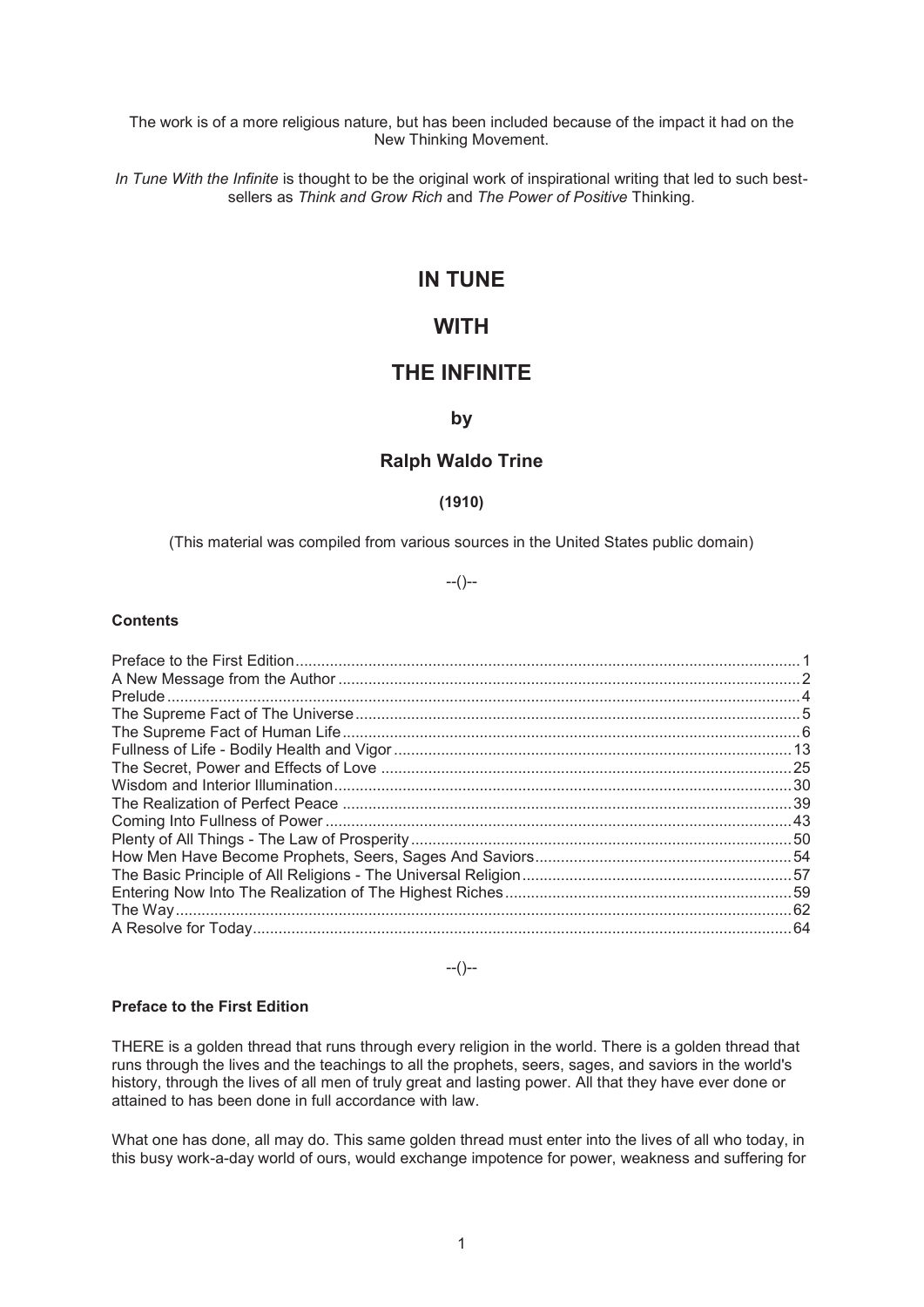abounding health and strength pain and unrest for perfect peace, poverty of whatever nature for fullness and plenty.

Each is building their own world. We both build from within and we attract from without. Thought is the force with which we build, for thoughts are forces. Like builds like and like attracts like. In the degree that thought is spiritualized does it become more subtle and powerful in its workings. This spiritualizing is in accordance with law and is within the power of all.

Everything is first worked out in the unseen before it is manifested in the seen, in the ideal before it is realized in the real, in the spiritual before it shows forth in the material. The realm of the unseen is the realm of cause. The realm of the seen is the realm of effect. The nature of effect is always determined and conditioned by the nature of its cause.

To point out the great facts in connection with, and the great laws underlying the workings of the interior, spiritual, thought forces, to point them out so simply and so clearly that even a child can understand, is the author's aim. To point them out so simply and so clearly that all can grasp them, that all can take them and infuse them into everyday life, so as to mold it in all its details in accordance with what they would have it, is his purpose That life can be thus molded by them is not a matter of mere speculation or theory with him, but a matter of positive knowledge

There is a divine sequence running throughout the universe. Within and above and below the human will incessantly works the Divine will. To come into harmony with it and thereby with all the higher laws and forces, to come then into league and to work in conjunction with them, in order that they can work in league and in conjunction with us, is to come into the chain of this wonderful sequence. This is the secret of all success. This is to come into the possession of unknown riches, into the realization of undreamed-of powers.

# *Ralph Waldo Trine (1910)*

*Within yourself lies the cause of whatever enters into your life. To come into the full realization of your own awakened inner powers is to be able to condition your life in exact accord with what you would have it.*

#### $-(-)$

# **A New Message from the Author**

WE are born into a strange time - a time that tries men's souls. Bewilderment and fear hold many: change and uncertainty stalk through the land - all lands.

Those who keep their courage up and go serenely on are coming through in a way that those who weaken or lie down cannot know. But to do this many lives need help--real concrete help. A remark by an old college friend some years ago has come to my mind every now and then of late. 'After all,' said he, 'it is well for one to have a little philosophy in ones life. A farm boy, eager for a better education and to get ahead pushing his way through college in the face of great odds, he has been doing a splendid work in a great city, and for his country, and yet has always remained humble. His own character indicates to me he has in goodly measure the philosophy which he commended.

'Yes' I replied 'if it has the element of use.' For I had even then read much in the philosophies of the present and of earlier times, and was forced to the conclusion that very large parts of them are of little real value--interesting, but of little real value--because of their lack of the element of use; use in the everyday problems of life.

Each of us has their problems of one sort or another, and no life is free from them. We all need help. This is particularly true at present because of the peculiar time we have been born into.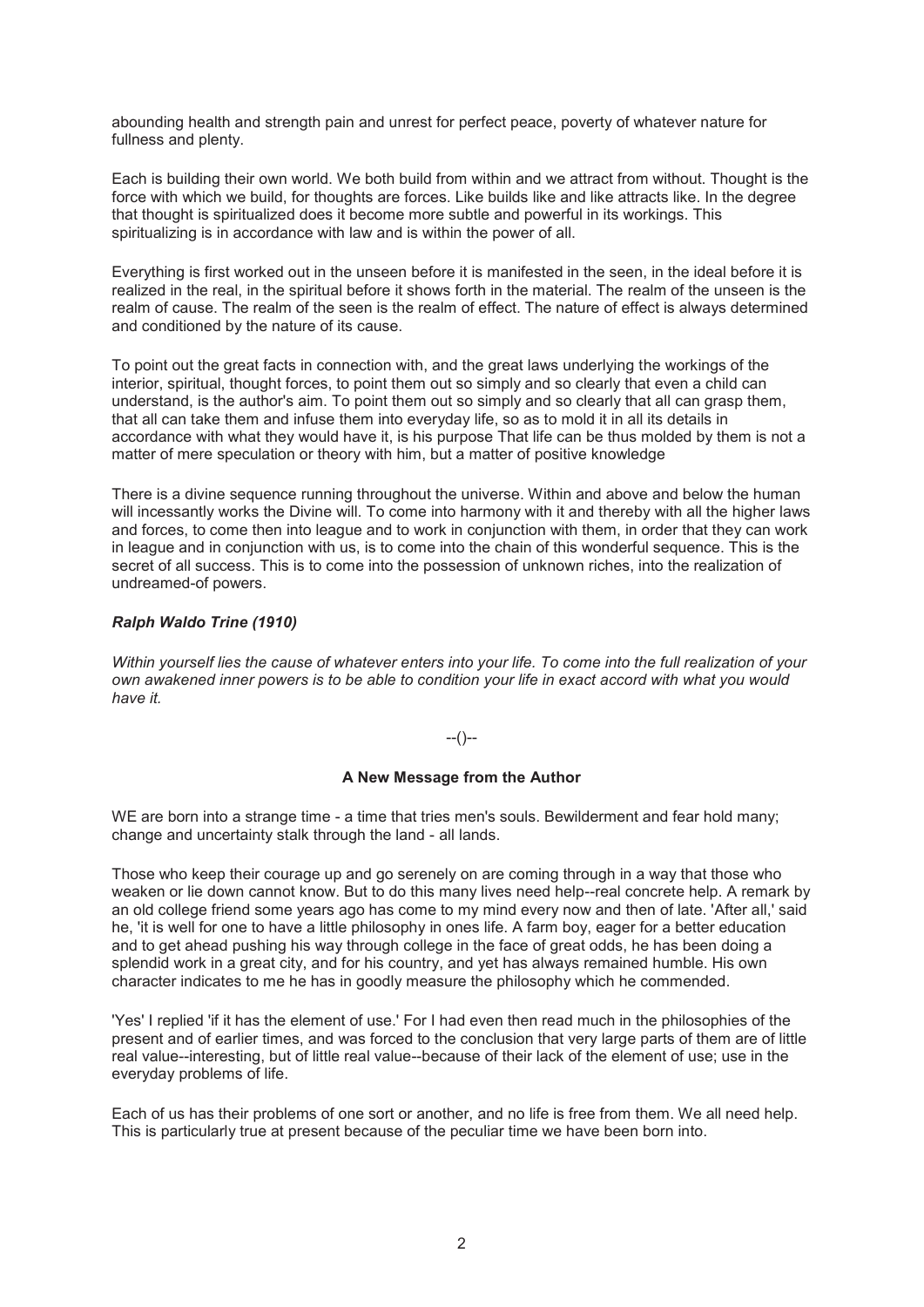I have often said to friend and acquaintance during the last two or three years that there is perhaps no one quality men need so much, and right down in their hearts long for so much, as the quality of courage. For courage to me is nothing more or less than a positive, creative type of thought. It not only keeps us going, but all the time works out effects on the course of our journeying. Thoughts are forces, subtle, vital, creative, continually building and shaping our lives according to their nature. It is in this way that the life always and inevitably follows the thought.

Thoughts of strength engender strength from within and attract it from without. Thoughts of weakness actualize weakness within and attract it from without. Courage therefore begets success, as fear begets failure.

There is something in the universe that responds to intrepid thinking. The POWER that holds and that moves the stars in their courses sustains, illumines and fights for the brave and the upright. Courage has power and magic in it. Faith and hope and courage are great producers--we cannot fail if we live always in the brave and cheerful attitude of mind and heart. He alone fails who gives up and lies down.

To open ourselves to this sustaining POWER, to live continually under its guidance, this is our part. Those of us who do our part will keep free from fear, and therefore from a weakening, corroding worry, the two black twins that carry the germs of despair and defeat, costly for ourselves, unfair for our families, our friends and as our neighbors, costly even for our country.

Years ago, shortly after this book was written, I used on the title page of a little book, as a sort of keynote, the sentence: 'The moment we fully and vitally realize who and what we are, we then begin to build our own world even as God builds His.'

What is the fundamental fact, the fundamental principle of life, the real basis of any healthy or even worthy philosophy of life--Can we find it and know it? There's the rub. But long ago there came one who with a great aptitude for discerning the things of the mind and the spirit, a great clarity of perception that enabled Him to understand the reality of life, the One Life, and to identify His own life with it--the Infinite Spirit of life and power that is back of all, animating and working through all, the life of all.

So direct and intimate was His understanding of it that He used the term Father: I and my Father are one. And to make it of value in that it was not for Him alone, He said: As I am you shall be. My consciousness of the One Life shall be your consciousness, My insight and power shall be your insight and power, if you will receive My message and do the things I tell you. And truly He handled the stuff of life with a wonderful artistry. This is the message that the Master, Jesus of Galilee, tried so hard to get over into the world. It is through this that He becomes the supreme Way-revealer, the Way-revealer to us men of earth.

The Way He showed is what man so sadly needs for a higher and a more efficient individual life, and what the world needs for a more efficient and harmonious and co-operative life. Here is the basis of all idealistic philosophy -a philosophy, a religion of power, of concrete creative power and therefore of use. All are partakers and individual expressions of the One Life, all related and interrelated. As we open ourselves fully to the realization of this we bring harmony into our individual lives, and out of that harmony we create a world of harmony and co-operation, in which each individual and each country enjoys freedom and the fruits of labor, instead of enslavement, of disruption, and of eventual destruction.

Yes, from the conception of the One Life flows the inevitable reality that all men are brothers. There is great gain, there is even an obvious self-interest in building our individual lives and our world life upon that reality. If we do so, we will establish a just and therefore more lasting peace.

What a frightful price we have now to pay for our ignorance, our negligence, our self-seeking, our forgetting that the good of all is the only real and lasting good! Out of all the travail good may come, but again that will depend on us.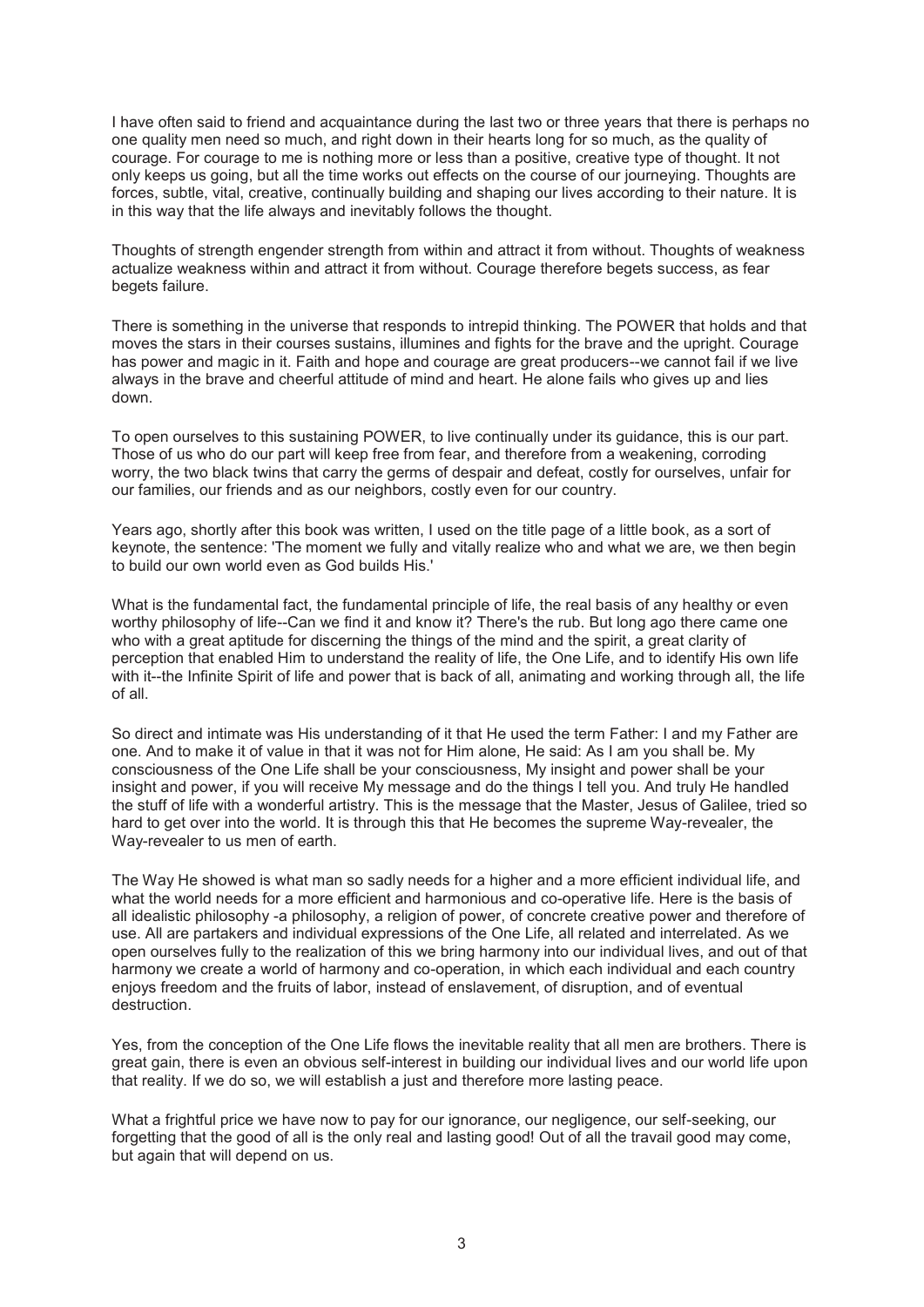We must keep our courage up, must keep our vision clear, must keep our balance, so that we may free ourselves and others with us from the frightful dangers dislocation and disorder that are the results of the great world conflicts.

A single stanza by Edwin Markham voices the poet's inspiration:

*At the heart of the cyclone tearing the sky, And flinging the clouds and the towers by, Is a place of central calm.*

*So, here in the roar of mortal things I have a place where my spirit sings, In the hollow of God's palm.*

This was the poet's way of expressing the great truth we are considering and I know he believed it thoroughly, for we talked it over many times together. This was his belief as to the mission and the revelation of the Master, and the Kingdom of God that comes into being when all men realize they are brothers, and are wise enough to live and to act as brothers.

In this again lie the truth and the song that arose from it and sang itself through our earlier poet Whittier, good Quaker and true always to the "Inner Light":

*I know not where His islands lift Their fronded palms in air, I only know I cannot drift Beyond His love and care.*

A dark age can come only if we men of earth fail to do our part. We will not fail. We cannot fail. But the sands in the hour-glass may be running lower than we know. We must bestir ourselves.

#### *Ralph Waldo Trine*

#### --()--

#### **Prelude**

THE optimist is right. The pessimist is right. The one differs from the other as the light from the dark. Yet both are right. Each is right from their own particular point of view, and this point of view is the determining factor in the life of each. It determines as to whether it is a life of power or of impotence, of peace or of pain, of success or of failure.

The optimist has the power of seeing things in their entirety and in their right relations. The pessimist looks from a limited and a one-sided point of view. The one has their understanding illuminated by wisdom, the understanding of the other is darkened by ignorance. Each is building their world from within, and the result of the building are determined by the point of view of each The optimist, by their superior wisdom and insight, is making their own heaven, and in the degree that they make their own heaven are helping to make one for all the world beside. The pessimist, by virtue of their limitations, are making their own hell, and in the degree that they make their own hell are they helping to make one for all mankind.

You and I have the predominating characteristics of an optimist or the predominating characteristics of a pessimist. We then are making, hour by hour, our own heaven or our own hell; and in the degree that we are making the one or the other for ourselves are we helping make it for all the world beside.

The word heaven means harmony. The word hell is from the Old English hell, meaning to build a wall around, to separate; to be helled was to be shut off from. Now if there is such a thing as harmony there must be that something one can be in right relations with; for to be in right relations with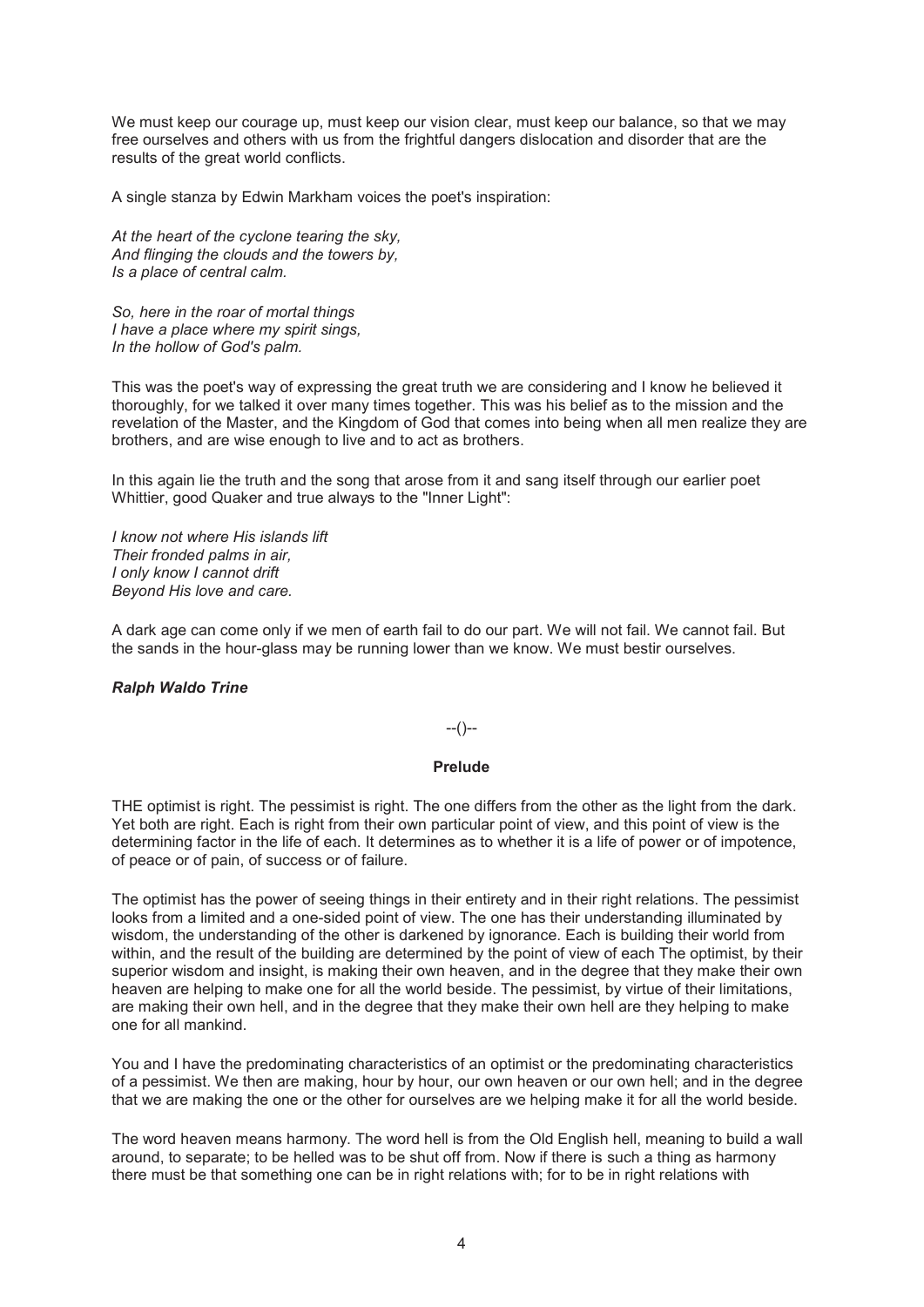anything is to be in harmony with it. Again, if there is such a thing as being helled, shut off, separated from, there must be that something from which one is helled, shut off, or separated.

--()--

#### **The Supreme Fact of The Universe**

THE great central fact of the universe is that Spirit of Infinite Life and Power that is behind all, that animates all, that manifests itself in and through all; that self-existent principle of life from which all has come, and not only from which all has come, but from which all is continually coming. If there is an individual life, there must of necessity be an infinite source of life from which it comes. If there is a quality or a force of love, there must of necessity be an infinite source of love whence it comes. If there is wisdom, there must be the all-wise source behind it from which it springs. The same is true in regard to peace, the same in regard to power, the same in regard to what we call material things.

There is then this Spirit of Infinite Life and Power behind all, which is the source of all. This Infinite Power is creating, working, ruling through the agency of great immutable laws and forces that run through all the universe that surrounds us on every side. Every act of our everyday lives is governed by these same great laws and forces. Every flower that blooms by the wayside, springs up, grows, blooms, fades, according to certain great immutable laws. Every snowflake that plays between earth and heaven, forms, falls, melts, according to certain great unchangeable laws.

In a sense there is nothing in all the great universe but law. If this is true there must of necessity be a force behind it all that is maker of these laws, and a force greater than the laws that are made. This Spirit of Infinite Life and Power that is behind all is what I call God. I care not what term you may use, be it Kindly Light, Providence, the Over Soul, Omnipotence, or whatever term may be most convenient. I care not what the term may be as long as we are agreed in regard to the great central fact itself.

God, then, is this Infinite Spirit which fills all the universe with Himself alone, so that all is from Him and in Him, and there is nothing that is outside. Indeed and in truth, then, in Him we live and move and have our being. He is the life of our life, our very life itself. We have received, we are continually receiving our life from Him. We are partakers of the life of God; and though we differ from Him in that we are individualized spirits, while He is *the* Spirit including us as well as all else beside, yet *in essence the life of God and the life of man are identically the same, and so are one.* They differ not in essence, in quality; they differ in degree.

There have been and are highly illumined souls who believe we receive our life from God after the manner of a divine inflow. And again, there have been and are those who believe that our life is one with the life of God, and so that God and man are one. Which is right? Both are right; both right when rightly understood.

In regard to the first: if God is the Infinite Spirit of Life behind all, whence all comes, then clearly our life as individualized spirits is continually coming from this infinite Source by means of this divine inflow. In the second place, if our lives as individualized spirits are directly from, are parts of this Infinite Spirit of Life, then the degree of the Infinite Spirit that is manifested in the life of each be identical in quality with that Source, just as a drop of water from the ocean is, in nature, in characteristics, identical with the ocean, its source. And how could it be otherwise? The liability to misunderstanding in this latter case, however, is this: in that although the life of God and the life of man in essence are identically the same, the life of God so far transcends the life of individual man that it includes all else beside. In other words, so far as the quality of life is concerned, in essence they are the same so far as the degree of life is concerned they are vastly different.

In this light is it not then evident that both conceptions are true, and, more, that they are one and the same? Both conceptions may be typified by one and the same illustration.

There is a reservoir in a valley which receives its supply from an inexhaustible reservoir on the mountain side. It is then true that the reservoir in the valley receives its supply by virtue of the inflow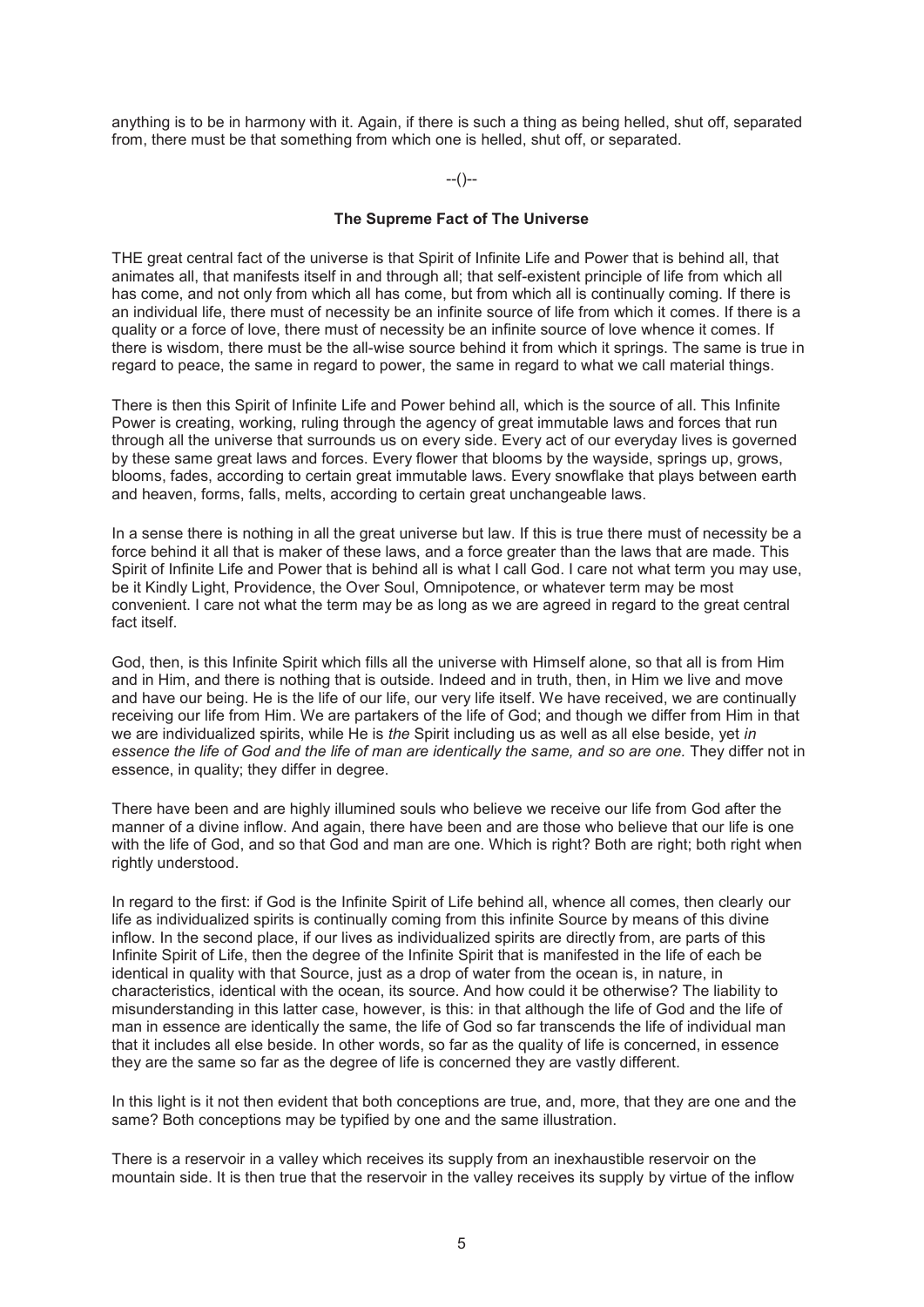of the water from the larger reservoir on the mountain side. It is also true that the water in this smaller reservoir is in nature, in quality, in characteristics identically the same as that in the larger reservoir which is its source. The difference, however, is this: the reservoir on the mountain side, in the amount of its water, so far transcends the reservoir in the valley that it can supply an innumerable number of like reservoirs and still be unexhausted.

And so in the life of man. If, as I think we have already agreed, however we may differ in regard to anything else, there is this Infinite Spirit of Life behind all, the life of all, and so, from which all comes, then the life of individual man, your life and mine, must come by a divine inflow from this Infinite Source, And if this is true then the life that comes by this inflow to man is necessarily the same in essence as is this Infinite Spirit of Life. There is a difference. It is not a difference in essence. It is a difference in degree.

If this is true, does it not then follow that in the degree that man opens himself to this divine inflow does he approach to God? If so, it then necessarily follows that in the degree that he makes this approach does he take on the God-powers. And if the God-powers are without limit, does it not then follow that the only limitations are the limitations he sets to himself, by virtue of not knowing himself?

 $-(-)$ 

# **The Supreme Fact of Human Life**

From the great central fact of the universe in regard to which we have agreed? namely, this Spirit of Infinite Life that is behind all and from which all comes, we are led to inquire as to what is the great central fact in human life. From what has gone before, the question almost answers itself.

*The great central fact in human life, in your life and mine, is the coming into a conscious, vital realization of our oneness with this Infinite Life, and the opening of ourselves fully to this divine inflow*.

This is the great central fact in human life, for in this all else is included, all else follows in its train. In just the degree that we come into a conscious realization of our oneness with the Infinite Life, and open ourselves to this divine inflow, do we actualize in ourselves the qualities and powers of the Infinite Life.

And what does this mean? It means simply this: that we are recognizing our true identity, that we are bringing our lives into harmony with the same great laws and forces, and so opening ourselves to the same great inspirations, as have all the prophets, seers, sages, and saviors in the world's history, all men of truly great and mighty power. For in the degree that we come into this realization and connect ourselves with this Infinite Source, do we make it possible for the higher powers to play, to work, to manifest through us.

We keep closed to this divine inflow, to these higher forces and powers, through ignorance, as most of us do, and thus hinder or even prevent their manifesting through us. Or we can intentionally close ourselves to their operations and thus deprive ourselves of the powers to which, by the very nature of our being, we are rightful heirs. On the other hand, we can come into so vital a realization of the oneness of our real selves with this Infinite Life, and can open ourselves so fully to the incoming of this divine inflow, and so the operation of these higher forces, inspirations, and powers, that we can indeed and in truth become what we may well term, God-men.

And what is a God-man? One in whom the powers of God are manifesting, though yet a man. No one can set limitations to a man of this type, for the only limitations he can have are those set by the self. Ignorance is the most potent factor in setting limitations to the majority of mankind, and so the great majority of people continue to live their little, dwarfed, and stunted lives simply by virtue of the fact that they do not realize the larger life to which they are heirs. They have never as yet come into a knowledge of the real identity of their true selves.

Mankind has not yet realized that the real self is one with the life of God. Through its ignorance it has never yet opened itself to the divine inflow, and so has never made itself a channel through which the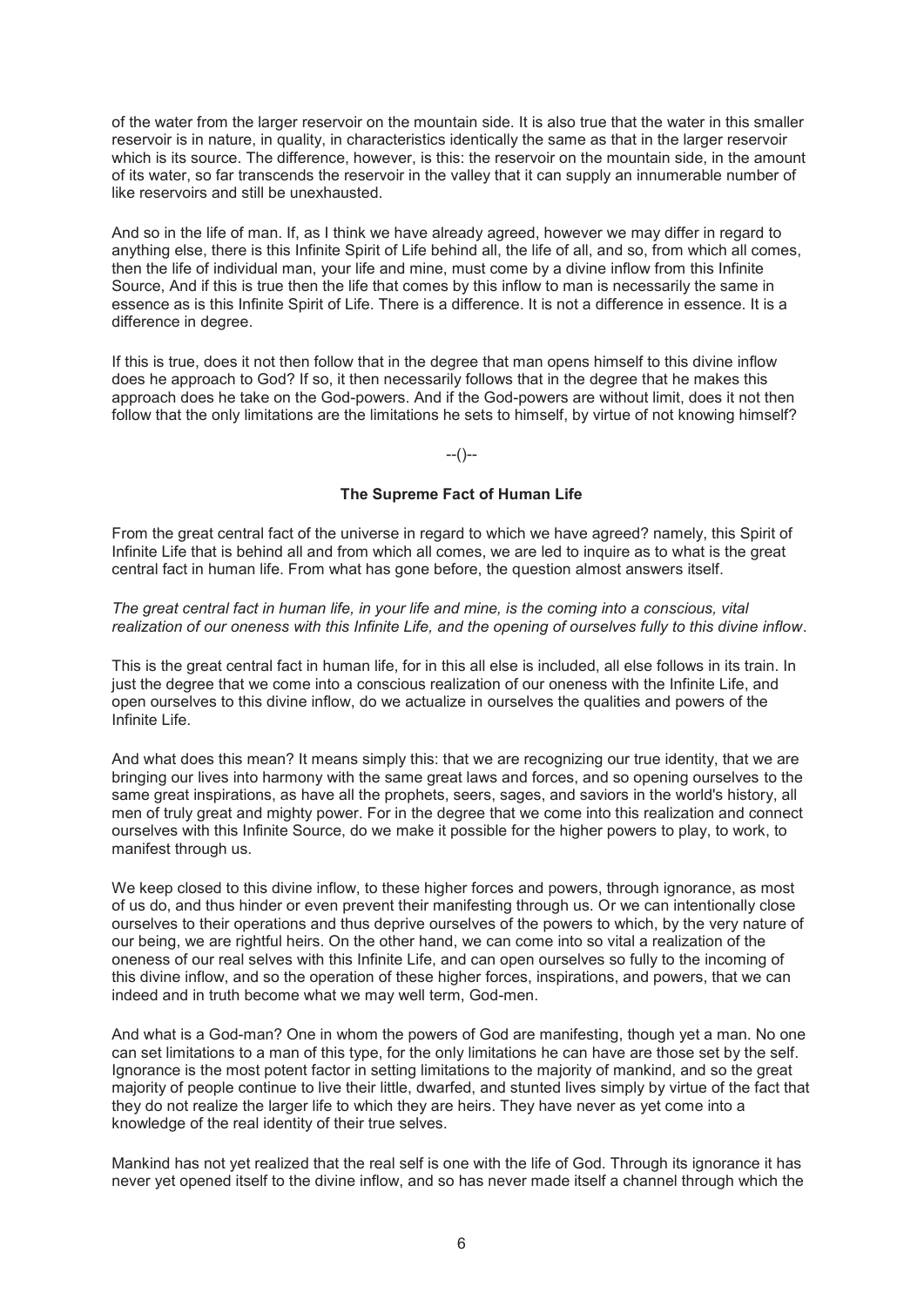infinite powers and forces can manifest. When we know ourselves merely as men, we live accordingly, and have the powers of men. When we come into the realization of the fact that we are God-men, then again we live accordingly, and have the powers of God-men. *In the degree that we open ourselves to this divine inflow are we changed from mere men into God-men.* 

A friend has a beautiful lotus pond. A natural basin on his estate -his farm as he always calls it -is supplied with water from a reservoir in the foothills some distance away. A gate regulates the flow of the water from the main that conducts it from the reservoir to the pond. It is a spot of transcendent beauty. There, through the days of the perfect summer weather, the lotus flowers lie full blown upon the surface of the clear, transparent water. The June roses and other wild flowers are continually blooming upon its banks. The birds come here to drink and bathe, and from early until late one can hear the melody of their song. The bees are continually at work in this garden of wild flowers. A beautiful grove, in which many kinds of wild berries and many varieties of brakes and ferns grow, stretches at the back of the pond as far as the eye can reach.

Our friend is a man, nay more, a God-man, a lover of his kind, and as a consequence no notice bearing such words as 'Private rounds, no trespassing allowed,' or Trespassers will be prosecuted,' stands on his estate. But at the end of a beautiful by-way that leads through the wildwood up to this enchanting spot, stands a notice bearing the words 'All are welcome to the Lotus Pond.' All love our friend. Why? They can't help it. He so loves them, and what is his is theirs.

Here one may often find merry groups of children at play. Here many times tired and weary-looking men come, and somehow, when they go their faces wear a different expression -the burden seems to be lifted, and now and then I have heard them when leaving, sometimes in a faint murmur, as if uttering a benediction, say, 'God bless our brother-friend.' Many speak of this spot as the Garden of God. My friend calls it his Soul Garden, and he spends many hours in quiet here. Often have I seen him after the others have gone, walking to and fro, or sitting quietly in the clear moonlight on an old rustic bench, drinking in the perfume of the wild flowers. He is a man of a beautifully simple nature. He says that here his greatest and most successful plans, many times as by a flash of inspiration, suggest themselves to him.

Everything in the immediate vicinity seems to breathe a spirit of kindliness, comfort, goodwill, and good cheer. The very cattle and sheep as they come to the old stone-fence at the edge of the grove and look across to this beautiful spot seem, indeed, to get the same enjoyment that the people are getting. They seem almost to smile in the realization of their contentment and enjoyment, or perhaps it seems so to the looker-on, because he can scarcely help smiling as he sees the manifested evidence of their contentment and pleasure.

The gate of the pond is always open wide enough to admit a supply of water so abundant that it continually overflows a quantity sufficient to feed a stream that runs through the fields below, giving the pure mountain water in drink to the cattle and flocks that are grazing there. The stream then flows on through the neighbor's fields.

Not long ago our friend was absent for a year. He rented his estate during his absence to a man who, as the world goes, was of a very 'practical' turn of mind. He had no time for anything that did not bring him direct practical returns. The gate connecting the reservoir with the lotus pond was shut down, and no longer had the crystal mountain water the opportunity to feed and overflow it. The notice of our friend, 'All are welcome to the Lotus Pond,' was removed, and no longer were the gay companies of children and of men seen at the pond. A great change came over everything. On account of the lack of the life-giving water the flowers in the pond wilted, and their long stems lay stretched upon the mud in the bottom. The fish that formerly swam in its clear water soon died and gave off an offensive odor to all who came near. The flowers no longer bloomed on its banks. The birds no longer came to drink and to bathe. No longer was heard the hum of the bees, and more, the stream that ran through the fields below dried up, so that the cattle and the flocks no longer got their supply of clear mountain water

The difference between the spot now and the lotus pond when our friend gave it his careful attention was caused, as we readily see, by the shutting of the gate to the pond, thus preventing the water from the reservoir in the hills, which was the source of its life, from entering it. And when this, the source of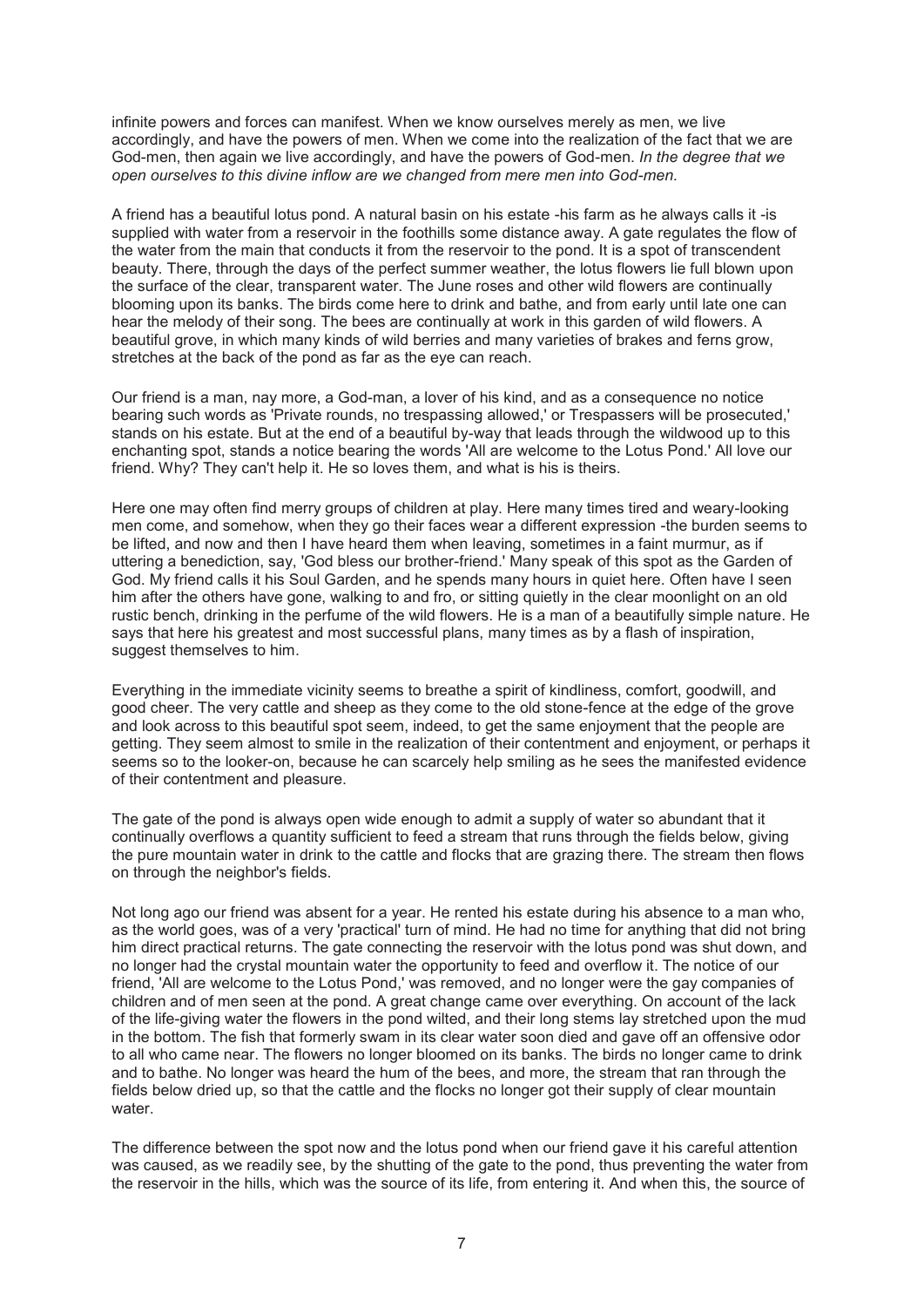its life, was shut off, not only was the appearance of the lotus pond entirely changed, but the surrounding fields were deprived of the stream to whose banks the flocks and cattle came for drink.

In this do we not see a complete parallel so far as human life is concerned? In the degree that we recognize our oneness, our connection with the Infinite Spirit which is the life of all, and in the degree that we open ourselves to this divine inflow, do we come into harmony with the highest, the most powerful, and the most beautiful everywhere. And in the degree that we do this do we overflow, so that all who come in contact with us receive the effects of this realization on our part. This is the lotus pond of our friend, he who is in love with all that is truest and best in the universe. And in the degree that we fail to recognize our oneness with this Infinite Source, and so close, shut ourselves to this divine inflow, do we come into that state where there seems to be with us nothing of good, nothing of beauty, nothing of power, and when this is true, those who come in contact with us receive not good, but harm. This is the spot of the lotus pond while the farm was in the hands of a tenant.

There is this difference between the lotus pond and your life and mine. It has no power in itself of opening the gate to the inflow of the water from the reservoir which is its source. In regard to this it is helpless, and dependent upon an outside agency. You and I have the power, the power within us, to open or close ourselves to this divine inflow exactly as we choose. This we have through the power or mind through the operation of thought.

There is the soul of life, direct from God. This it is that relates us to the Infinite. There is, then, the physical life. This it is that relates us to the material universe about us. The thought life connects the one with the other. It is this that plays between the two.

Before we proceed further let us consider very briefly the nature of thought. Thought is not, as is many times supposed, a mere indefinite abstraction, or something of a like nature. It is, on the contrary, a vital, living force, the most vital, subtle, and irresistible force there is in the universe.

In our very laboratory experiments we are demonstrating the great fact that thoughts are forces. They have form, and quality, and substance, and power, and we are beginning to find that there is what we may term a science of thought. We are beginning also to find that through the instrumentality of our thought forces we have creative power not merely in a figurative sense, but creative power in reality.

Everything in the material universe about us, everything the universe has ever known, had its origin first in thought. From this it took its form. Every castle, every statue, every painting, every piece of mechanism, everything had its birth, its origin, first in the mind of the one who formed it before it received its material expression or embodiment. The very universe in which we live is the result of the thought energies of God, the Infinite Spirit that is behind all. And if it is true, as we have found, that we in our true selves are in essence the same, and in this sense are one with the life of this Infinite Spirit, do we not then see that in the degree that we come into a vital realization of this stupendous fact, we, through the operation of our interior, spiritual, thought forces, have in like sense creative power?

Everything exists in the unseen before it is manifested or realized in the seen, and in this sense it is true that the unseen things are the real, while the things that are seen are the unreal. The unseen things are the cause, the seen things are effect. The unseen things are the eternal the seen things are the changing, the transient. The 'power of the word' is a literal scientific fact. Through the operation of our thought forces we have creative power. The spoken word is nothing more or less than the outward expression of the workings of these interior forces. The spoken word is then, in a sense, the means whereby the thought forces are focused and directed along any particular line, and this concentration, this giving them direction, is necessary before any outward or material manifestation of their power can become evident.

Much is said in regard to building castles in the air, and one who is given to this building is not always looked upon with favor. But castles in the air are always necessary before we can have castles on the ground, before we can have castles in which to live. The trouble with the one who gives himself to building castles in the air is not that he builds them in the air, but that he does not go farther and actualize in life, in character, in material form, the castles he thus builds. He does a part of the work, a very necessary part, but another equally necessary part remains still undone.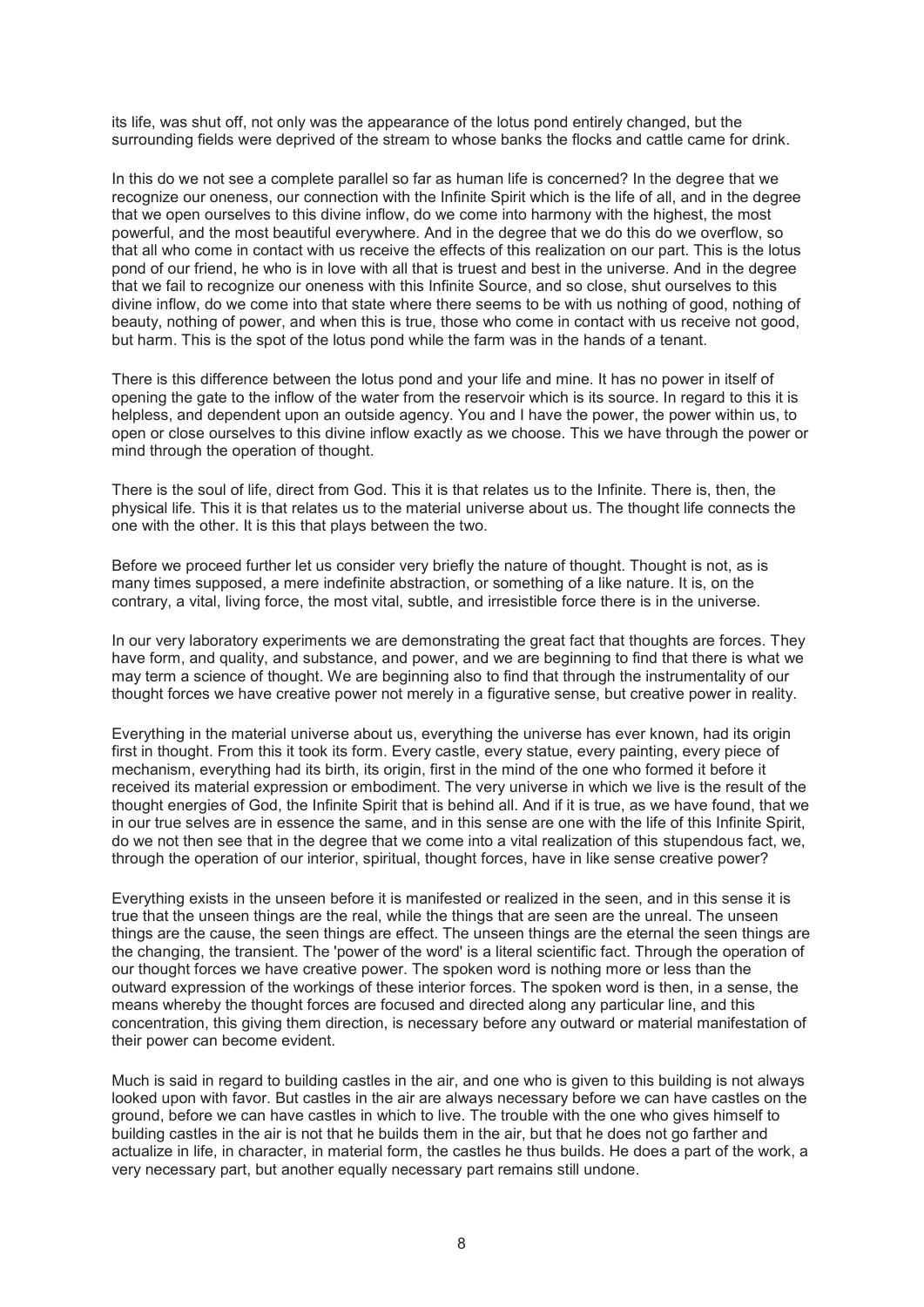There is in connection with the thought forces what we may term the drawing power of mind, and the great law operating here is one with the great law of the universe, that like attracts like. We are continually attracting to us, from both the seen and the unseen side of life, forces and conditions most akin to those of our own thoughts.

This law is continually operating whether we are conscious of it or not. We are all living, so to speak, in a vast ocean of thought, and the very atmosphere around us is continually filled with the thought forces that are being continually sent or that are continually going out in the form of thought waves. We are all affected, more or less, by these thought forces, either consciously or unconsciously and in the degree that we are more or less sensitively organized, or in the degree that we are negative and so are open to outside influences, rather than positive, thus determining what influences shall enter into our realm of thought, and hence into our lives.

There are those among us who are much more sensitively organized than others. As an organism their bodies are more finely, more sensitively constructed. These, generally speaking, are people who are always more or less affected by the mentalities of those with whom they come in contact, or in whose company they are. A friend, the editor of one of our great journals, is so sensitively organized that it is impossible for him to attend a gathering, such as a reception, talk and shake hands with a number of people during the course of the evening, without taking on, to a greater or less extent, their various mental and physical conditions. These affect him to such an extent that he is scarcely himself, and in his best condition for work, until some two or three days afterwards.

Some think it unfortunate for one to be sensitively organized. By no means. It is a good thing, for one may thus be more open and receptive to the higher impulses of the soul within, and to all higher forces and influences from without. It may, however, be unfortunate and extremely inconvenient to be so organized unless one recognize and gain the power of closing themselves, of making themselves positive to all detrimental or undesirable influences. This power everyone, however sensitively organized they may be, can acquire.

This they can acquire through the mind's action. And, moreover, there is no habit of more value to anyone, be they sensitively or less sensitively organized, than that of occasionally taking and holding themselves continually in the attitude of mind - I close myself, I make myself positive to all things below, and open and receptive to higher influences, to all things above. By taking this attitude of mind consciously now and then it soon becomes a habit, and if one is deeply in earnest in regard to it, it puts into operation silent but subtle and powerful influences in effecting the desired results. In this way all lower and undesirable influences from both the seen and the unseen side of life are closed out, while all higher influences are invited, and in the degree that they are invited will they enter.

And what do we mean by the unseen side of life? First, the thought forces, the mental and emotional conditions in the atmosphere about us that are generated by those manifesting on the physical plane through the agency of physical bodies. Second, the same forces generated by those who have dropped the physical body, or from whom it has been struck away, and who are now manifesting through the agency of bodies of a different nature.

The individual existence of man begins on the sense plane of the physical world, but rises through successive gradations of ethereal and celestial spheres, corresponding with his ever unfolding deific life and powers, to a destiny of unspeakable grandeur and glory. Within and above every physical planet is a corresponding ethereal planet, or soul world, as within and above every physical organism is a corresponding ethereal organism, or soul body, of which the physical is but the external counterpart and materialized expression.

From this etherealized or soul planet, which is the immediate home of our arisen humanity, there rises or deepens in infinite gradations spheres within and above spheres, to celestial heights of spiritualized existence utterly inconceivable to the sense of man. Embodiment, accordingly, is two-fold -the physical being but the temporary husk, so to speak, in and by which the real and permanent ethereal organism is individualized and perfected, somewhat as 'the full corn in the ear' is reached by means of its husk, for which there is no further use. By means of this indestructible ethereal body the corresponding ethereal spheres of environment with the social life and relations in the spheres, the individuality and personal life is preserved forever.'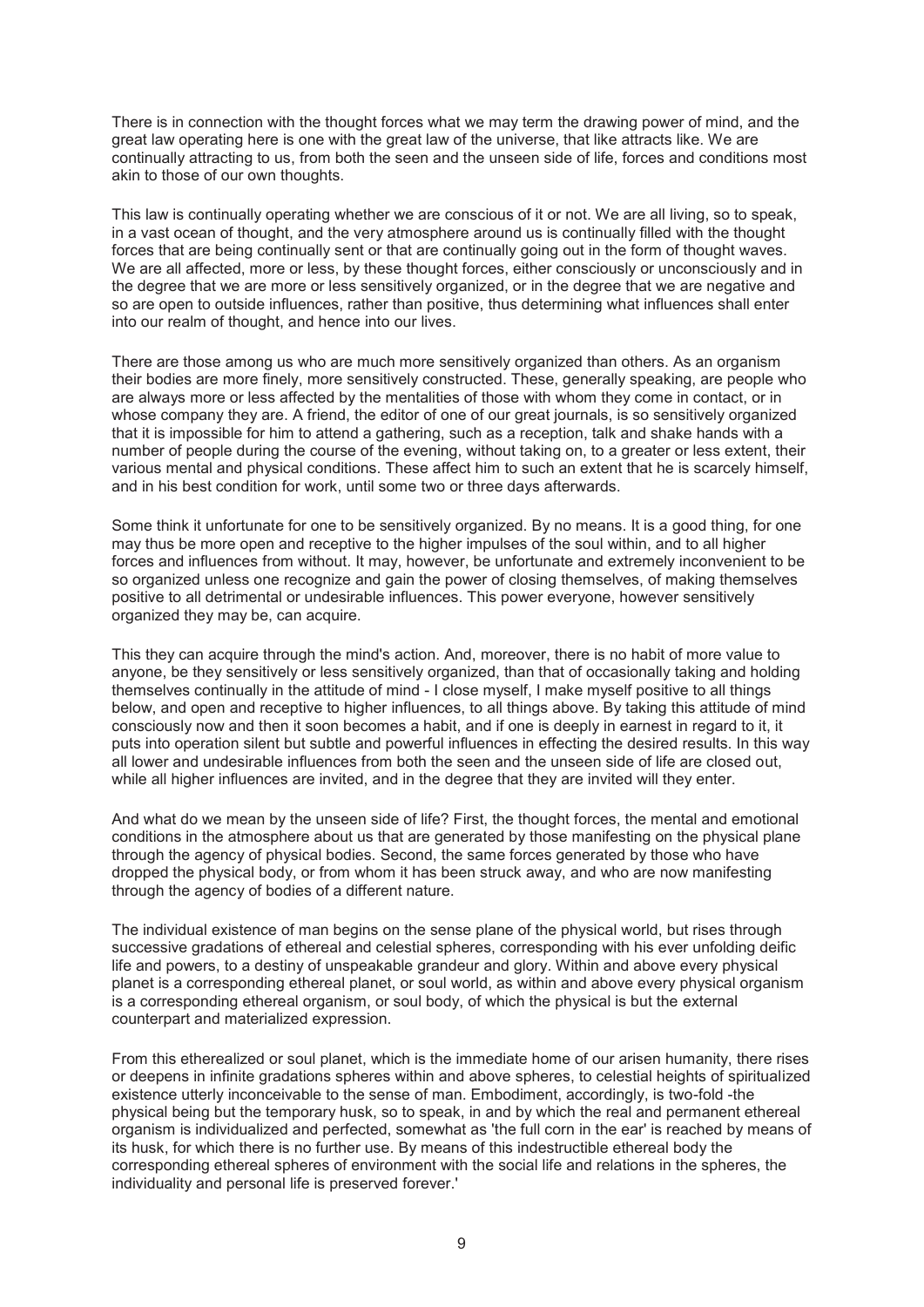The fact of life in whatever form means the continuance of life, even though the form be changed. Life is the one eternal principle of the universe and so always continues, even though the form of the agency through which it manifests be changed. 'In My Father's house are many mansions.' And, surely, because the individual has dropped, has gone out of the physical body, there is no evidence at all that the life does not go right on the same as before, not commencing for there is no cessation but commencing in the other form exactly where it has left off here, for all life is a continuous evolution, step by step, there one neither skips nor jumps.

There are in the other form, then, mentalities and hence lives of all grades and influences, just as there are in the physical form. If, then, the great law that like attracts like is ever operating, we are continually attracting to us from this side of life influences and conditions most akin to those of our own thoughts and lives. A gruesome thought that we should be so influenced, says one. By no means, all life is one, we are all bound together in the one common and universal life. Especially not so when we take into consideration the fact that we have it entirely in our own hands to determine the order of thought we entertain, and consequently the order of influences we attract, and are not mere willowy creatures of circumstance, unless indeed we choose to be.

In our mental lives we can either keep hold of the rudder and so determine exactly what course we take, what points we touch, or we can fail to do this, and failing, we drift, and are blown hither and thither by every passing breeze. And so, on the contrary, welcome should be the thought, for thus we may draw to us the influence and the aid of the greatest, the noblest, and the best who have lived on the earth, whatever the time, wherever the place.

We cannot rationally believe other than that those who have labored in love and with uplifting power here are still laboring in the same way, and in all probability with more earnest zeal, and with still greater power.

'And Elisha prayed, and said, Lord, I pray thee, open his eyes, that he may see. And the Lord opened the eyes of the young man, and he saw: and, behold, the mountain was full of horses and chariots of fire round about Elisha.'

While riding with a friend a few days ago, we were speaking of the great interest people are everywhere taking in the more vital things of life, the eagerness with which they are reaching out for a knowledge of the interior forces, their ever-increasing desire to know themselves and to know their true relations with the Infinite. And in speaking of the great spiritual awakening that is so rapidly coming all over the world, the beginnings of which we are so clearly seeing during the closing years of this, and whose ever-increasing proportions we are to witness during the early years of the coming century, I said, 'How beautiful if Emerson, the illumined one so far in advance of his time, who labored so faithfully and so fearlessly to bring about these very conditions, how beautiful if he were with us today to witness it all! how he would rejoice!' 'How do we know', was the reply, 'that he is not witnessing it all? and more, that he is not having a hand in it all -a hand even greater, perhaps, than when we saw him here?' Thank you, my friend, for this reminder. And, truly, 'are they not all ministering spirits sent forth to minister to those who shall be heirs of salvation?'

As science is so abundantly demonstrating today, the things that we see are but a very small fraction of the things that are. The real, vital forces at work in our own lives and in the world about us are not seen by the ordinary physical eye. Yet they are the causes of which all things we see are merely the effects. Thoughts are forces, like builds like, and like attracts like. For one to govern their thinking, then, is to determine their life.

Says one of deep insight into the nature of things, 'The law of correspondences between spiritual and material things is wonderfully exact in its workings. People ruled by the mood of gloom attract to them gloomy things. People always discouraged and despondent do not succeed in anything, and live only by burdening someone else. The hopeful, confident, and cheerful attract the elements of success. A man's front or back garden will advertise that man's ruling mood in the way it is kept. A woman at home shows her state of mind in her dress.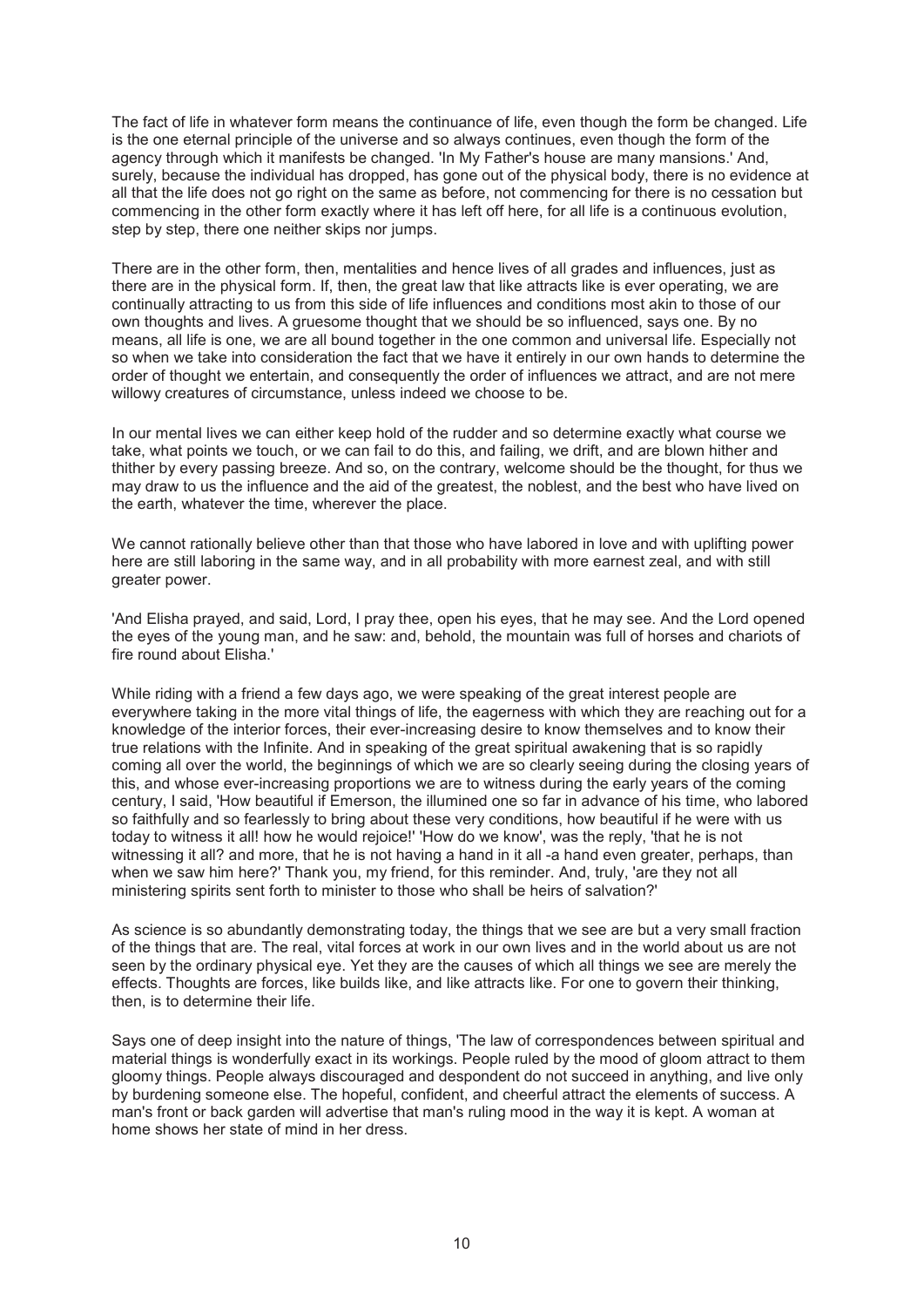A slattern advertises the ruling mood of hopelessness, carelessness, and lack of system. Rags, tatters, and dirt are always in the mind before being on the body. The thought that is most put out brings its corresponding visible element to crystallize about you as surely and literally as the visible bit of copper in solution attracts to it the invisible copper in that solution. A mind always hopeful, confident, courageous, and determined on its set purpose, and keeping itself to that purpose, attracts to itself out of the elements things and powers favorable to that purpose.

'Every thought of yours has a literal value to you in every possible way. The strength of your body, the strength of your mind, your success in business, and the pleasure your company brings others, depends on the nature of your thoughts...... In whatever mood you set your mind does your spirit receive of unseen substance in correspondence with that mood. It is as much a chemical law as a spiritual law. Chemistry is not confined to the elements we see. The elements we do not see with the physical eye outnumber ten thousand times those we do see.

The Christ injunction, "Do good to those who hate you," is based on a scientific fact and a natural law. So, to do good is to bring to yourself all the elements in nature of power and good. To do evil is to bring the contrary destructive elements. When our eyes are opened, self-preservation will make us stop all evil thought. Those who live by hate will die of hate: that is, "those who live by the sword will die by the sword." Every evil thought is as a sword drawn on the person to whom it is directed. If a sword is drawn in return, so much the worse for both.'

And says another who knows full well whereof he speaks: 'The law of attraction works universally on every plane of action, and we attract whatever we desire or expect. If we desire one thing and expect another, we become like houses divided against themselves, which are quickly brought to desolation. Determine resolutely to expect only what you desire, then you will attract only what you wish for. . . . Carry any kind of thought you please about with you, and so long as you retain it, no matter how you roam over land or sea, you will unceasingly attract to yourself, knowingly or inadvertently, exactly and only what corresponds to your own dominant quality of thought. Thoughts are our private property, and we can regulate them to suit our taste entirely by steadily recognizing our ability so to do.'

We have just spoken of the drawing power of mind. Faith is nothing more nor less than the operation of the thought forces in the form of an earnest desire, coupled with expectation as to its fulfillment. And in the degree that faith, the earnest desire thus sent out, is continually held to and watered by firm expectation, in just that degree does it either draw to itself, or does it change from the unseen into the visible, from the spiritual into the material, that for which it is sent.

Let the element of doubt or fear enter in, and what would otherwise be a tremendous force will be so neutralized that it will fail of its realization. Continually held to and continually watered by firm expectation, it becomes a force, a drawing power, that is irresistible and absolute, and the results will be absolute in direct proportion as it is absolute.

We shall find, as we are so rapidly beginning to find today, that the great things said in regard to faith, the great promises made in connection with it, are not mere vague sentimentalities, but are all great scientific facts, and rest upon great immutable laws. Even in our very laboratory experiments we are beginning to discover the laws underlying and governing these forces. We are now beginning, some at least, to use them understandingly and not blindly, as has so often and so long been the case.

Much is said today in regard to the will. It is many times spoken of as if it were a force in itself. But will is a force, a power, only in so far as it is a particular form of the manifestation of the thought forces, for it is by what we call the 'will' that thought is focused and given a particular direction, and in the degree that thought is thus focused and given direction, is it effective in the work it is sent out to accomplish.

In a sense there are two kinds of will--the human and the divine. The human will is the will of what, for convenience sake, we may term the lower self. It is the will that finds its life merely in the realm of the mental and the physical--the sense will. It is the will of the one who is not yet awake to the fact that there is a life that far transcends the life of merely the intellect and the physical senses, and which, when realized and lived, does not do away with or minify these, but which, on the contrary, brings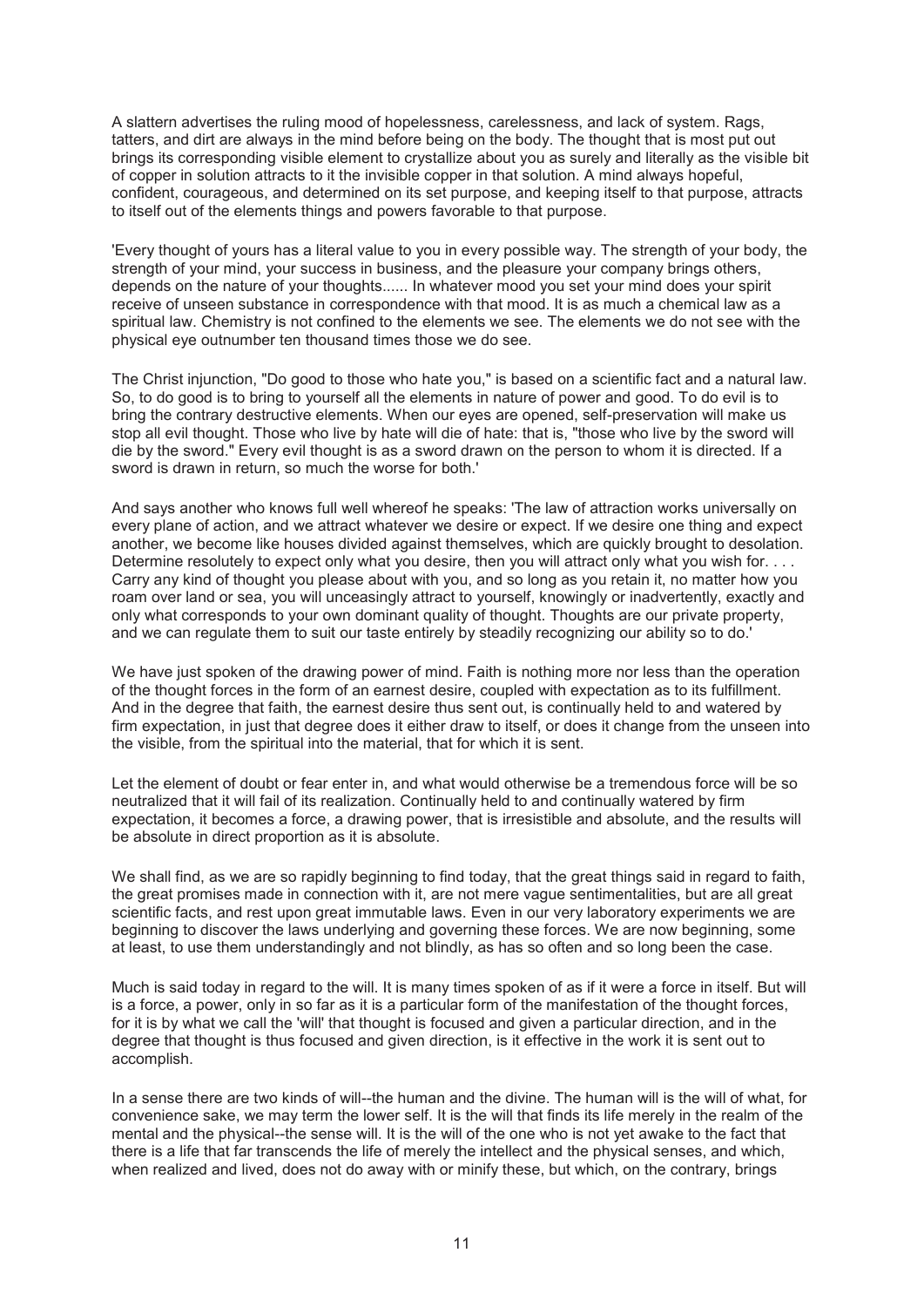them to their highest perfection and to their powers of keenest enjoyment. The divine will is the will of the higher self, the will of the one who recognizes their oneness with the Divine, and who consequently brings their will to work in harmony, in conjunction with the divine a will. 'The Lord thy God in the midst of thee is mighty.'

The human will has its limitations. So far and no farther, says the law. The divine will has no limitations. It is supreme. All things are open and subject to you, says the law, and so, in the degree that the human will is transmuted into the divine, in the degree that it comes into harmony with, and so acts in conjunction with the divine, does it become supreme. Then it is that 'Thou shalt decree a thing and it shall be established unto thee.' The great secret of life and power, then, is to make and to keep one's conscious connection with this Infinite Source.

The power of every life, the very life itself, is determined by what it relates itself to. God is immanent as well as transcendent. He is creating, working, ruling in the universe today, in your life and in mine, just as much as He ever has been. We are apt to regard Him after the manner of an absentee landlord, one who has set into operation the forces of this great universe, and then taken Himself away.

In the degree, however, that we recognized Him as immanent as well as transcendent, are we able to partake of His life and power. For in the degree that we recognize Him as the Infinite Spirit of Life and Power that is today, at this very moment, working and manifesting in and through all, and then, in the degree that we come into realization of our oneness with this life, do we become partakers of, and so do we actualize in ourselves the qualities of His Life. In the degree that we open ourselves to the inflowing tide of this immanent and transcendent life, do we make ourselves channels through which the Infinite Intelligence and Power can work.

It is through the instrumentality of the mind that we are enabled to connect the real soul life with the physical life, and so enable the soul life to manifest and work through the physical. The thought life needs continually to be illumined from within. This illumination can come in just the degree that through the agency of the mind we recognize our oneness with the Divine, of which each soul is an individual form of expression.

This gives us the inner guiding which we call intuition. 'Intuition is to the spiritual nature and understanding practically what sense perception is to the sensuous nature and understanding. It is an inner spiritual sense through which man is opened to the direct revelation and knowledge of God, the secrets of nature and life, and through which he is brought into conscious unity and fellowship with God, and made to realize his own deific nature and supremacy of being as the son of God. Spiritual supremacy and illumination, thus realized through the development and perfection of intuition under divine inspiration, gives the perfect inner vision and direct insight into the character, properties, and purpose of all things to which the attention and interest are directed.....

It is we repeat, a spiritual sense opening inwardly, as the physical senses open outwardly, and because it has the capacity to perceive, grasp and know the truth at first hand, independent of all external sources of information, we call it intuition. All inspired teaching and spiritual revelations are based upon the recognition of this spiritual faculty of the soul, and its power to receive and appropriate them..... Conscious unity of man in spirit and purpose with the Father, born out of his supreme desire and trust, opens his soul through this inner sense to immediate inspiration and enlightenment from the Divine Omniscience, and the co-operative energy of the Divine Omnipotence, under which he becomes a seer and a master.

'On this higher plane of realized spiritual life in the flesh the mind holds the impersonal attitude and acts with unfettered freedom and unbiased vision, grasping truth at first hand, independent of all external sources of information. Approaching all beings and things from the divine side, they are seen in the light of the divine Omniscience. God's purpose in them, and so the truth concerning them, as it rests in the mind of God, are thus revealed by direct illumination from the Divine Mind, to which the soul is opened inwardly through this spiritual sense we call intuition.' Some call it the voice of the soul, some call it the voice of God, some call it the sixth sense. It is our inner spiritual sense.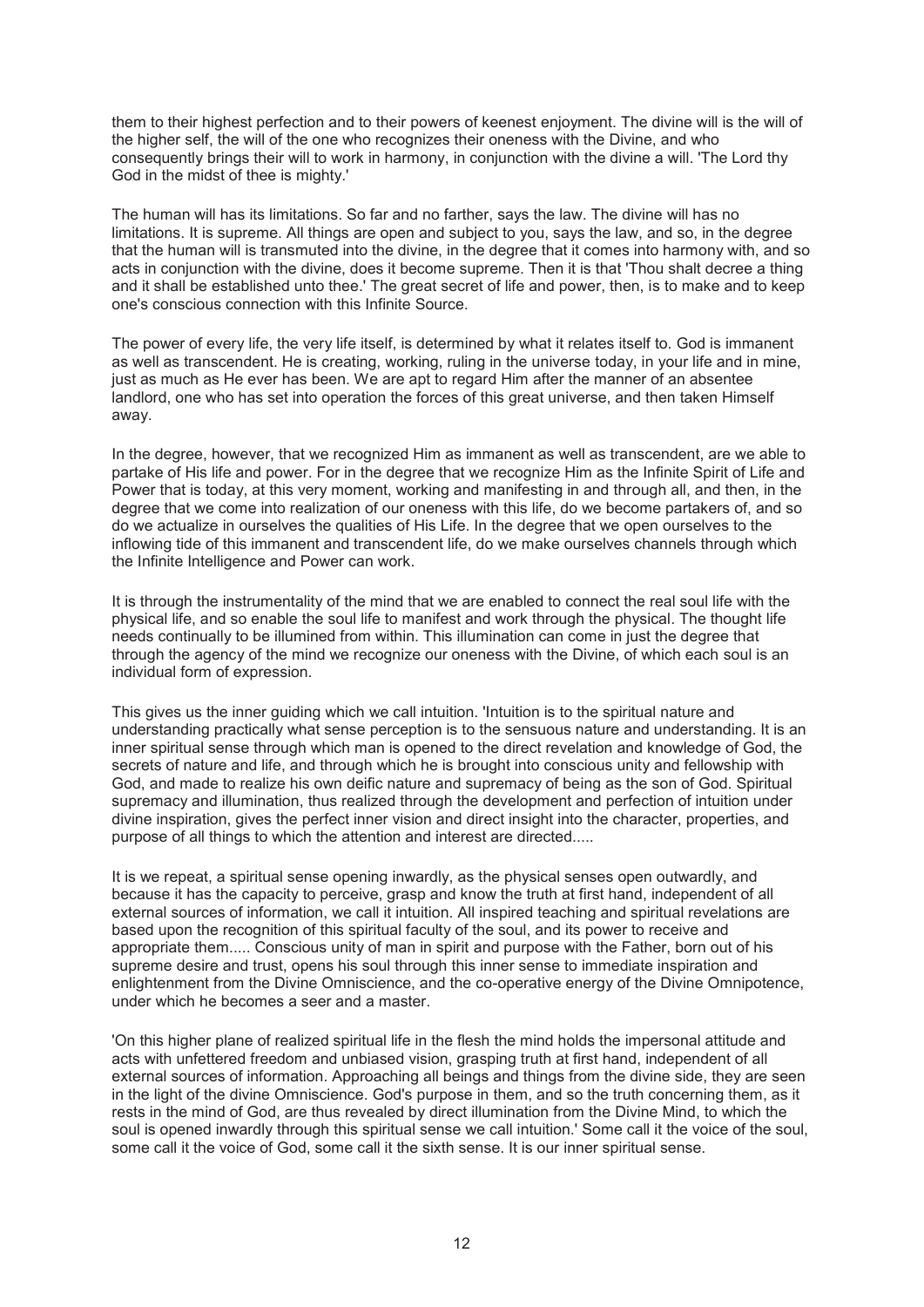In the degree that we come into the recognition of our own true selves, into the realization of the oneness of our life with the Infinite Life, and in the degree that we open ourselves to this divine inflow, does this voice of intuition, this voice of the soul, this voice of God, speak clearly, and in the degree that we recognize, listen to, and obey it, does it speak ever more clearly, until by-and-by there comes the time when it is unerring, absolutely unerring, in its guidance.

 $-(-)$ 

### **Fullness of Life - Bodily Health and Vigor**

GOD is the Spirit of Infinite Life. If we are partakers of this life and have the power of opening ourselves fully to its divine inflow, it means more, so far to its divine inflow, it means more, so far as even the physical life is concerned, than we may at first think. For very clearly, the life of this Infinite Spirit, from its very nature, can admit of no disease, and if this is true, no disease can exist in the body where it freely enters, through which it freely flows.

Let us recognize at the outset that, so far as the physical life is concerned, all life is from within outwards. There is an immutable law which says: 'As within, so without, cause, effect.' In other words, the thought forces, the various mental states and the emotions, all have in time their effects upon the physical body.

Someone says, 'I hear a great deal said today in regard to the effects of the mind upon the body, but I don't know that I place very much confidence in this.' Don't you? Someone brings you sudden news. You grow pale, you tremble, or perhaps you fall into a faint. It is, however, through the channel of your mind that the news is imparted to you. A friend says something to you, perhaps at the table, something that seems very unkind. You are hurt by it as we say. You have been enjoying your dinner, but from this moment your appetite is gone. But what was said entered into and affected you through the channel of your mind.

Look! Yonder goes a young man, dragging his feet, stumbling over the slightest obstruction in the path. Why is it? Simply that he is weak-minded, an idiot. In other words, a falling state of mind is productive of a falling condition of the body. To be sure-minded is to be sure footed. To be uncertain in mind is to be uncertain in step.

Again, a sudden emergency arises. You stand trembling and weak with fear. Why are you powerless to move? Why do you tremble? And yet you believe that the mind has but little influence upon the body. You are for a moment dominated by a fit of anger. For a few hours afterwards you complain of a violent headache. And still you do not seem to realize that the thoughts and emotions have an effect upon the body.

A day or two ago, while conversing with a friend, we were speaking of worry. 'My father is greatly given to worry,' he said. 'Your father is not a healthy man' I said. 'He is not strong, vigorous, robust, and active.' I then went on to describe to him more fully his father's condition and the troubles which afflicted him. He looked at me in surprise and said, 'Why, you do not know my father?' 'No,' I replied. 'How then can you describe so accurately the disease with which he is afflicted?' 'You have just told me that your father is greatly given to worry. When you told me this you indicated to me cause. In describing your father's condition I simply connected with the cause its own peculiar effects.'

Fear and worry have the effect of closing up the channels of the body, so that the life forces flow in a slow and sluggish manner. Hope and tranquility open the channels of the body, so that the life forces go bounding through it in such a way that disease can rarely get a foothold.

Not long ago a lady was telling a friend of a serious physical trouble. My friend happened to know that between this lady and her sister the most kindly relations did not exist. He listened attentively to her delineation of her troubles, and then, looking her squarely in the face, in a firm but kindly tone, said: 'Forgive your sister.' The woman looked at him in surprise and said: 'I can't forgive my sister' 'Very well, then,' he replied, 'keep the stiffness of your joints and your kindred rheumatic troubles.'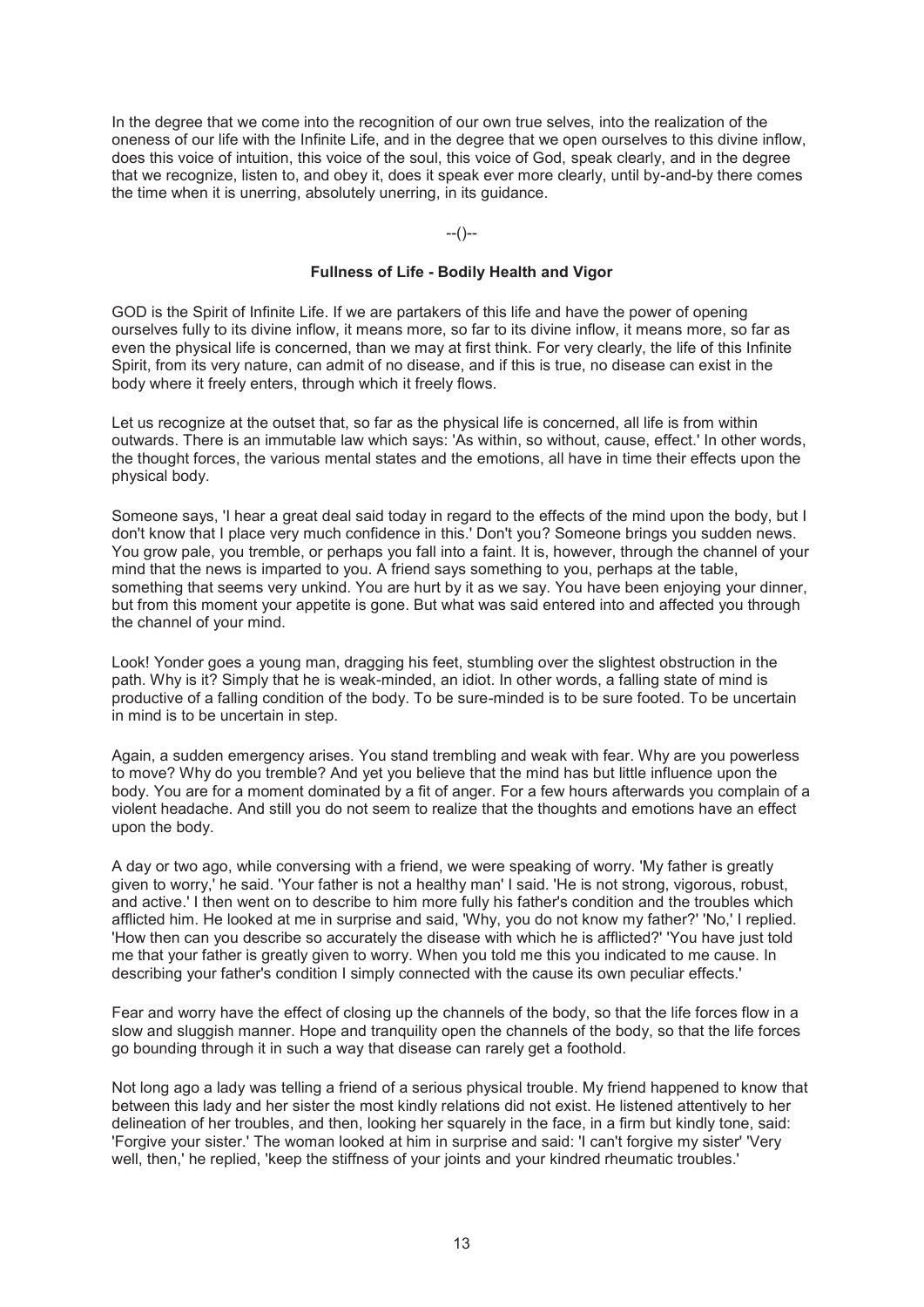A few weeks later he saw her again. With a light step she came toward him and said I took your advice. I saw my sister and forgave her. We have become good friends again, and I don't know how it is, but somehow or other from the very day, as I remember, that we became reconciled, my troubles seemed to grow less and today there is not a trace of the old difficulties left, and really, my sister and I have become such good friends that now we can scarcely get along without one another.' Again we have effect following cause.

We have several well-authenticated cases of the following nature. A mother has been dominated for a few moments by an intense passion of anger, and the child at her breast has died within an hour's time, so poisoned became the mother's milk by virtue of the poisonous secretions of the system while under the domination of this fit of anger. In other cases it has caused severe illness and convulsions.

The following experiment has been tried a number of times by a well-known scientist. Several men have been put into a heated room. Each man has been dominated for a moment by a particular passion of some kind, one by an intense passion of anger, and others by different other passions. The experimenter has taken a drop of perspiration from the body of each of these men, and by means of a careful chemical analysis he has been able to determine the particular passion by which each has been dominated. Practically the same results revealed themselves in the chemical analysis of the saliva of each of the men.

Says a noted American author, an able graduate of a great medical school and one who has studied deeply into the forces that build the body and the forces that tear it down: 'The mind is the natural protector of the body..... Every thought tends to reproduce itself, and ghastly mental pictures of disease, sensuality, and vice of all sorts, produce scrofula and leprosy in the soul, which reproduces them in the body. Anger changes the chemical properties of the saliva to a poison dangerous to life. It is well known that sudden and violent emotions have not only weakened the heart in a few hours, but have caused death and insanity.

It has been discovered by scientists that there is a chemical difference between that sudden cold exudation of a person under a deep sense of guilt and the ordinary perspiration, and the state of the mind can sometimes be determined by chemical analysis of the perspiration of a criminal, which, when brought into contact with selenic acid, produces a distinctive pink color. It is well known that fear has killed thousands of victims, while, on the other hand, courage is a great invigorator.

'Anger in the mother may poison a nursing child. Rarey, the celebrated horse-tamer, said that an angry word would sometimes raise the pulse of a horse ten beats in a minute. If this is true of a beast, what can we say of its power upon human beings, especially upon a child? Strong mental emotion often causes vomiting. Extreme anger or fright may produce jaundice. A violent paroxysm of rage has caused apoplexy and death. Indeed, in more than one instance, a single night of mental agony has wrecked a life. Grief, long-standing jealousy, constant care and corroding anxiety sometimes tend to develop insanity. Sick thoughts and discordant moods are the natural atmosphere of disease, and crime is engendered and thrives in the miasma of the mind.'

From all this we get the great fact we are scientifically demonstrating today that the various mental states, emotions, and passions have their various peculiar effects upon the body, and each induces in turn, if indulged in to any great extent, its own peculiar forms of disease, and these in time become chronic.

Just a word or two in regard to their mode of operation. If a person is dominated for a moment by, say, a passion of anger, there is set up in the physical organism what we might justly term a bodily thunder-storm, which has the effect of souring, or rather of corroding, the normal, healthy, and lifegiving secretions of the body, so that instead of performing their natural functions they become poisonous and destructive. And if this goes on to any great extent by virtue of their cumulative influences they give rise to a particular form of disease, which in turn becomes chronic. So the emotion opposite to this, that of kindliness, love, benevolence, goodwill, tends to stimulate a healthy, purifying, and life-giving flow of all the bodily secretions. All the channels of the body seem free and open, the life forces go bounding through them. And these very forces, set into a bounding activity, will in time counteract the poisonous and disease-giving effects of their opposites.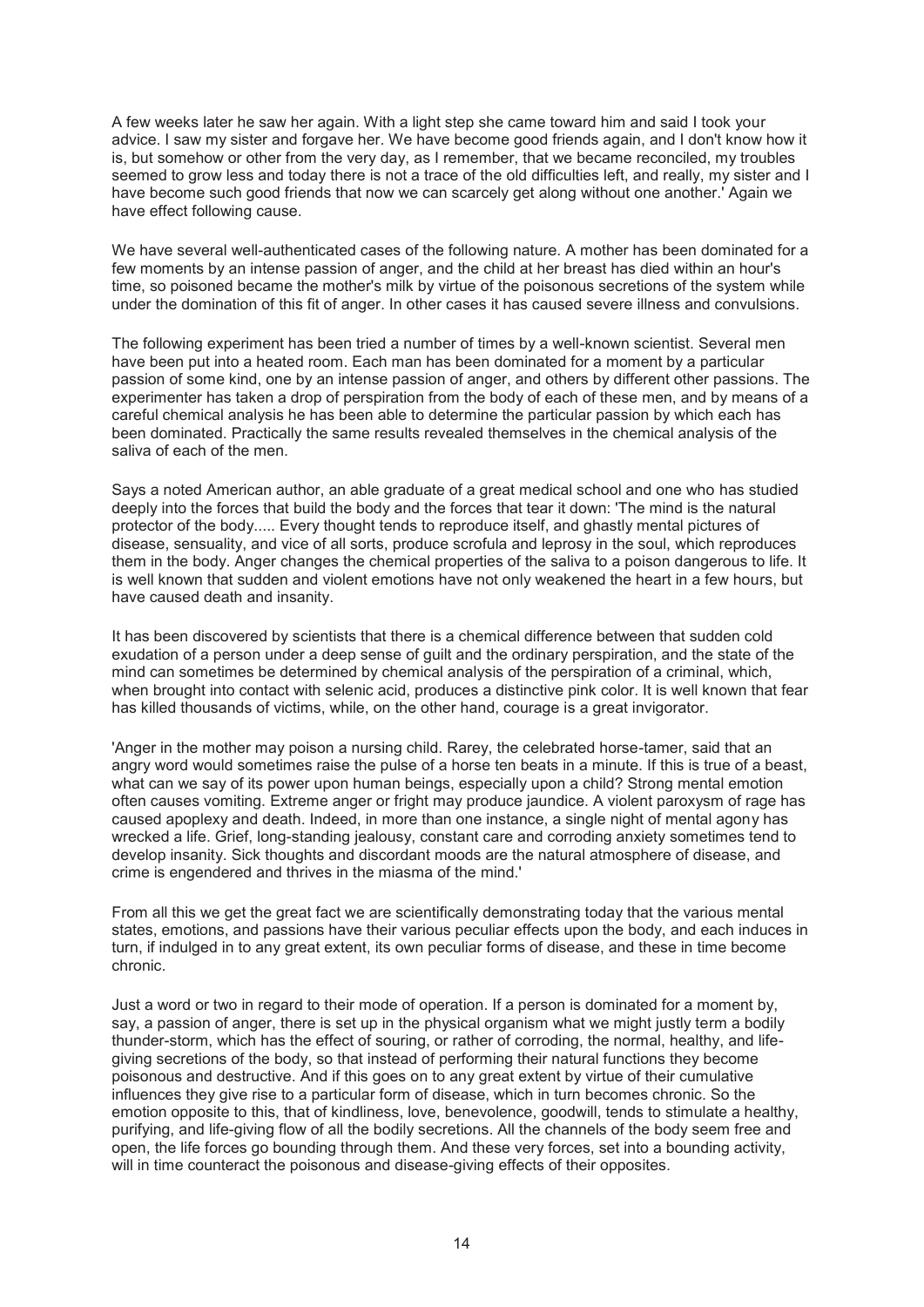A physician goes to see a patient. He gives no medicine this morning. Yet the very fact of his going makes the patient better. He has carried with him the spirit of health, he has carried brightness of tone and disposition, he has carried hope into the sick chamber, he has left it there. In fact, the very hope and good cheer he has carried with him has taken hold of and has had a subtle but powerful influence upon the mind of the patient, and this mental condition imparted by the physician has in turn its effects upon the patient's body, and so through the instrumentality of this mental suggestion the healing goes on.

*Know, then, whatever cheerful and serene Supports the mind, supports the body, too. Hence the most vital movement mortals feel Is hope, the balm and life-blood of the soul.* 

We sometimes hear a person in weak health say to another, 'I always feel better when you come.' There is a deep scientific reason underlying the statement. 'The tongue of the wise is health.' The power of suggestion so far as the human mind is concerned is a most wonderful and interesting field of study. Most wonderful and powerful forces can be set into operation through this agency. One of the world's most noted scientists, recognized everywhere as one of the most eminent anatomists living, tells us that he has proved from laboratory experiments that the entire human structure can be completely changed, made over, within a period of less than one year, and that some portions can be entirely remade within a period of a very few weeks.

'Do you mean to say,' I hear it asked, 'that the body can be changed from a diseased to a healthy condition through the operation of the interior forces?' Most certainly, and more, this is the natural method of cure. The method that has as its work the application of drugs, medicines and external agencies is the artificial method. The only thing that any drug or any medicine can do is to remove obstructions, that the life forces may have simply a better chance to do their work. The real healing process must be performed by the operation of the life forces within.

A surgeon and physician of worldwide fame recently made to his medical associates the following declaration: 'For generations past the most important influence that plays upon nutrition, the life principle itself, has remained an unconsidered element in the medical profession, and the almost exclusive drift of its studies and remedial paraphernalia has been confined to the action of matter over mind.

This has seriously interfered with the evolutionary tendencies of the doctors themselves, and consequently the psychic factor in professional life is still in a rudimentary or comparatively undeveloped state. But the light of the nineteenth century has dawned, and so the march of mankind in general is taken in the direction of the hidden forces of nature. Doctors are now compelled to join the ranks of students in psychology and follow their patrons into the broader field of mental therapeutics. There is no time for lingering, no time for skepticism or doubt or hesitation. He who lingers is lost, for the entire race is enlisted in the movement.'

I am aware of the fact that in connection with the matter we are now considering there has been a great deal of foolishness during recent years. Many absurd and foolish things have been claimed and done; but this says nothing against, and it has absolutely nothing to do with the great underlying laws themselves. The same has been true of the early days of practically every system of ethics or philosophy or religion the world has ever known. But as time has passed, these foolish, absurd things have fallen away, and the great eternal principles have stood out ever more and more clearly defined.

I know personally of many cases where an entire and permanent cure has been effected, in some within a remarkably short period of time, through the operation of these forces. Some of them are cases that had been entirely given up by the regular practice, materia medica. We have numerous accounts of such cases in all times and in connection with all religions. And why should not the power of effecting such cures exist among us today? The power does exist, and it will be actualized in just the degree that we recognize the same great laws that were recognized in times past.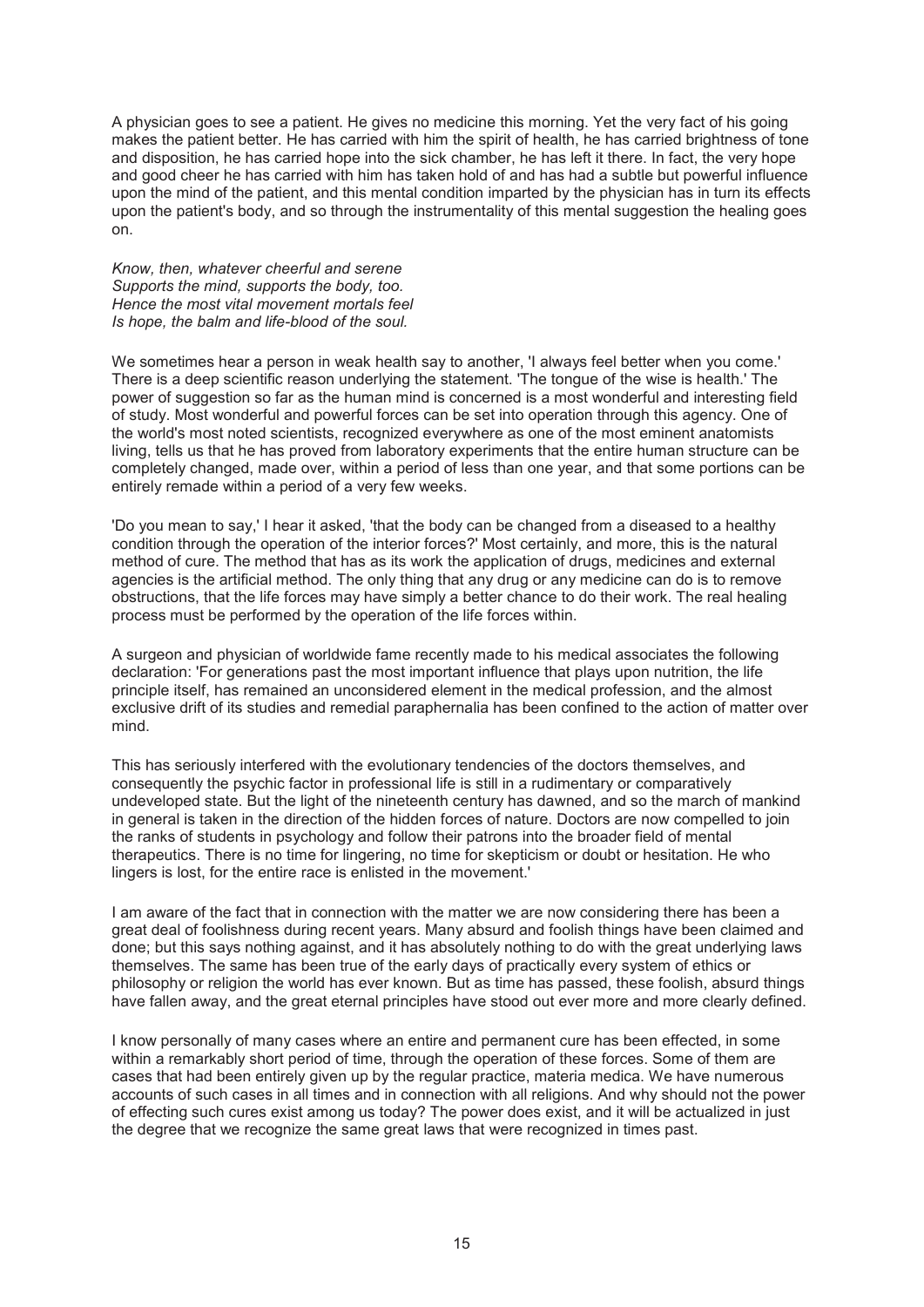One person may do a very great deal in connection with the healing of another, but this almost invariably implies co-operation on the part of the one who is thus treated. In the cures that Christ performed He almost always needed the co-operation of the one who appealed to Him. His question almost invariably was, 'Dost thou believe?' He thus stimulated into activity the life-giving forces within the one cured. If one is in a very weak condition, or if their nervous system is exhausted, or if their mind through the influence of the disease is not so strong in its workings, it may be well for them for a time to seek the aid and co-operation of another. But it would be far better for such a one could they bring themselves to a vital realization of the omnipotence of their own interior powers.

One may cure another but to be permanently healed one must do it themselves. In this way another may be most valuable as a teacher by bringing one to a clear realization of the power of the forces within, but in every case, in order to have a permanent cure, the work of the self is necessary. Christ's words were almost invariably -Go, and sin no more, or, Thy sins are forgiven thee, thus pointing out the one eternal and never-changing fact that all disease and its consequent suffering is the direct or the indirect result of the violation of law, either consciously or unconsciously, either intentionally, or unintentionally.

Suffering is designed to continue only so long as sin continues, sin not necessarily in the theological, but always in the philosophical sense, though many times in the sense of both. The moment the violation ceases, the moment one comes into perfect harmony with the law, the cause of the suffering ceases, and though there may be residing within the cumulative effects of past violation, the cause is removed, and consequently there can be no more effects in the form of additions, and even the diseased condition that has been induced from past violation will begin to disappear as soon as the right forces are set into activity.

There is nothing that will more quickly and more completely bring one into harmony with the laws under which we live than this vital realization of our oneness with the Infinite Spirit, which is the life of all life. In this there can be no disease, and nothing will more readily remove from the organism the obstructions that have accumulated there, or in other words, the disease that resides there, than this full realization and the complete opening of one's self to this divine inflow. 'I shall put My spirit in you, and ye shall live.'

The moment a person realizes their oneness with the Infinite Spirit they recognize themselves as a spiritual being, and no longer as a mere physical material being. They then no longer make the mistake of regarding themselves as body, subject to ills and diseases, but realize the fact that they are spirit, spirit now as much as they ever will or can be, and that they are the builder and so the master of the body, the house in which they live, and the moment they thus recognize their power as master they cease in any way to allow it the mastery over them.

They no longer fear the elements or any of the forces that they now in ignorance allow to take hold of and affect the body. The moment they realize their own supremacy, instead of fearing them as they did when they were out of harmony with them, they learn to love them. They thus come into harmony with them, or rather, they so order them that they come into harmony with them. He who formerly was the slave has now become the master. The moment we come to love a thing it no longer carries harm for us.

There are almost countless numbers today, weak and suffering in body, who would become strong and healthy if they would only give God an opportunity to do His work. To such I would say, Don't shut out the divine inflow. Do anything else rather than this. Open yourselves to it. Invite it. In the degree that you open yourselves to It, its inflowing tide will course through your bodies a force so vital that the old obstructions that are dominating them today will be driven out before it. 'My words are life to them that find them, and wealth to all their flesh.'

There is a trough through which a stream of muddy water has been flowing for many days. The dirt has gradually collected on its sides and bottom, and it continues to collect as long as the muddy water flows through it. Change this. Open the trough to a swift-flowing stream of clear, crystal water, and in a very little while even the very dirt that has collected on its sides and bottom will be carried away. The trough will be entirely cleansed. It will present in aspect of beauty and no longer an aspect of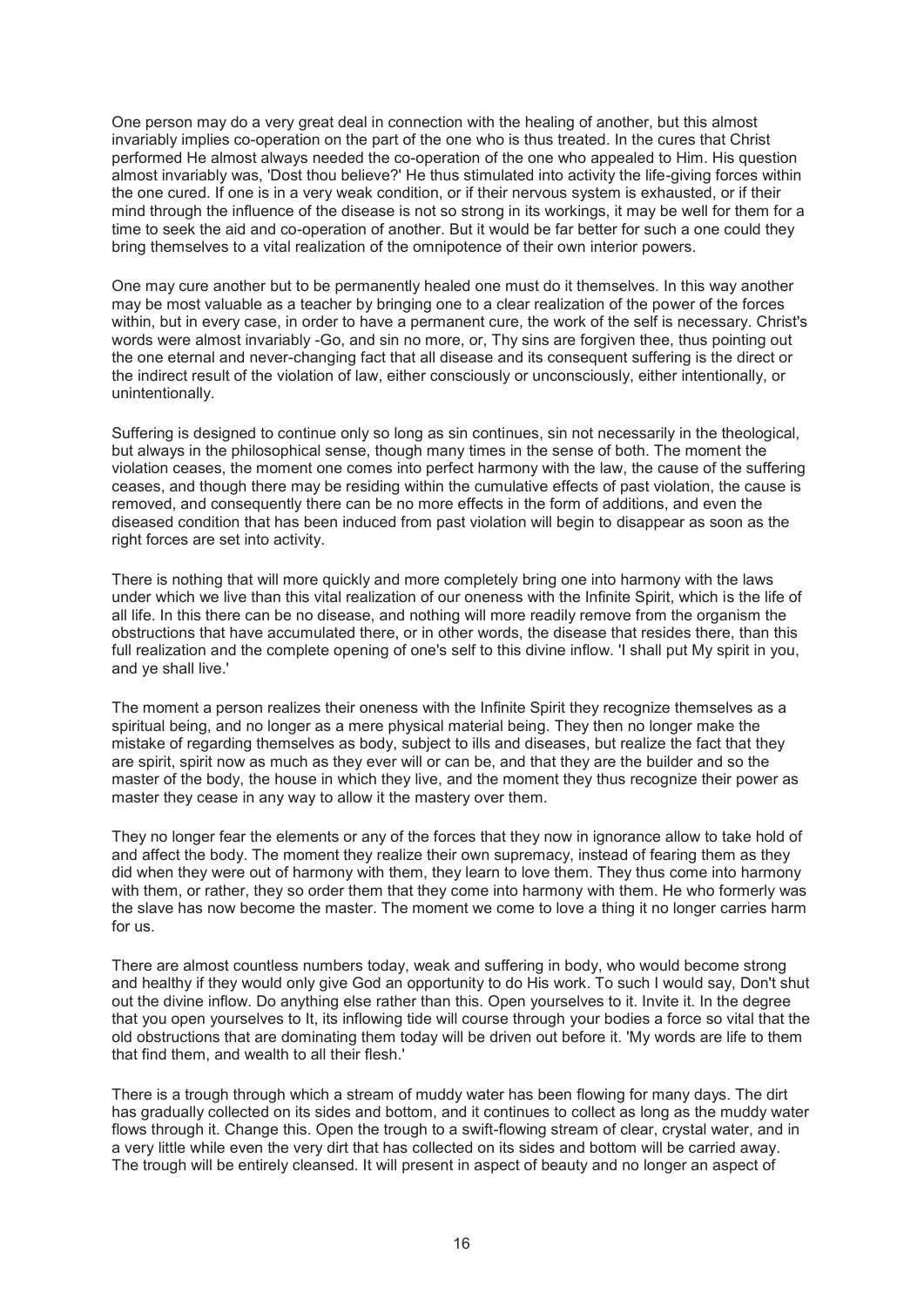ugliness. And more, the water that now courses through it will be of value, it will be an agent of refreshment, of health and of strength to those who use it.

Yes, in just the degree that you realize your oneness with the infinite Spirit of Life, and thus actualize your latent possibilities and powers, you will exchange disease for ease, inharmony for harmony, suffering and pain for abounding health and strength. And in the degree that you realize this wholeness, this abounding health and strength in yourself, will you carry it to all with whom you come into contact, for we must remember that health is contagious as well as disease.

I hear it asked, What can be said in a concrete way in regard to the practical application of these truths, so that one can hold themselves in the enjoyment of perfect bodily health, and more, that one may heal themselves of any existing disease? In reply, let it be said that the chief thing that can be done is to point out the great underlying principle, and that each individual must make their own application, one person cannot well make this for another.

First let it be said that the very fact of one's holding the thought of perfect health sets into operation vital forces which will in time be more or less productive of the effect of perfect health. Then speaking more directly in regard to the great principle itself, from its very nature, it is clear that more can be accomplished through the process of realization than through the process of affirmation though for some affirmation may be a help, an aid to realization.

In the degree, however, that you come into a vital realization of your oneness with the Infinite Spirit of Life, whence all life in individual form has come and is continually coming, and in the degree that through this realization you open yourself to its divine inflow do you set into operation forces that will sooner or later bring even the physical body into a state of abounding health and strength. For to realize that this Infinite Spirit of Life can from its very nature admit of no disease, and to realize that this, then, is the life in you by realizing your oneness with it you can so open yourself to its more abundant entrance that the diseased bodily conditions and effects will respond to the influences of its all-perfect power, this either quickly or more tardily, depending entirely upon yourself.

There have been those who have been able to open themselves so fully to this realization that the healing has been instantaneous and permanent. The degree of intensity always eliminates in like degree the element of time. It must, however, be a calm, quiet, and expectant intensity, rather than an intensity that is fearing, disturbed, and non-expectant. Then there are others who have come to this realization by degrees. Many will receive great help, and many will be entirely healed by a practice somewhat after the following nature: With a mind at peace, and with a heart going out in love to all, go into the quiet of your own interior self, holding the thought -I am one with the Infinite Spirit of Life, the life of my life. I then as spirit, a spiritual being, can in my own real nature admit of no disease. I now open my body, in which disease has got a foothold, I open it fully to the inflowing tide of this Infinite Life, and it now, even now, is pouring in and coursing through my body, and the healing process is going on.

Realize this so fully that you begin to feel a quickening and a warm glow imparted by the life forces to the body. Believe the healing process is going on. Believe it, and hold continually to it. Many people greatly desire a certain thing, but expect something else. They have greater faith in the power of evil than in the power of good, and hence remain ill.

If one will give themselves to this meditation, realization, treatment, or whatever term it may seem best to us, at stated times, as often as they may choose, and then continually bold themselves in the same attitude of mind, thus allowing the force to work continually, they will be surprised how rapidly the body will be exchanging conditions of disease and inharmony for health and harmony. There is no particular reason, however, for this surprise, for in this way they are simply allowing the Omnipotent Power to do the work, which will have to do it ultimately in any case.

If there is a local difficulty, and one wants to open this particular portion, in addition to the entire body, to this inflowing life, one can hold this particular portion in thought, for to fix the thought in this way upon any particular portion of the body stimulates or increases the flow of the life forces in that portion. It must always be borne in mind, however, that whatever healing may be thus accomplished,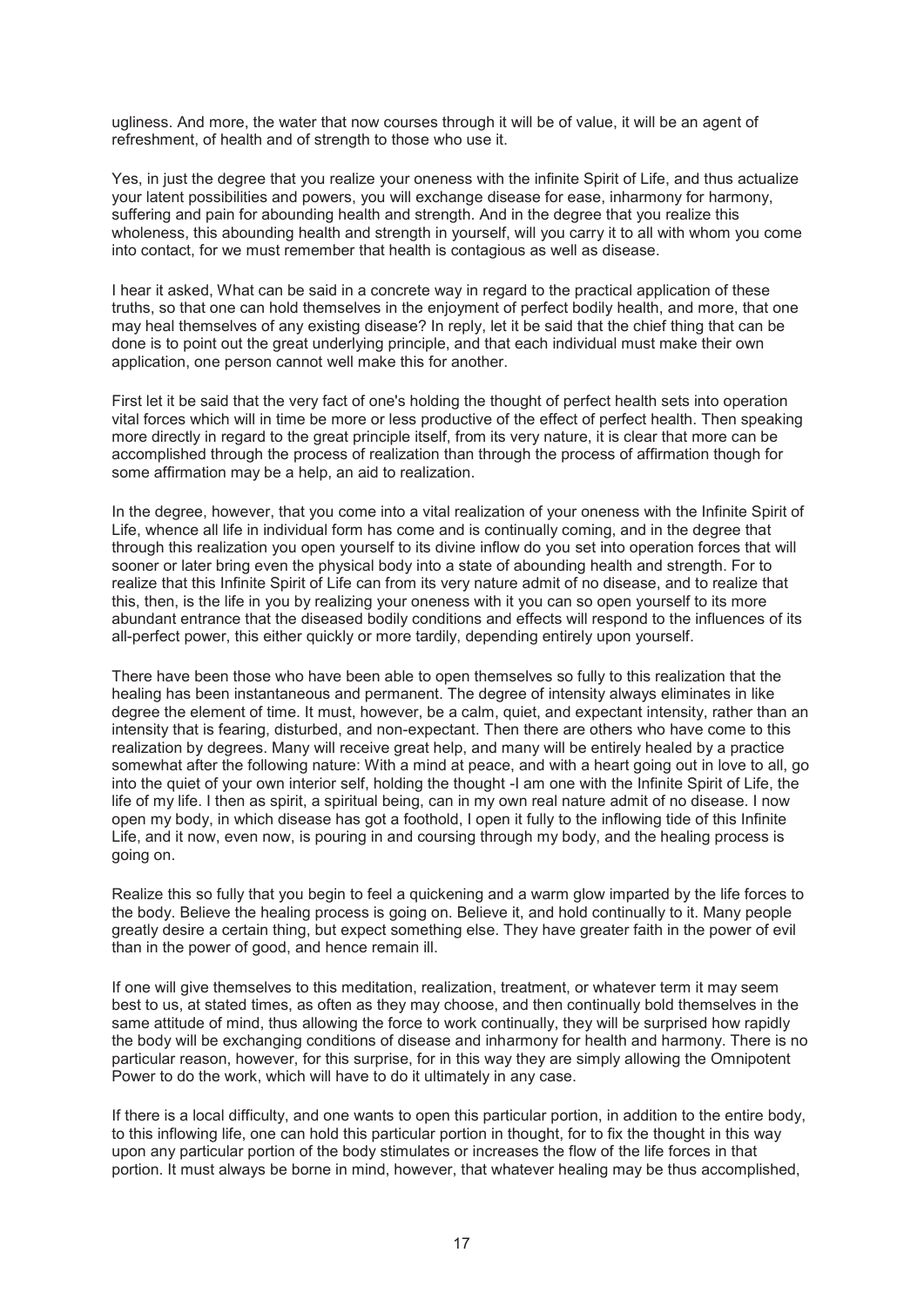effects will not permanently cease until causes have been removed. In other words, as long as there is the violation of law, so long disease and suffering will result.

This realization that we are considering will have an influence not only where there is a diseased condition of the body, but even where there is not this condition it will give an increased bodily life, vigor, and power.

We have had many cases, in all times and in all countries, of healing through the operation of the interior forces, entirely independent of external agencies. Various have been the methods or rather, various have been the names applied to them, but the great law underlying all is one and the same, and the same today. When the Master sent His followers forth, His injunction to them was to heal the sick and the afflicted, as well as to teach the people. The early Church fathers had the power of healing, in short, it was a part of their work.

And why should we not have the power today, just as they had it then? Are the laws at all different? Identically the same. Why, then? Simply because, with a few rare exceptions here and there, we are unable to get beyond the mere letter of the law into its real vital spirit and power. It is the letter that killeth, it is the spirit that giveth life and power. Every soul who becomes so individualized that they break through the mere letter and enter into the real vital spirit will have the power, as have all who have gone before, and when they do, they will also be the means of imparting it to others, for they will be one who will move and who will speak with authority.

We are rapidly finding today, and we shall find even more and more, as time passes, that practically all disease, with its consequent suffering, has its origin in perverted mental and emotional states and conditions. The mental attitude we take toward anything determines to a greater or less extent its effects upon us. If we fear it, or if we antagonize it, the chances are that it will have detrimental or even disastrous effects upon us. If we come into harmony with it by quietly recognizing and inwardly asserting our superiority over it, in the degree that we are able successfully to do this, in that degree will it carry with it no injury for us.

No disease can enter into or take hold of our bodies unless it find therein something corresponding to itself which makes it possible. And in the same way, no evil or undesirable condition of any kind can come into our lives unless there is already in them that which invites it and so makes it possible for it to come. The sooner we begin to look within ourselves for the cause of whatever comes to us, the better it will be, for so much the sooner will we begin to make conditions within ourselves such that only good may enter.

We, who from our very natures should be masters of all conditions, by virtue of our ignorance are mastered by almost numberless conditions of every description.

Do I fear a draught? There is nothing in the draught--a little purifying current of God's pure air-- to cause me trouble, to bring on a cold, perhaps an illness. The draught can affect me only in the degree that I myself make it possible, only in the degree that I allow it to affect me. We must distinguish between causes and mere occasions. The draught is not cause, nor does it carry cause with it. Two persons are sitting in the same draught. The one is injuriously affected by it, the other experiences not even an inconvenience, but they rather enjoy it. The one is a creature of circumstances, they fear the draught, cringe before it, continually think of the harm it is doing them.

In other words, they open every avenue for it to enter and take hold of them, and so it, harmless and beneficent in itself, brings to them exactly what they have empowered it to bring. The other recognizes themselves as the master over and not the creature of circumstances. They are not concerned about the draught. They put themselves into harmony with it, make themselves positive to it, and instead of experiencing any discomfort, they enjoy it, and in addition to its doing them a service by bringing the pure fresh air from without to them, it does them the additional service of hardening them even more to any future conditions of a like nature. But if the draught was cause, it would bring the same results to both. The fact that it does not, shows that it is not a cause, but a condition, and it brings to each, effects which correspond to the conditions it finds within each.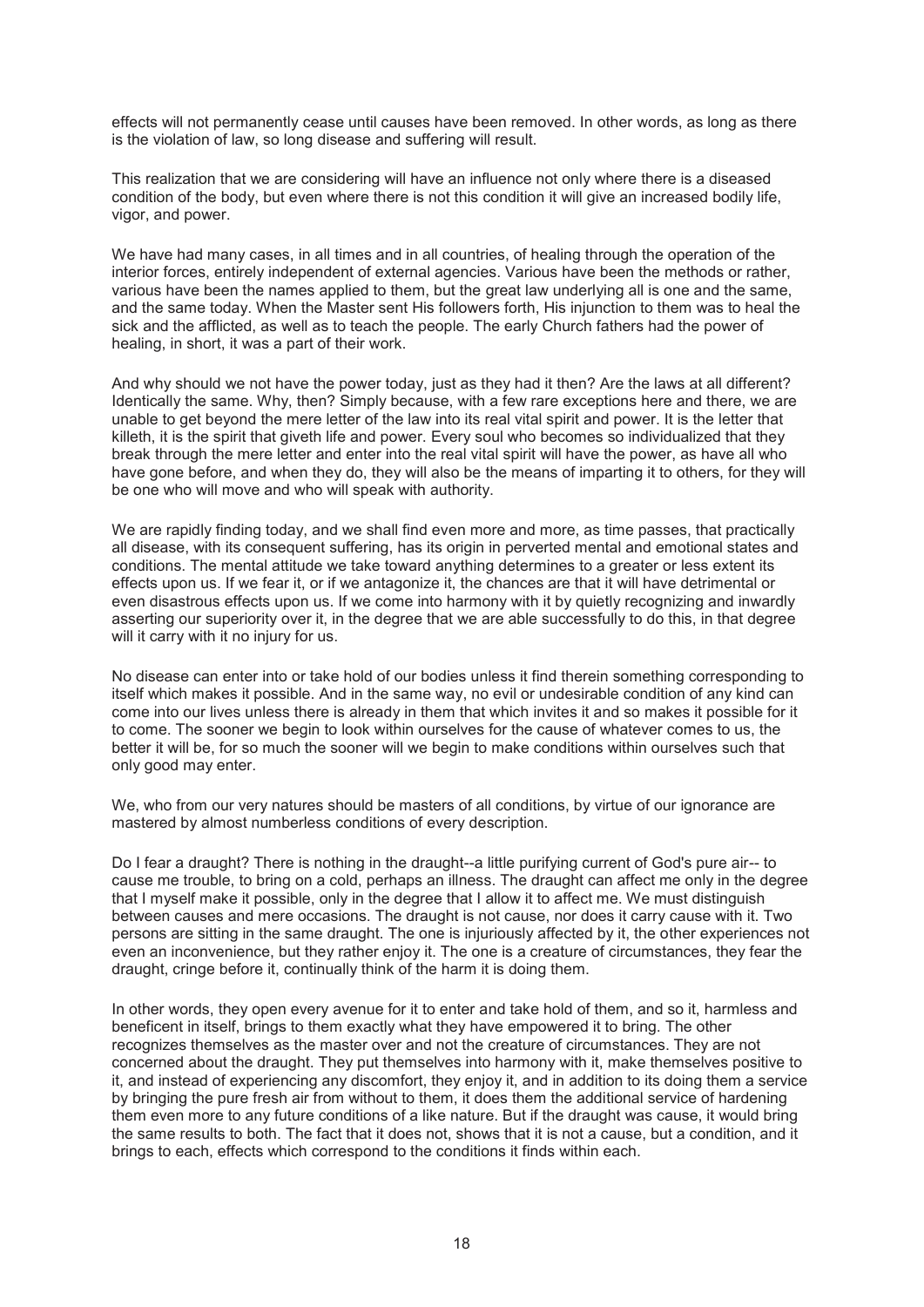Poor draught! How many thousands, nay millions of times it is made the scapegoat by those who are too ignorant or too unfair to look their own weaknesses square in the face, and who instead of becoming imperial masters remain cringing slaves. Think of it, what it means. A man created in the image of the eternal God, sharer of His life and power, born to have dominion, fearing, shaking, cringing before a little draught of pure life-giving air. But scapegoats are convenient things, even if the only thing they do for us is aid us in our constant efforts at self-delusion.

The best way to disarm a draught of the bad effects it has been accustomed to bring one, is first to bring about a pure and healthy set of conditions within, then, to change one's mental attitude toward it. Recognize the fact that of itself it has no power, it has only the power you invest it with. Thus you will put yourself into harmony with it, and will no longer sit in fear of it. Then sit in a draught a few times and get hardened to it, as everyone, by going at it judiciously, can readily do. 'But suppose one is in delicate health, or especially subject to draughts?' Then be simply a little judicious at first, don't seek the strongest that can be found, especially if you do not as yet in your own mind feel equal to it, for if you do not, it signifies that you still fear it. That supreme regulator of all life, good common sense, must be used here, as elsewhere.

If we are born to have dominion, and that we are is demonstrated by the fact that some have attained to it -and what one has done, soon or late all can do -then it is not necessary that we live under the domination of any physical agent. In the degree that we recognize our own interior powers, then are we rulers and able to dictate; in the degree that we fail to recognize them, we are slaves, and are dictated to. We build whatever we find within us, we attract whatever comes to us, and all in accordance with spiritual law, for all natural law is spiritual law.

The whole of human life is cause and effect, there is no such thing in it as chance, nor is there even in all the wide universe. Are we not satisfied with whatever comes into our lives? The thing to do, then, is not to spend time in railing against the imaginary something we create and call fate, but to look to the within, and change the causes at work there, in order that things of a different nature may come, for there will come exactly what we cause to come.

This is true not only of the physical body, but of all phases and conditions of life. We invite whatever comes, and did we not invite it, either consciously or unconsciously, it could not and it would not come. This may undoubtedly be hard for some to believe, or even to see, at first. But in the degree that one candidly and open-mindedly looks at it, and then studies into the silent, but subtle and, so to speak, omnipotent workings of the thought forces, and as they trace their effects within them and about them, it becomes clearly evident, and easy to understand.

And then whatever does come to one depends for its effects entirely upon their mental attitude toward it. Does this or that occurrence or condition cause you annoyance? Very well, it causes you annoyance, and so disturbs your peace merely because you allow it to. You are born to have absolute control over your own dominion, but if you voluntarily hand over this power, even if for a little while, to some one or to some thing else then you of course become the creature, the one controlled.

To live undisturbed by passing occurrences you must first find your own center. You must then be firm in your own center, and so rule the world from within. He who does not himself condition circumstances allows the process to be reversed, and becomes a conditioned circumstance. Find your center and live in it. Surrender it to no person, to no thing. In the degree that you do this will you find yourself growing stronger and stronger in it. And how can one find their center? By realizing their oneness with the Infinite Power, and by living continually in this realization.

But if you do not rule from your own center, if you invest this or that with the power of bringing you annoyance, or evil, or harm, then take what it brings, but cease your railings against the eternal goodness and beneficence of all things.

*I swear the earth shall surely be complete, To him who shall be complete, The earth remains jagged and broken Only to him who remains jagged and broken.*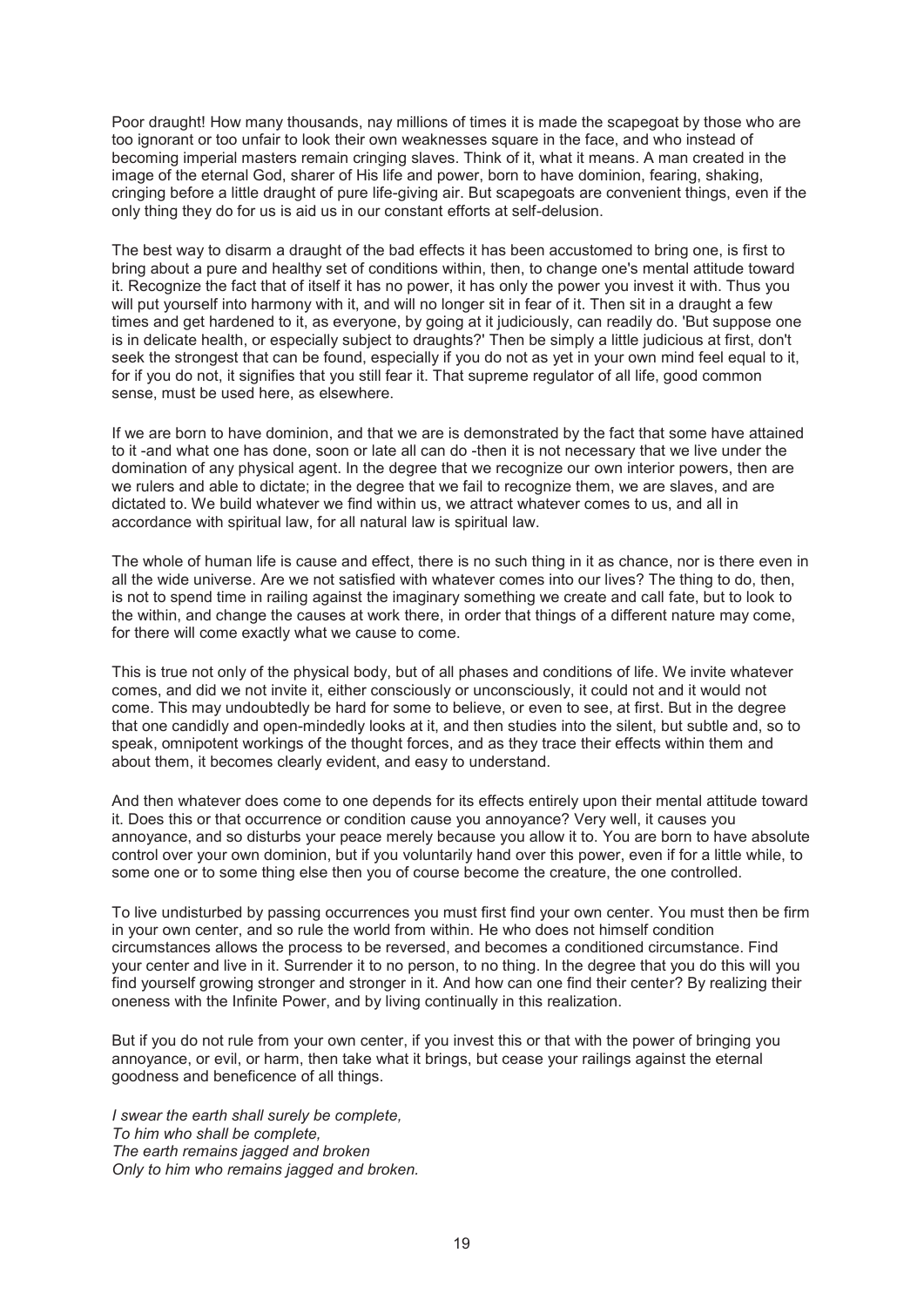If the windows of your soul are dirty and streaked, covered with matter foreign to them, then the world as you look out of them will be to you dirty and streaked and out of order. Cease your complainings, however, keep your pessimism, your 'poor, unfortunate me' to yourself, lest you betray the fact that your windows are badly in need of something. But know that your friend, who keeps their windows clean that the Eternal Sun may illuminate all within and make visible all without, know that they live in a different world from yours.

Then, go wash your windows, and instead of longing for some other world you will discover the wonderful beauties of this world, and if you don't find transcendent beauties on every hand here, the chances are that you will never find them anywhere.

*The poem hangs on the berry-bush When comes the poet's eye. And the whole street is a masquerade When Shakespeare passes by.*

This same Shakespeare, whose mere passing causes all this commotion, is the one who put into the mouth of one of his creations the words: *'The fault, dear Brutus, is not in our stars, but in ourselves, and we are underlings*,' And the great work of his own life is right good evidence that he realized full well the truth of the facts we are considering. And again he gave us a great truth in keeping with what we are considering when he said:

*Our doubts are traitors, And make us lose the good we oft might win By fearing to attempt.* 

There is probably no agent that brings us more undesirable conditions than fear. We should live in fear of nothing, nor will we when we come fully to know ourselves. An old French proverb runs:

*Some of your griefs you have cured, And the sharpest you still have survived, But what torments of pain you endured From evils that never arrived.*

Fear and lack of faith go hand in hand. The one is born of the other. Tell me how much one is given to fear, and I will tell you how much they lack in faith. Fear is a most expensive guest to entertain, as also is worry; so expensive are they that no one can afford to entertain them. We invite what we fear, just as, by a different attitude of mind, we invite and attract the influences and conditions we desire. The mind dominated by fear opens the door for the entrance of the very things, for the actualization of the very conditions it fears.

'Where are you going?' asked an Eastern pilgrim on meeting the plague one day. 'I am going to Baghdad to kill five thousand people,' was the reply. A few days later the same pilgrim met the plague returning. 'You told me you were going to Baghdad to kill five thousand people,' said he, 'but instead, you killed fifty thousand.' 'No,' said the plague. 'I killed only five thousand, as I told you I would; the others died of fright.'

Fear can paralyze every muscle in the body. Fear affects the flow of the blood, likewise the normal and healthy action of all the life forces. Fear can make the body rigid, motionless, and powerless to move.

Not only do we attract to ourselves the things we fear, but we also aid in attracting to others the conditions we in our own minds hold them in fear of. This we do in proportion to the strength of our own thought, and in the degree that they are sensitively organized and so influenced by our thought, and this although it be unconscious both on their part and on ours.

Children, and especially when very young, are, generally speaking, more sensitive to their surrounding influences than grown people are. Some are veritable little sensitive plates, registering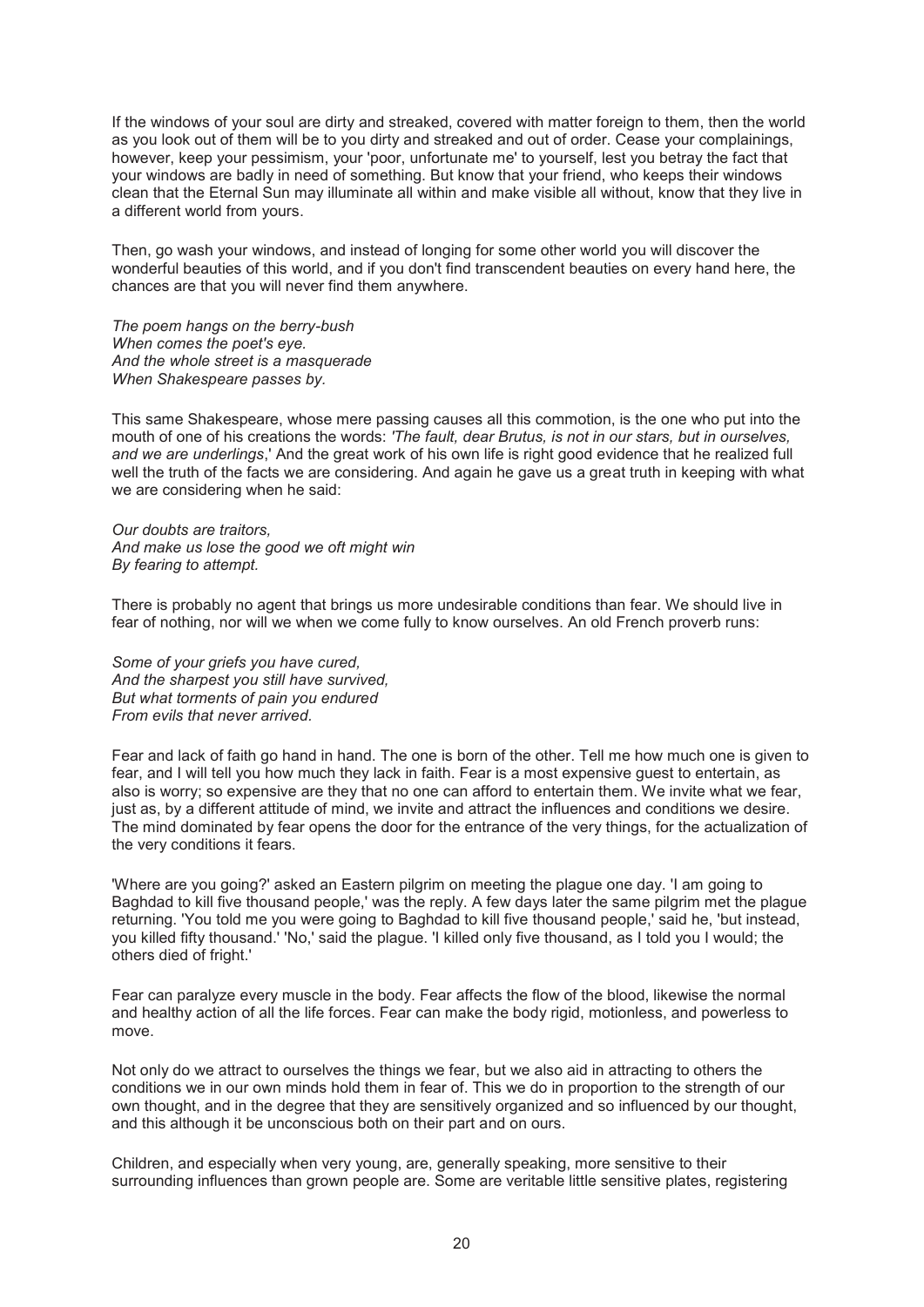the influences about them, and embodying them as they grow. How careful in their prevailing mental states then should be those who have them in charge, and especially how careful should a mother be during the time she is carrying the child, and when every thought, every mental as well as emotional state has its direct influence upon the life of the unborn child. Let parents be careful how they hold a child, either younger or older, in the thought of fear. This is many times done, unwittingly on their part, through anxiety, and at times through what might well be termed over-care, which is fully as bad as under-care.

I know of a number of cases where a child has been so continually held in the thought of fear lest this or that condition come upon him, that the very things that were feared have been drawn to them, which probably otherwise never would have come at all. Many times there has been no adequate basis for the fear. In case there is a basis, then far wiser it is to take exactly the opposite attitude, so as to neutralize the force at work, and then to hold the child in the thought of wisdom and strength that it may be able to meet the condition and master it, instead of being mastered by it.

But a day or two ago a friend was telling me of an experience of his own life in this connection. At a period when he was having terrific struggle with a certain habit, he was so continually held in the thought of fear by his mother and the young lady to whom he was engaged, the engagement to be consummated at the end of a certain period, the time depending on his proving his mastery, that he, very sensitively organized, continually felt the depressing and weakening effects of their negative thoughts. He could always tell exactly how they felt toward him, he was continually influenced and weakened by their fear, by their questionings, by their suspicions, all of which had the effect of lessening the sense of his own power, all of which had an endeavor-paralyzing influence upon him. And so instead of their begetting courage and strength in him, they brought him to a still greater realization of his own weakness and the almost worthless use of struggle.

Here were two who loved him dearly, and who would have done anything and everything to help him gain the mastery, but who, ignorant of the silent, subtle, ever-working and all-telling power of the thought forces, instead of imparting to him courage, instead of adding to his strength, disarmed him of this, and then added an additional weakness from without. In this way the battle for him was made harder in a three-fold degree.

Fear and worry and all kindred mental states are too expensive for any person, man, woman, or child, to entertain or indulge in. Fear paralyses healthy action, worry corrodes and pulls down the organism, and will finally tear it to pieces. Nothing is to be gained by it, but everything to be lost. Long-continued grief at any loss will do the same. Each brings its own peculiar type of ailment. An inordinate love of gain, a close-fisted, hoarding disposition will have kindred effects. Anger, jealousy, malice, continual fault-finding, lust, has each its own peculiar corroding, weakening, tearing-down effects.

We shall find that not only are happiness and prosperity concomitants of righteousness, living in harmony with the higher laws, but bodily health as well. The great Hebrew seer enunciated a wonderful chemistry of life when he said, 'As righteousness tendeth to life, so he that pursueth evil, pursueth it to his own death.' On the other hand, 'In the way of righteousness is life, and in the pathway thereof there is no death.' The time will come when it will be seen that this means far more than most people dare even to think as yet. 'It rests with man to say whether his soul shall be housed in a stately mansion of ever-growing splendour and beauty, or in a hovel of his own building -a hovel at last ruined and abandoned to decay.'

The bodies of almost untold numbers, living their one-sided unbalanced lives, are every year, through these influences, weakening and falling by the wayside long before their time. Poor, poor houses! Intended to be beautiful temples, brought to desolation by their ignorant, reckless, deluded tenants. Poor houses!

A close observer, a careful student of the power of the thought forces, will soon be able to read in the voice, in the movements the features, the effects registered by the prevailing mental states and conditions. Or, if they are told the prevailing mental states and conditions, they can describe the voice, the movements, the features, as well as describe, in a general way, the peculiar physical ailments their possessor is heir to.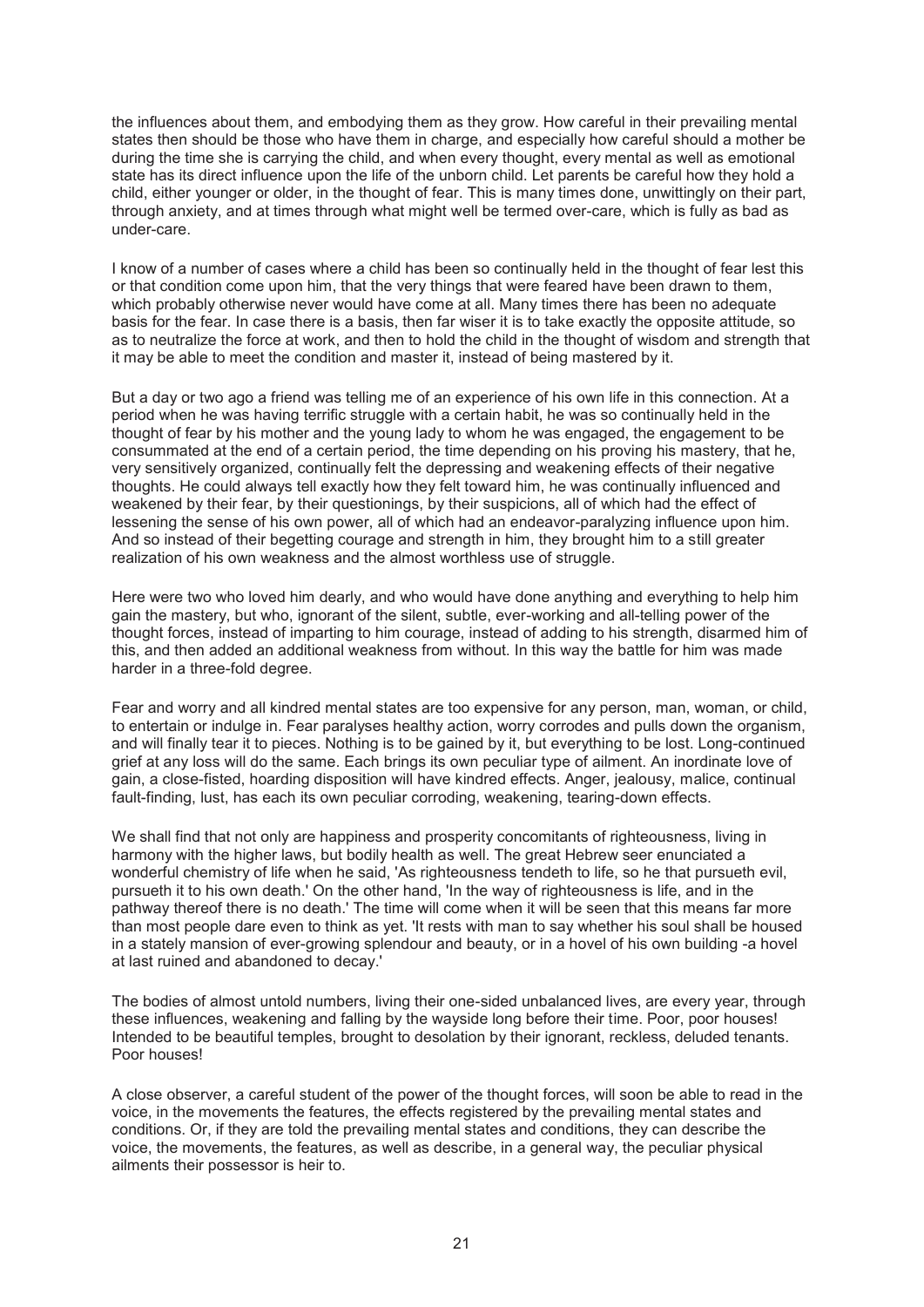We are told by good authority that a study of the human body, its structure, and the length of time it takes to come to maturity, in comparison with the time it takes the bodies of various animals and their corresponding longevity, reveals the fact that its natural age should be nearer a hundred and twenty years than what we commonly find it today. But think of the multitudes all about us whose bodies are aging, weakening, breaking, so that they have to abandon them long before they reach what ought to be a long period of strong, vigorous middle life. Then, the natural length of life being thus shortened, it comes to be what we might term a race belief that this shortened period is the natural period.

And as a consequence many, when they approach a certain age, seeing that as a rule people at this period of life begin to show signs of age, to break and go downhill, as we say, they, thinking it a matter of course and that it must be the same with them, by taking this attitude of mind many times bring upon themselves these very conditions long before it is necessary. Subtle and powerful are the influences of the mind in the building and rebuilding of the body. As we understand them better it may become the custom for people to look forward with pleasure to the teens of their second century.

There comes to mind at this moment a friend, a lady well on to eighty years of age. An old lady, some, most people in fact, would call her, especially those who measure age by the number of the seasons that have come and gone since one's birth. But to call our friend old would be to call black white. She is no older than a girl of twenty-five, and indeed younger, I am glad to say, or I am sorry to say, depending upon the point of view, than many a girl of this age. Seeking for the good in all people and in all things, she has found the good everywhere. The brightness of disposition and of voice that is hers today, that attracts all people to her and that makes her so beautifully attractive to all people, has characterized her all through life. It has in turn carried brightness and hope and courage and strength to hundreds and thousands of people through all these years, and will continue to do so, apparently, for many years yet to come.

No fears, no worryings, no hatreds, no jealousies, no sorrowings, no grievings, no sordid graspings after inordinate gain, have found entrance into her realm of thought As a consequence her mind, free from these abnormal states and conditions, has not externalized in her body the various physical ailments that the great majority of people are carrying about with them, thinking in their ignorance, that they are natural, and that it is all in accordance with the 'eternal order of things' that they should have them. Her life has been one of varied experiences, so that all these things would have found ready entrance into the realm of her mind and so into her life were she ignorant enough to allow them entrance.

On the contrary she has been wise enough to recognize the fact that in one kingdom at least she is ruler, the kingdom of her mind, and that it is hers to dictate as to what shall and what shall not enter there. She knows, moreover, that in determining this she is determining all the conditions of her life. It is indeed a pleasure as well as an inspiration to see her as she goes here and there, to see her sunny disposition, her youthful step, to hear her joyous laughter. Indeed and in truth, Shakespeare knew whereof he spoke when he said, It 's the mind that makes the body rich.'

With great pleasure I watched her but recently as she was walking along the street, stopping to have a word and so a part in the lives of a group of children at play by the wayside, hastening her step a little to have a word with a washerwoman carrying her bundle of clothes, stopping for a word with a laboring man returning with dinner-can in hand from his work, returning the recognition from the lady in her car, and so imparting some of her own rich life to all with whom she came into contact.

And as good fortune would have it, while still watching her, an old lady passed her, really old, this one, though at least ten or fifteen years younger, so far as the count by the seasons is concerned. Nevertheless, she was bent in form and apparently stiff in joint muscle. Silent in mood, she wore a countenance of long-faced sadness, which was intensified surely several fold by a black, somber headgear with an immense heavy veil, still more somber-looking if possible. Her entire dress was of this description. By this relic-of-barbarism garb, combined with her own mood and expression, she continually proclaimed to the world two things, her own personal sorrows and woes, which by this very method she kept continually fresh in her mind, and also her lack of faith in the eternal goodness of things, her lack of faith in the love and eternal goodness of the Infinite Father.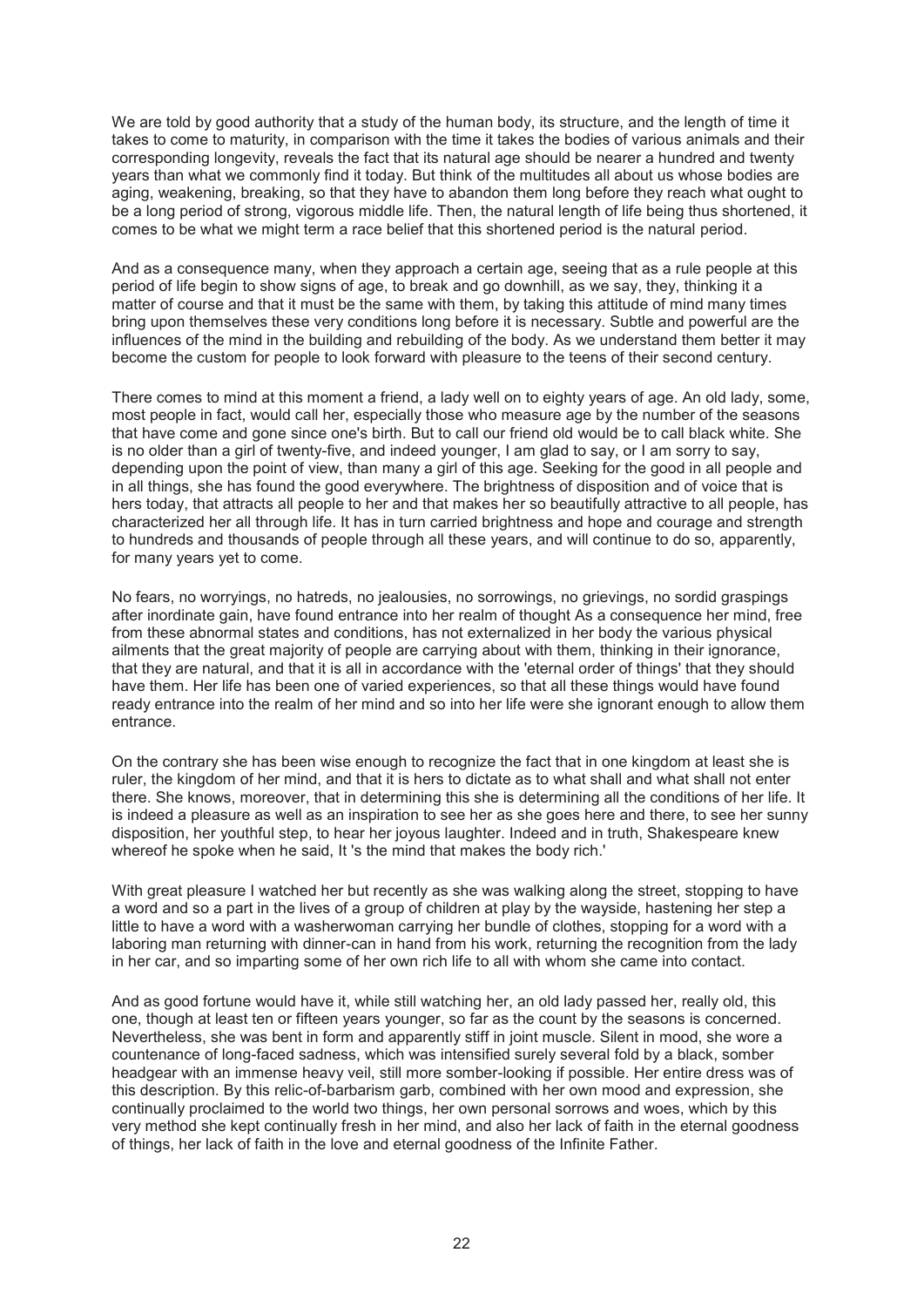Wrapped only in the thoughts of her own ailments, and sorrows, and woes, she received and she gave nothing of joy, nothing of hope, nothing of courage, nothing of value to those whom she passed or with whom she came in contact. But on the contrary she suggested to all and helped to intensify in many those mental states all too prevalent in our common human life. And as she passed our friend one could notice a slight turn of the head which, coupled with the expression in her face, seemed to indicate this as her thought -your dress and your conduct are not wholly in keeping with a lady of your years. Thank God, then, thank God they are not. And may He in His great goodness and love send us an innumerable company of the same rare type; and may they live a thousand years to bless mankind, to impart the life-giving influences of their own royal lives to the numerous ones all about us who stand so much in need of them.

Would you remain always young, and would you carry all the loyousness and buoyancy of youth into your mature years? Then have care concerning but one thing, how you live in your thought world. This will determine all. It was the inspired one, Gautama, the Buddha, who said, 'The mind is everything, what you think you become.' And the same thing had Ruskin in mind when he said, 'Make yourself nests of pleasant thoughts. None of us as yet know, for none of us have been taught in early youth, what fairy palaces we may build of beautiful thought, proof against all adversity.' And would you have in your body all the elasticity, all the strength, all the beauty of your younger years? Then live these in your mind, making no room for unclean thought, and you will externalize them in your body. In the degree that you keep young in thought will you remain young in body. And you will find that your body will in turn aid your mind, for body helps mind just as mind builds body,

You are continually building, and so externalizing in your body, conditions most akin to the thoughts and emotions you entertain. And not only are you so building from within, but you are also continually drawing from without forces of a kindred nature. Your particular kind of thought connects you with a similar order of thought from without. If it is bright, hopeful, cheerful, you connect yourself with a current of thought of this nature. If it is sad, fearing, despondent, then this is the order of thought you connect yourself with.

If the latter is the order of your thought, then perhaps unconsciously and by degrees you have been connecting yourself with it. You need to go back and pick up again a part of your child nature, with its careless and cheerful type of thought. The minds of the group of children at play are unconsciously concentrated in drawing to their bodies a current of playful thought. Place a child by itself, deprive it of its companions, and soon it will mope and become slow of movement. It is cut off from that peculiar thought current and is literally "out of its element."

'You need to bring again this current of playful thought to you which has gradually been turned off. You are too serious or sad, or absorbed in the serious affairs of life. You can be playful and cheerful without being puerile or silly. You can carry on business all the better for being in the playful mood when your mind is off your business. There is nothing but ill resulting from the permanent mood of sadness and seriousness - the mood which by many so long maintained makes it actually difficult for them to smile at all.

'At eighteen or twenty you commenced growing out of the more playful tendency of early youth. You took hold of the more serious side of life. You went into some business. You became more or less involved in its cares, perplexities and responsibilities. Or, as man, you entered on some phase of life involving care or trouble. Or you became absorbed in some game of business which, as you followed it, left no time for play. Then as you associated with older people you absorbed their old ideas, their mechanical methods of thinking, their acceptance of errors without question or thought of question.

In all this you opened your mind to a heavy, care-laden current of thought. Into this you glided unconsciously. That thought is materialized in your blood and flesh. The seen of your body is a deposit or crystallization of the unseen element ever "lowing to your body from your mind. Years pass on and you find that your movements are stiff and cumbrous, that you can with difficulty climb a tree, as at fourteen. Your mind has all this time been sending to your body these heavy, inelastic elements, making your body what now it is.....

'Your change for the better must be gradual, and can only be accomplished by bringing the thought current of an all-round symmetrical strength to bear on it, by demanding of the Supreme Power to be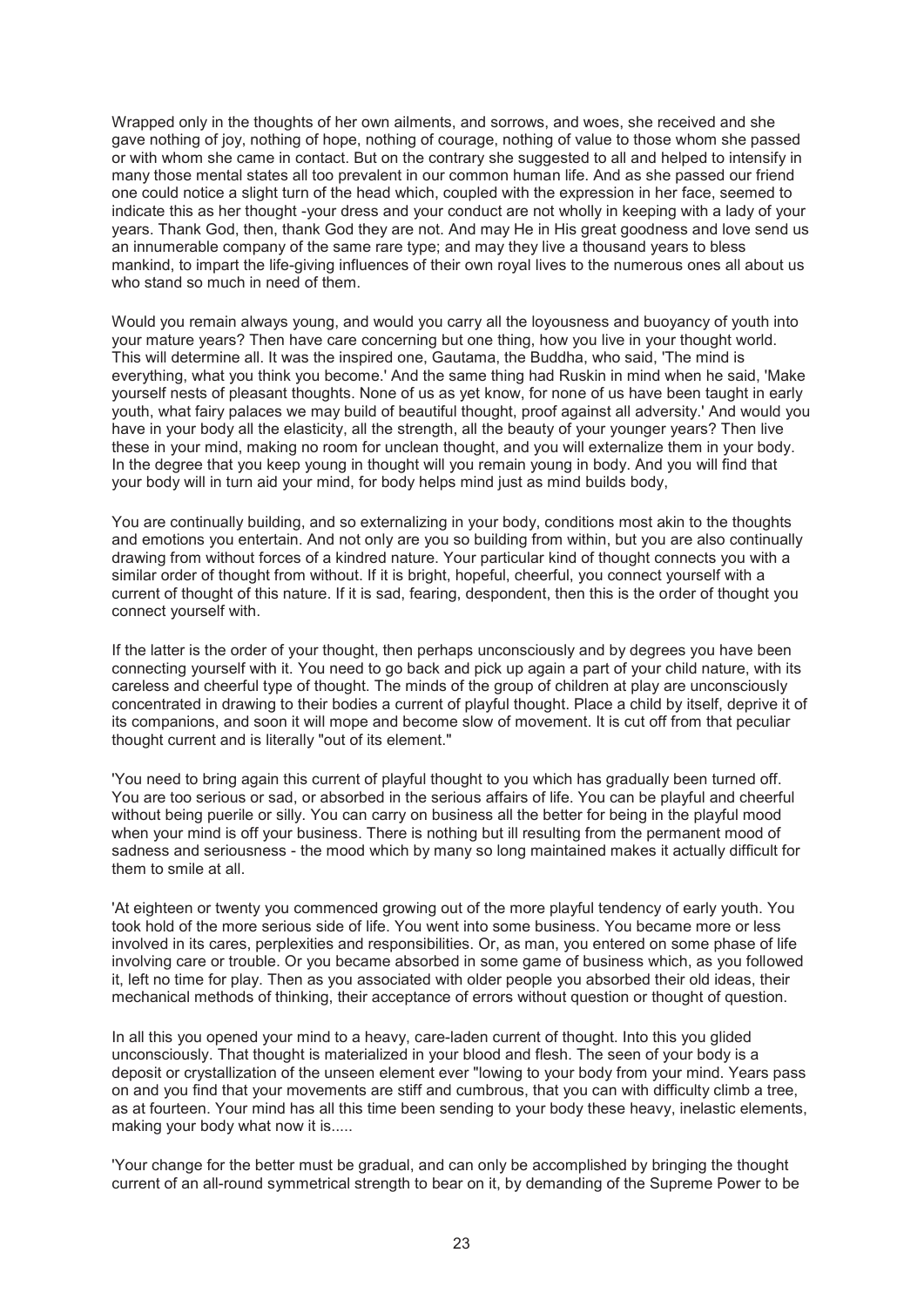led in the best way, by diverting your mind from the many unhealthy thoughts which habitually have been flowing into it without your knowing it, to healthier ones.....

'Like the beast, the bodies of those of our race have in the past weakened and decayed. This will not always be. Increase of spiritual knowledge will show the cause of such decay, and will show, also, how to take advantage of a Law of Force to build us up, renew ever the body and give it greater and greater strength, instead of blindly using that Law of Force, as has been done in the past, to weaken our bodies and finally destroy them.'

Full, rich and abounding health is the normal and the natural condition of life. Anything else is an abnormal condition, and abnormal conditions as a rule come through perversions. God never created sickness, suffering, and disease, they are man's own creations. They come through his violating the laws under which he lives. So used are we to seeing them that we come gradually, if not to think of them as natural, then to look upon them as a matter of course.

The time will come when the work of the physician will not be to treat and attempt to heal the body, but to heal the mind, which in turn will heal the body. In other words, the true physician will be a teacher, his work will be to keep people well, instead of attempting to make them well after sickness and disease comes or and still beyond this there will come a time when each will be their own physician. In the degree that we live in harmony with the higher laws of our being, and so, in the degree that we become better acquainted with the powers of the mind and spirit, will we give less attention to the body, no less care, but less attention.

The bodies of thousands today would be much better cared for if their owners gave them less thought and attention. As a rule, those who think least of their bodies enjoy the best health. Many are kept in continual ill health by the abnormal thought and attention they give them.

Give the body the nourishment, the exercise, the fresh air, the sunlight it requires, keep it clean, and then think of it as little as possible. In your thoughts and in your conversation never dwell upon the negative side. Don't talk of sickness and disease. By talking of these you do yourself harm and you do harm to those who listen to you. Talk of those things that will make people the better for listening to you. Thus you will infect them with health and strength and not with weakness and disease.

To dwell upon the negative side is always destructive. This is true for the body just as it is true of all other things. The following from one whose thorough training as a physician has been supplemented by extensive study and observations along the lines of the powers of the interior forces, are of special significance and value in this connection:

'We can never gain health by contemplating disease, any more than we can reach perfection by dwelling upon imperfection, or harmony through discord. We should keep a high ideal of health and harmony constantly before the mind....

'Never affirm or repeat about your health what you do not wish to be true. Do not dwell upon your ailments, nor study your symptoms. Never allow yourself to be convinced that you are not complete master of yourself. Stoutly affirm your superiority over bodily ills, and do not acknowledge yourself the slave of any inferior power..... I would teach children early to build a strong barrier between themselves and disease by healthy habits of thought, high thinking, and purity of life. I would teach them to expel all thoughts of death, all images of disease, all discordant emotions, like hatred, malice, revenge, envy, and sensuality, as they would banish a temptation to do evil.

I would teach them that bad food, bad drink, or bad air makes bad blood, that bad blood makes bad tissue, and bad flesh bad morals. I would teach them that healthy thoughts are as essential to healthy bodies as pure thoughts to a clean life. I would teach them to cultivate a strong will power, and to brace themselves against life's enemies in every possible way. I would teach the sick to have hope, confidence cheer. Our thoughts and imaginations are the only real limits to our possibilities. No man's success or health will ever reach beyond his own confidence, as a rule, we erect our own barriers.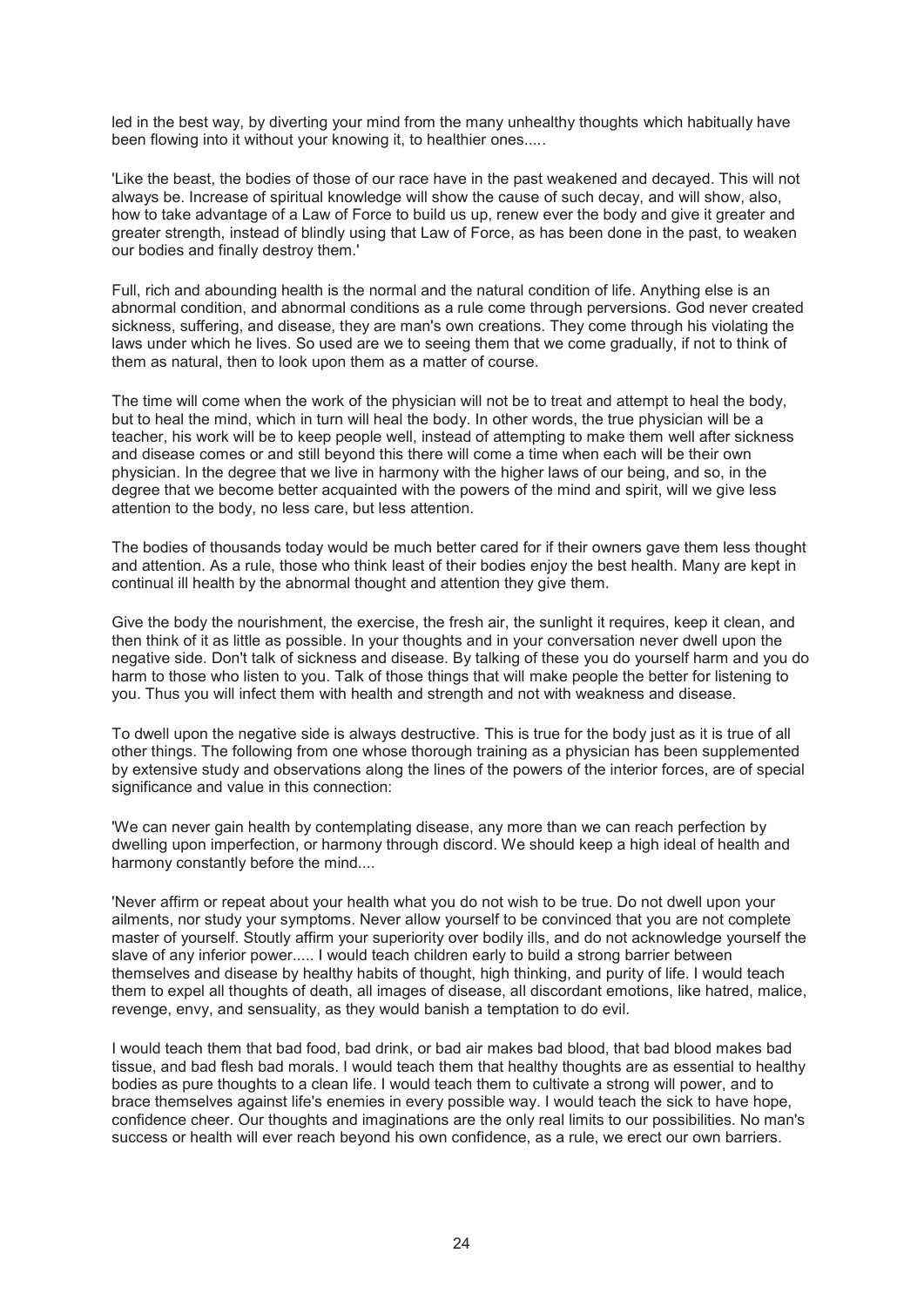'Like produces like the universe through. Hatred, envy, malice jealousy, and revenge all have children. Every bad thought breeds others, and each of these goes on and on, ever reproducing itself, until our world is peopled with their offspring. The true physician and parent of the future will not mediate the body with drugs so much as the mind with principles. The coming mother will teach her child to assuage the fever of anger, hatred, malice, with the great panacea of the world, Love. The coming physician will teach the people to cultivate cheerfulness, goodwill, and noble deeds for a health tonic as well as a heart tonic, and that a merry heart doeth good like a medicine.'

The health of your body, like the health and strength of your mind, depends upon what you relate yourself with. This Infinite spirit of Life, this Source of all Life, can from its very nature, we have found, admit of no weakness, no disease. Come then into the full, conscious, vital realization of your oneness with this Infinite Life, open yourself to its more abundant entrance, and full and everrenewing bodily health and strength will be yours.

*And good may ever conquer ill, Health walk where pain has trod, As a man thinketh, so is he, Rise, then, and think with God.*

The whole matter may then be summed up in one sentence, 'God is well and so are you. 'You must awaken to the knowledge of your real being. When this awakening comes, you will have, and you will see that you have, the power to determine what conditions are externalized in your body. You must recognize, you must realize yourself as one with Infinite Spirit. God's will is then your will; your will is God's will, and with God all things are possible.' When we are able to do away with all sense of separateness by living continually in the realization of this oneness, not only will our bodily ills and weaknesses vanish, but all limitations along all lines.

Then delight thyself in the Lord, and He shall give thee the desires of thine heart. Then will you feel like crying all the day long, 'The lines are fallen unto me in pleasant places, yea, I have a goodly heritage.' Drop out of mind your belief in good things and good events coming to you in the future. Come *now* into the real life, and coming, appropriate and actualize them now. Remember that only the best is good enough for one with a heritage so royal as yours.

*We buy ashes for bread, We buy diluted wine, Give me the true -*

*Whose ample leaves and tendrils curled Among the silver bills of heaven, Draw everlasting dew.*

# --()--

#### **The Secret, Power and Effects of Love**

THIS is the Spirit of Infinite Love. The moment we recognize ourselves as one with it we become so filled with love that we see only the good in all. And when we realize that we are all one with this Infinite Spirit, then we realize that in a sense we are all one with each other. When we come into a recognition of this fact, we can then do no harm to any one, to any thing. We find that we are all members of the one great body, and that no portion of the body can be harmed without all the other portions suffering thereby.

When we fully realize the great fact of the oneness of all life, that all are partakers from this one Infinite Source, and so that the same life is the life in each individual, then prejudices go and hatreds cease. Love grows and reigns supreme. Then, wherever we go, whenever we come in contact with the fellow man, we are able to recognize the God within. We thus look only for the good, and we find it. It always pays.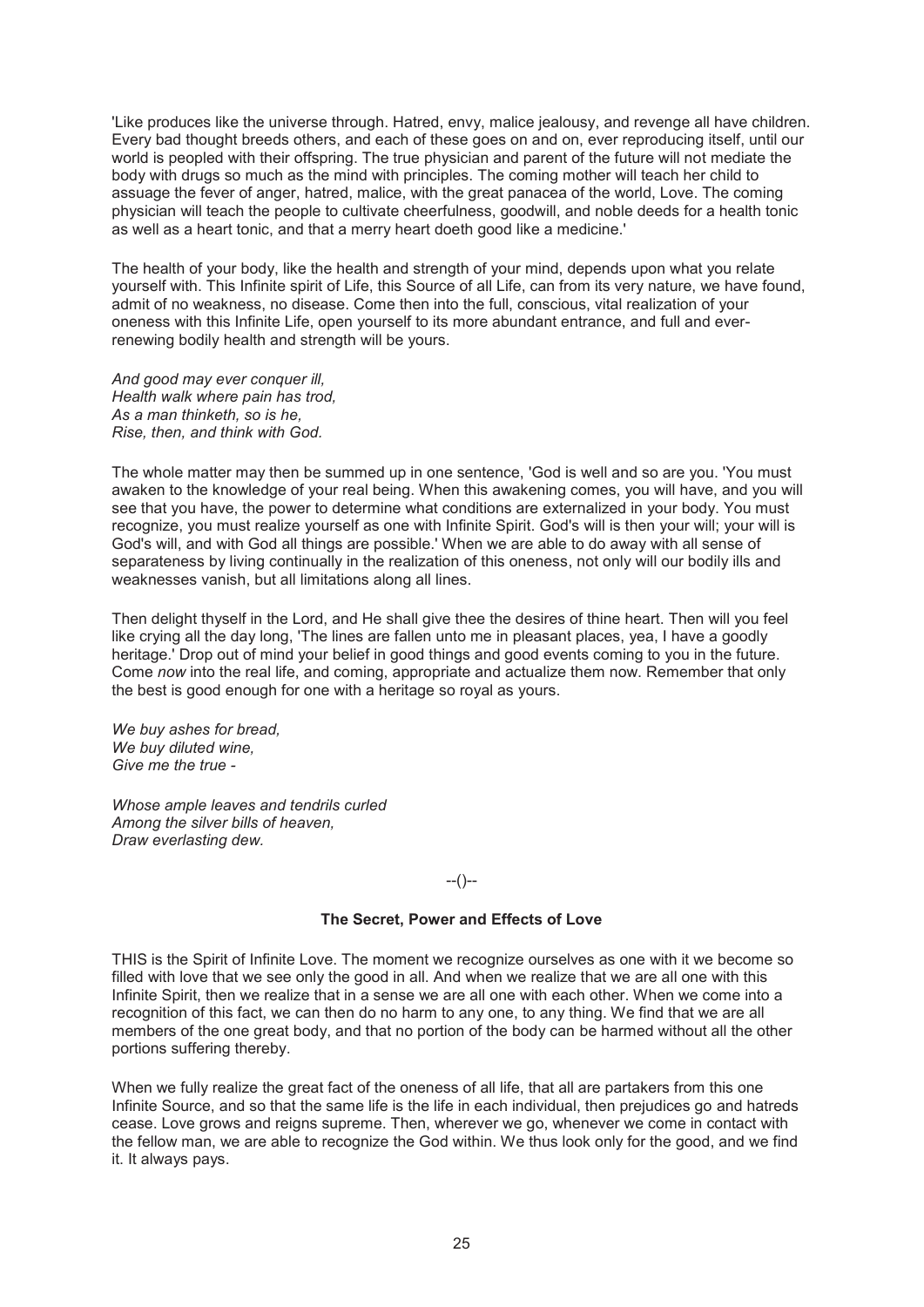There is a deep scientific fact underlying the great truth, 'He that takes the sword shall perish by the sword.' The moment we come into a realization of the subtle powers of the thought forces, we can quickly see that the moment we entertain any thoughts of hatred toward another, they get the effects of these diabolical forces that go out from us, and have the same thoughts of hatred aroused in them, which in turn return to the sender. Then when we understand the effects of the passion, hatred or anger, even upon the physical body, we can see how detrimental, how expensive this is. The same is true in regard to all kindred thoughts or passions, envy, criticism, jealousy, scorn. In the ultimate we shall find that in entertaining feelings of this nature toward another we always suffer far more than the one toward whom we entertain them.

And then when we fully realize the fact that selfishness is at the root of all error, sin, and crime, and that ignorance is the basis of all selfishness, with what charity we come to look upon the acts of all! It is the ignorant man who seeks his own ends at the expense of the greater whole. It is the ignorant man, therefore, who is the selfish man. The truly wise man is never selfish. He is a seer, and recognizes the fact that he, a single member of the one great body, is benefited in just the degree that the entire body is benefited, and so he seeks nothing for himself that he would not equally seek for all mankind.

It selfishness is at the bottom of all error, sin, and crime, and ignorance is the basis of all selfishness, then when we see a manifestation of either of these qualities, if we are true to the highest within us, we will look for and will seek to call forth the good in each individual with whom we come in contact. When God speaks to God, then God responds, and shows forth as God. But when devil speaks to devil, then devil responds, and the devil is always to pay.

I sometimes hear a person say, 'I don't see any good in him.' No? Then you are no seer. Look deeper and you will find the very God in every human soul. But remember it takes a God to recognize a God. Christ always spoke to the highest, the truest, and the best in men. He knew and He recognized the God in each because He had first realized it in Himself. He ate with publicans and sinners. Abominable, the Scribes and Pharisees said. They were so wrapped up in their own conceits, their own self-centeredness, hence their own ignorance, that they had never found the God in themselves, and so they never dreamed that it was the real life of even publicans and sinners.

In the degree that we hold a person in the thought of evil or of error do we suggest evil and error to them. In the degree that they are sensitively organized, or not well individualized, and so, subject to the suggestions of the thought forces from others, will they be influenced, and so in this way we may be sharers in the very evil-doing in which we hold another in thought. In the same way when we hold a person in the thought of the right, the good, and the true, righteousness, goodness, and truth are suggested to them, and thus we have a most beneficent influence on their life and conduct. If our hearts go out in love to all with whom we come in contact, we inspire love, and the same ennobling and warming influences of love always return to us from those in whom we inspire them. There is a deep scientific principle underlying the precept: If you would have all the world love you, you must first love all the world.

In the degree that we love will we be loved. Thoughts are forces. Each creates of its kind. Each comes back laden with the effect that corresponds to itself and of which it is the cause.

*Then let your secret thoughts be fair - They have a vital part, and share In shaping words and molding fate, God's system is so intricate.*

I know of no better practice than that of a friend who continually holds himself in an attitude of mind that he continually sends out his love in the form of the thought, 'Dear everybody, I love you.' And when we realize the fact that a thought invariably produces its effect before it returns, or before it ceases, we can see how he is continually breathing out a blessing not only upon all with whom he comes in contact, but upon all the world. These same thoughts of love, moreover, tokened in various ways, are continually coming to him from all quarters.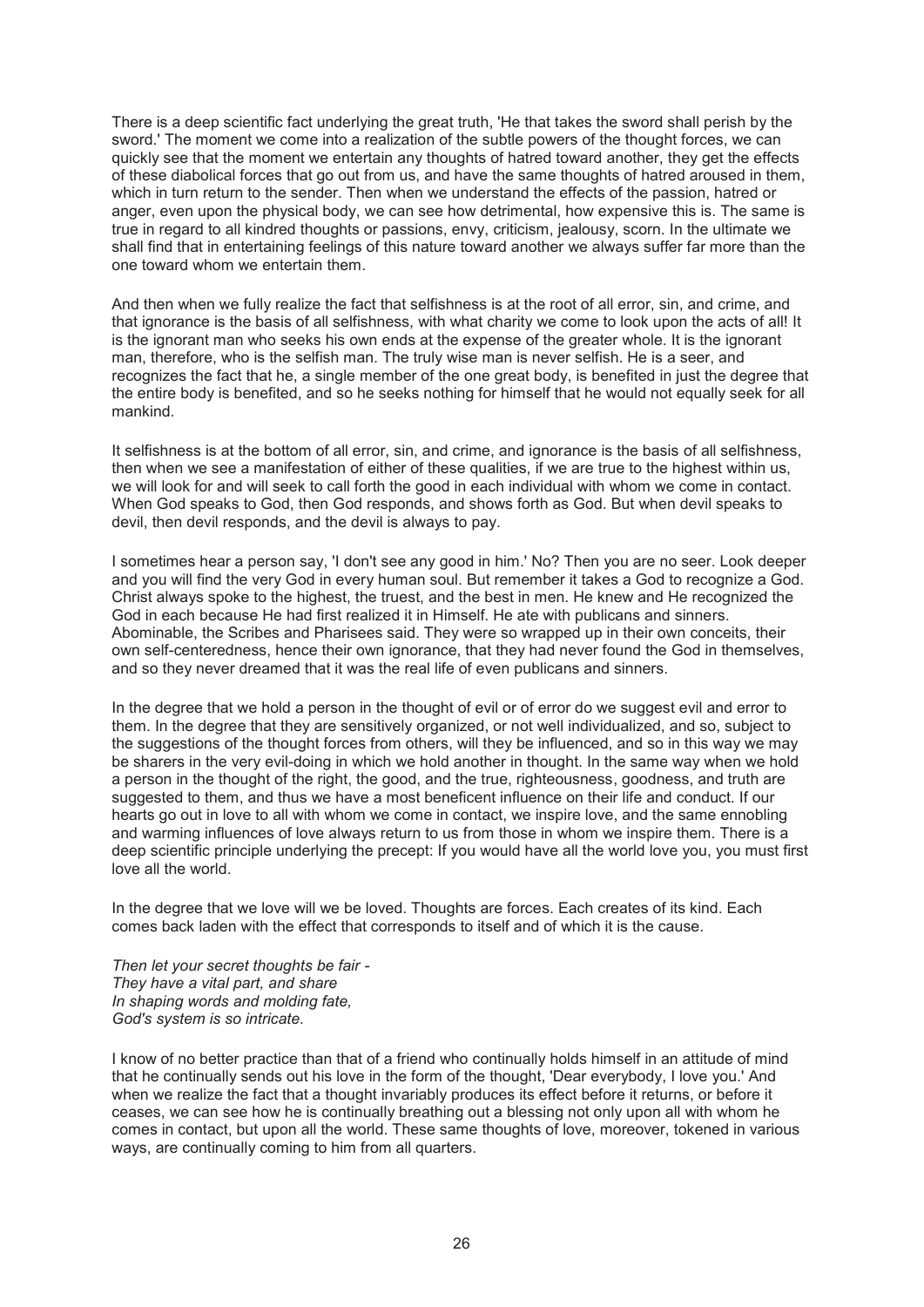Even animals feel the effects of these forces. Some animals are much more sensitively organized than many people are, and consequently they get the effects of our thoughts, our mental states, and emotions much more readily than many people do. Therefore whenever we meet an animal we can do it good by sending out to it these thoughts of love. It will feel the effects whether we simply entertain or whether we voice them. And it is often interesting to note how quickly it responds, and how readily it gives evidence of its appreciation of this love and consideration on our part.

What a privilege and how enjoyable it would be to live and walk in a world where we meet only Gods. In such a world you can live. In such a world I can live. For in the degree that we come into this higher realization do we see only the God in each human soul, and when we are thus able to see Him in every one we meet, we then live in such a world. And when we thus recognize the God in everyone, we by this recognition help to call it forth ever more and more. What a privilege, this privilege of yours, this privilege of mine!

That hypocritical judging of another is something then with which we can have nothing to do; for we have the power of looking beyond the evolving, changing, error-making self, and seeing the real, the changeless, the eternal self which by and by will show forth in the full beauty of holiness. We are then large enough also to realize the fact that when we condemn another, by that very act we condemn ourselves.

This realization so fills us with love that we continually overflow it, and all with whom we come in contact feel its warming and life-giving power. These in turn send back the same feelings of love to us, and so we continually attract love from all quarters. Tell me how much one loves and I will tell you how much they have seen of God. Tell me how much they love and I will tell you how much they live with God. Tell me how much they love and I will tell you how far into the Kingdom of Heaven -the kingdom of harmony -they have entered, for 'love is the fulfilling of the law.'

And in a sense love is everything. It is the key to life, and its influences are those that move the world. Live only in the thought of love for all and you will draw love to you from all. Live in the thought of malice or hatred, and malice and hatred will come back to you.

*For evil poisons, malice shafts Like boomerangs return, Inflicting wounds that will not heal While rage and anger burn*

Every thought you entertain is a force that goes out, and every thought comes back laden with its kind. This is an immutable law. Every thought you entertain has moreover a direct effect upon your body. Love and its kindred emotions are the normal and the natural, those in accordance with the eternal order of the universe, for God is love. These have a life-giving, health-engendering influence upon your body, besides beautifying your countenance, enriching your voice, and making you ever more attractive in every way. And as it is true that in the degree that you hold thoughts of love for all, you call the same from them in return, and as these have a direct effect upon your mind, and through your mind upon your body, it is as so much life force added to your own from without. You are then continually building this into both your mental and your physical life, and so your life is enriched by its influence.

Hatred and all its kindred emotions are the unnatural, the abnormal, the perversions, and so, out of harmony with the eternal order of the universe. For if love is the fulfilling of the law then these, its opposites, are direct violations of law, and there can never be a violation of law without its attendant pain and suffering in one form or another. There is no escape from this. And what is the result of this particular form of violation? When you allow thoughts of anger, hatred, malice, jealousy, envy, criticism, or scorn to exercise sway, they have a corroding and poisoning effect upon the organism, they pull it down, and if allowed to continue will eventually tear it to pieces by externalizing themselves in the particular forms of disease they give rise to. And then in addition to the destructive influences from your own mind you are continually calling the same influences from other minds, and these come as destructive forces augmenting your own, thus aiding in the tearing down process.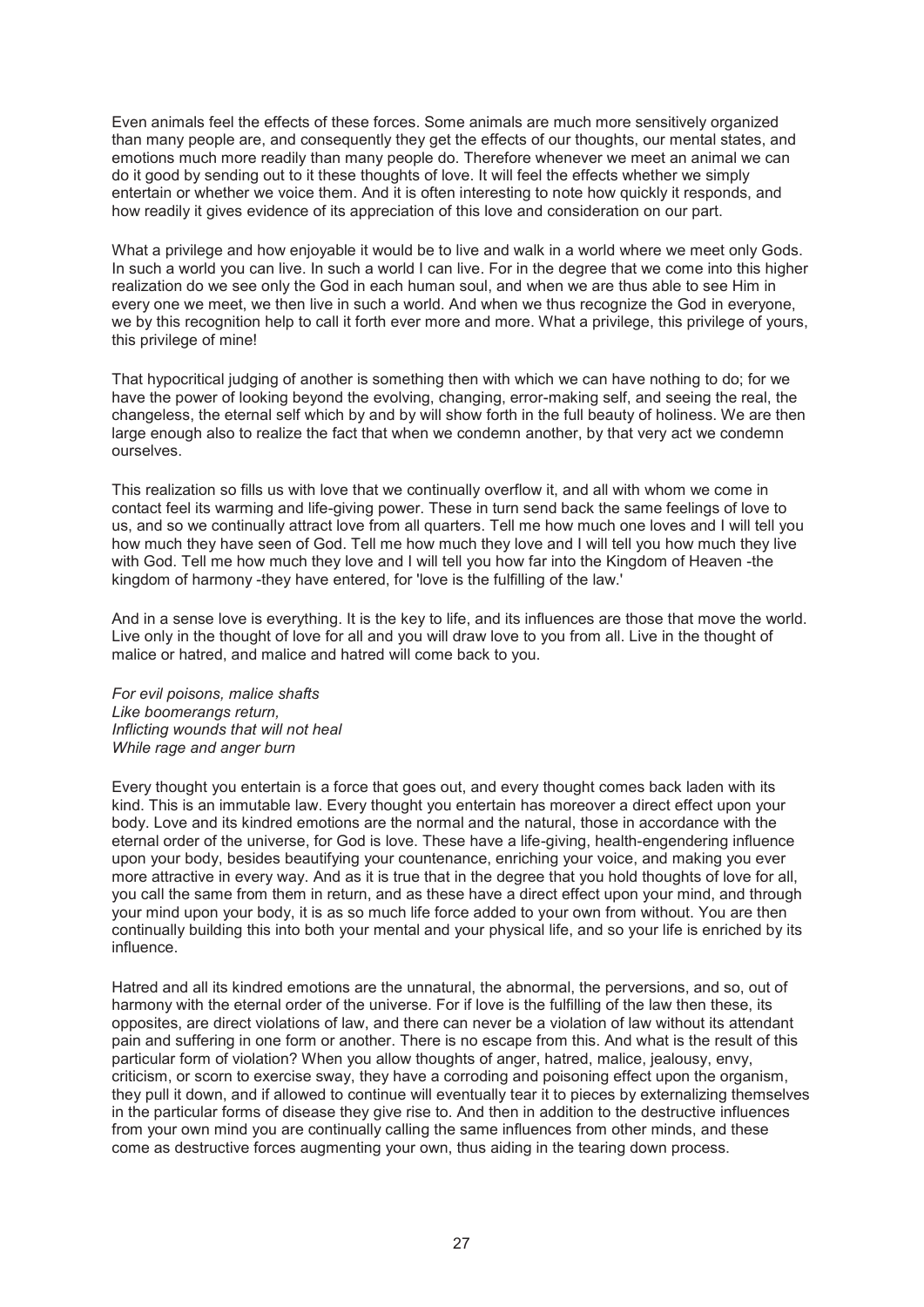And so love inspires love; hatred breeds hatred. Love and goodwill stimulate and build up the body; hatred and malice corrode and tear it down. Love is a savior of life unto life; hatred is a savior of death unto death.

*There are loyal hearts, there are spirits brave, There are souls that are pure and true, Then give to the world the best you have, And the best will come back to you.*

*Give love, and love to your heart will flow, A strength in your utmost need, Have faith, and a score of hearts will show, Their faith in your word and deed.* 

I hear it said, How in regard to one who bears me hatred, towards whom I have entertained no such thoughts and feelings, and so have not been the cause of them becoming my enemy? This may be true, but the chances are that you will have but few enemies if there is nothing of an antagonistic nature in your own mind and heart. Be sure there is nothing of this nature. But if hatred should come from another without apparent cause on your part, then meet it from first to last with thoughts of love and goodwill. In this way you can, so to speak, so neutralize its effects that it cannot reach you and so cannot harm you. Love is positive, and stronger than hatred. Hatred can always be conquered by love.

On the other hand, if you meet hatred with hatred, you simply intensify it. You add fuel to the flame already kindled, upon which it will feed and grow, and so you increase and intensify the evil conditions. Nothing is to be gained by it, everything is to be lost. By sending love for hatred you will be able so to neutralize it that it will not only have no effect upon you, but will not be able even to reach you. But more than this, you will by this course sooner or later be able literally to transmute the enemy into the friend. Meet hatred with hatred and you degrade yourself. Meet hatred with love and you elevate not only yourself but also the one who bears you hatred.

The Persian sage has said, 'Always meet petulance with gentleness, and perverseness with kindness. A gentle hand can lead even an elephant by a hair. Reply to thine enemy with gentleness. Opposition to peace is sin.' The Buddhist says, 'If a man foolishly does me wrong I will return him the protection of my ungrudging love. The more evil comes from him the more good shall go from me.' 'The wise man avenges injuries by benefits,' says the Chinese. 'Return good for evil, overcome anger by love; hatred never ceases by hatred, but by love,' says the Hindu.

The truly wise man will recognize no one as an enemy. Occasionally we hear the expression, 'Never mind; I'll get even with him.' Will you? And how will you do it? You can do it in one of two ways. You can, as you have in mind, deal with him as he deals, or apparently deals, with you--pay him, as we say, in his own coin. If you do this you will get even with him by sinking yourself to his level, and both of you will suffer by it. Or, you can show yourself the larger, you can send him love for hatred, kindness for ill-treatment, and so get even with him by raising him to the higher level.

But remember that you can never help another without by that very act helping yourself; and if forgetful of self, then in most cases the value to you is greater than the service you render another. If you are ready to treat him as he treats you, then you show clearly that there is in you that which draws the hatred and ill-treatment to you; you deserve what you are getting and should not complain, nor would you complain if you were wise. By following the other course you most effectually accomplish your purpose, you gain a victory for yourself, and at the same time you do a great service for him, of which it is evident he stands greatly in need.

Thus you may become his savior. He in turn may become the savior of other error-making, and consequently care-encumbered men. Many times the struggles are greater than we can ever know. We need more gentleness and sympathy and compassion in our common human life. Then we will neither blame nor condemn. Instead of blaming or condemning we will sympathize, and all the more we will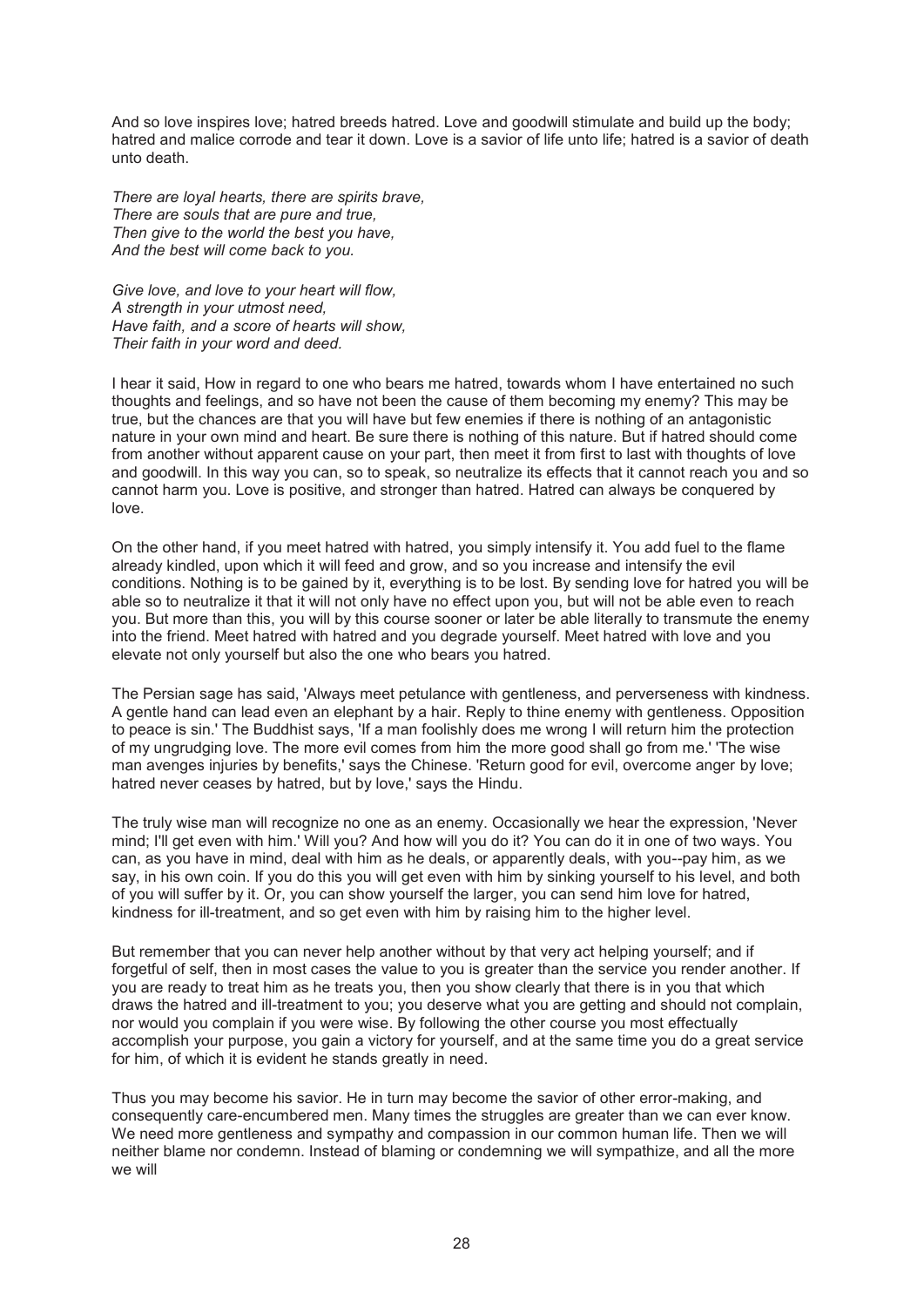*Comfort one another, For the way is often dreary, And the feet are often weary, And the heart is very sad.*

*There is a heavy burden bearing, When it seems that none are caring, And we half forget that ever we were glad.*

*Comfort one another With the hand-clasp close and tender, With the sweetness love can render, And the looks of friendly eyes.*

*Do not wait with grace unspoken, While life's daily bread is broken - Gentle speech is oft like manna from the skies.*

When we come fully to realize the great fact that all evil and error and sin with all their consequent sufferings come through ignorance then wherever we see a manifestation of these in whatever form, if our hearts are right we will have compassion, sympathy and compassion for the one in whom we see them. Compassion will then change itself into love, and love will manifest itself in kindly service. Such is the divine method. And so instead of aiding in trampling and keeping a weaker one down, we will hold them up until they can stand alone and become the master.

But all life-growth is from within out, and one becomes a true master in the degree that the knowledge of the divinity of their own nature dawns upon the inner consciousness and so brings them into a knowledge of the higher laws; and in no way can we so effectually hasten this dawning in the inner consciousness of another, as by showing forth the divinity within ourselves simply by the way we live.

By example and not by precept. By living, not by preaching. By doing, not by professing. By living the life, not by dogmatizing as to how it should be lived. There is no contagion equal to the contagion of life. Whatever we sow, that shall we also reap, and each thing sown produces of its kind. We can kill not only by doing another bodily injury directly, but we can and we do kill by every antagonistic thought. Not only do we thus kill, but while we kill we commit suicide. Many a man has been made sick by having the ill thoughts of a number of people centered upon him; some have been actually killed. Put hatred into the world and we make it a literal hell. Put love into the world and heaven with all its beauties and glories becomes a reality.

Not to love is not to live, or it is to live a living death. The life that goes out in love to all is the life that is full, and rich, and continually expanding in beauty and in power. Such is the life that becomes ever more inclusive, and hence larger in its scope and influence. The larger the man, the more inclusive they are in their love and their friendships. The smaller the man, the more dwarfed and dwindling their natures, the more they pride themselves upon their 'exclusiveness.' Anyone--a fool or an idiot--can be exclusive. It comes easy. It takes and it signifies a large nature to be universal, to be inclusive.

Only the man of a small, personal, self-centred, self-seeking nature is exclusive. The man of a large, royal, unself-centered nature never is. The small nature is the one that continually strives for effect. The larger nature never does. The one goes here and there in order to gain recognition, in order to attach themselves to the world. The other stays at home and draws the world to them. The one loves merely for themselves. The other loves all the world; but in their larger love for all the world they finds themselves included.

Verily, then, the more one loves the nearer one approaches to God, for God is the Spirit of Infinite Love. And when we come into the realization of our oneness with this Infinite Spirit, then divine love so fills us that, enriching and enrapturing our own lives, from them it flows out to enrich the life of all the world.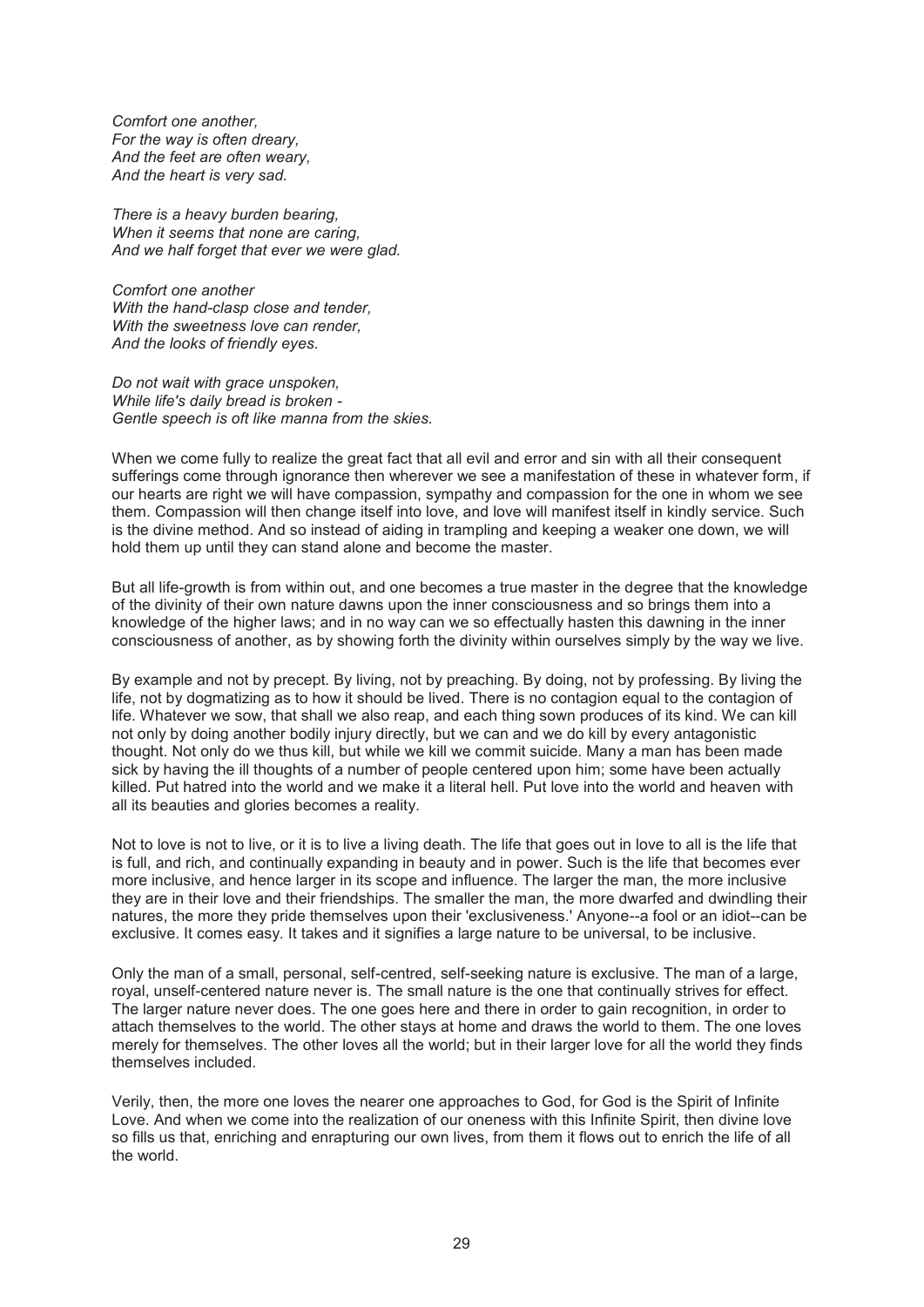In coming into the realization of our oneness with the Infinite Life, we are brought at once into right relations with our fellow man. We are brought into harmony with the great law, that we find our own lives in losing them in the service of others. We are brought to a knowledge of the fact that all life is one, and that we are all parts of the one great whole. We then realize that we cannot serve another without at the same time serving ourselves.

We also realize that we cannot do harm to another without by that very act doing harm to ourselves. We realize that the man who lives to themselves alone lives a little, dwarfed, and stunted life, because they have no part in this larger life of humanity. But the one who in service loses their own life in this larger life, has their own life increased and enriched a thousand or a million fold, and every joy, every happiness, everything of value coming to each member of this greater whole comes as such to them, for they have a part in the life of each and all.

And here let a word be said in regard to true service. Peter and John were one day going up to the temple, and as they were entering the gate they were met by a poor cripple who asked them for alms. Instead of giving him something to supply the day's needs and then leaving him in the same dependent condition for the morrow and the morrow, Peter did him a real service, and a real service for all mankind by saying, Silver and gold have I none, but such as I have I give unto thee. And then he made him whole. He thus brought him into the condition where he could help himself. In other words the greatest service we can do for another is to help them to help themselves. To help them directly might be weakening, though not necessarily. It depends entirely upon circumstances. But to help one to help themselves is never weakening, but always encouraging and strengthening, because it leads them to a larger and stronger life.

There is no better way to help one to help themselves than to bring them to a knowledge of themselves. There is no better way to bring one to a knowledge of themselves than to lead them to a knowledge of the powers that are lying dormant within their own soul. There is nothing that will enable them to come more readily or more completely into an awakened knowledge of the powers that are lying dormant within their own soul, than to bring them into the conscious, vital realization of their oneness with the Infinite Life and Power, so that they may open themselves to it in order that it may work and manifest through them.

We shall find that these same great truths lie at the very bottom of the solution of our social situation; and we shall also find that we shall never have a full and permanent solution of it until they are fully recognized and built upon.

--()--

#### **Wisdom and Interior Illumination**

THIS is the Spirit of Infinite Wisdom, and in the degree that we open ourselves to it does the highest wisdom manifest itself to and through us. We can in this way go to the very heart of the universe itself and find the mysteries hidden to the majority of mankind, hidden to them, though not hidden of themselves.

In order for the highest wisdom and insight we must have absolute confidence in the Divine guiding us, but not through the channel of someone else. And why should we go to another for knowledge and wisdom? With God is no respect of persons. Why should we seek these things second hand? Why should we thus stultify our own innate powers? Why should we not go direct to the Infinite Source itself? 'If any man lack wisdom let him ask of God.' 'Before they call I will answer, and while they are yet speaking, I will hear.'

When we thus go directly to the Infinite Source itself we are no longer slaves to personalities, institutions, or books. We should always keep ourselves open to suggestions of truth from these agencies. We should always regard them as agencies, however, and never as sources. We should never recognize them as masters, but simply as teachers. With Browning, we must recognize the great fact that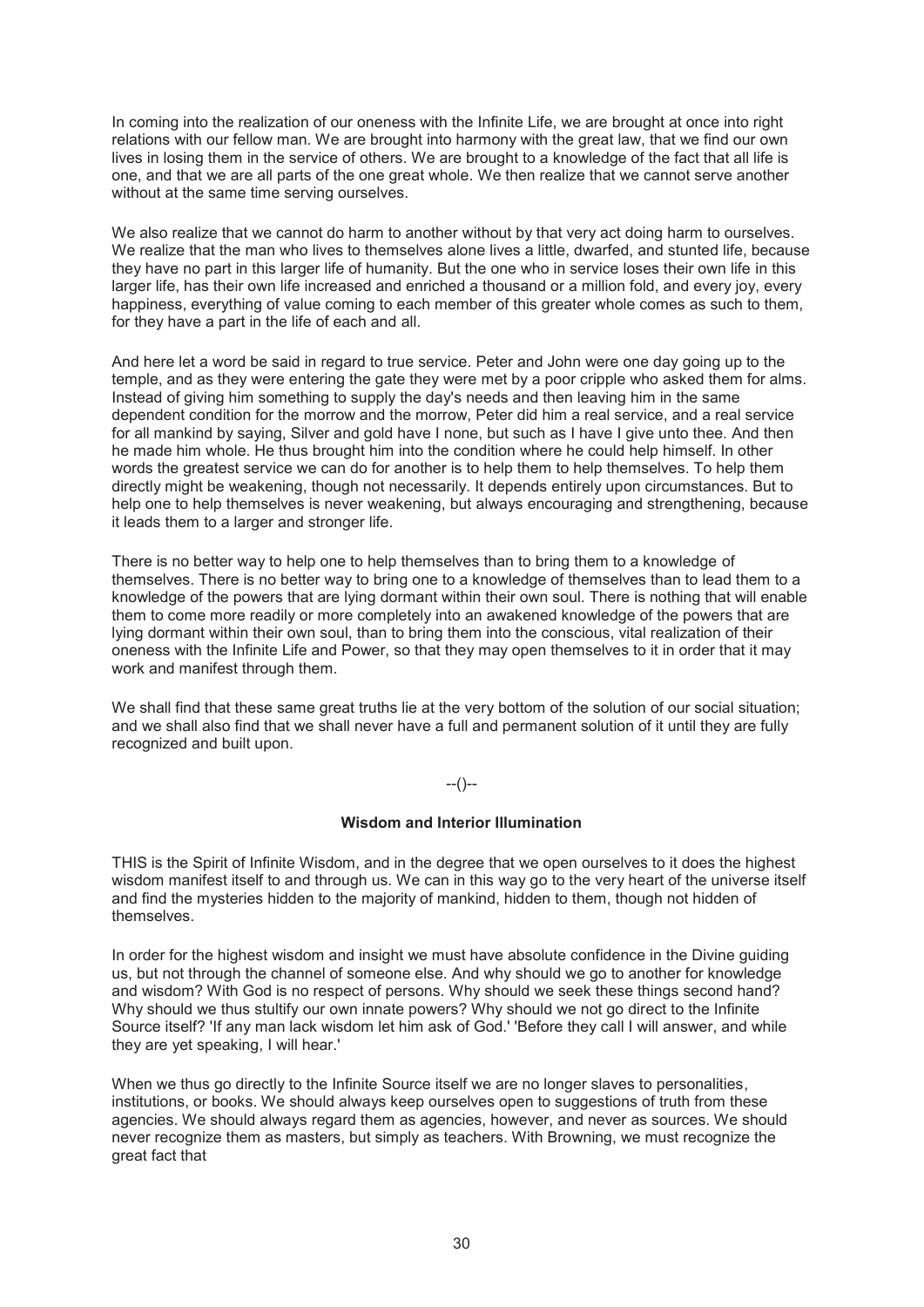*Truth is within ourselves, it takes no rise From outward things, whate'er you may believe.*

*There is an inmost center in us all. Where truth abides in fullness.*

There is no more important injunction in all the world, nor one with a deeper interior meaning, than 'To thine own self be true.' In other words, be true to your own soul, for it is through your own soul that the voice of God speaks to you. This is the interior guide. This is the light that lighteth every man that cometh into the world. This is conscience. This is intuition. This is the voice of the higher self, the voice of the soul, the voice of God. 'Thou shalt voice behind thee, saying: This is the way, walk ye in it.'

When Elijah was on the mountain it was after the various physical commotions and manifestations that he heard the 'still, small voice,' the voice of his own soul, through which the Infinite God was speaking. If we will but follow this voice of intuition, it will speak ever more clearly and more plainly, until by and by it will be absolute and unerring in its guidance. The great trouble with us is that we do not listen to and do not follow this voice within our own souls, and so we become as a house divided against itself.

We are pulled this way and that, and we are never certain of anything. I have a friend who listens so carefully to this inner voice, who, in other words, always acts so quickly and so fully in accordance with his intuitions, and whose life as a consequence is so absolutely guided by them, that he always does the right thing at the right time and in the right way. He always knows when to act and how to act, and he is never in the condition of a house divided against itself.

But someone says, 'May it not be dangerous for us to act always upon our intuitions? Suppose we should have an intuition to do harm to someone?' We need not be afraid of this, however, for the voice of the soul, this voice of God speaking through the soul, will never direct one to do harm to another, nor to do anything that is not in accordance with the highest standards of right, and truth, and justice. And if you at any time have a prompting of this kind know that it is not the voice of intuition, it is some characteristic of your lower self that is prompting you.

Reason is not to be set aside, but it is to be continually illumined by this higher spiritual perception, and in the degree that it is thus illumined will it become an agent of light and power. When one becomes thoroughly individualized they enter into the realm of all knowledge and wisdom, and to be individualized is to recognize no power outside of the Infinite Power that is at the back of all.

When one recognizes this great fact and opens themselves to this Spirit of Infinite Wisdom, they then enter upon the road to the true education, and mysteries that before were closed now reveal themselves to them This must indeed be the foundation of all true education, this evolving from within, this evolving of what has been involved by the Infinite Power

All things that it is valuable for us to know will come to us if we will but open ourselves to the voice of this infinite Spirit. It is thus that we become seers and have the power of seeing into the very heart of things. There are no new stars, there are no new laws or forces, but we can so open ourselves to this Spirit of Infinite Wisdom that we can discover and recognize those that have not been known before; and in this way they become new to us. When in this way we come into a knowledge of truth we no longer need facts that are continually changing. We can then enter into the quiet of our own interior selves.

We can open the window and look out, and thus gather the facts as we choose. This is true wisdom. 'Wisdom is the knowledge of God.' Wisdom comes by intuition. It far transcends knowledge. Great knowledge, knowledge of many things, may be had by virtue simply of a very retentive memory. It comes by tuition. But wisdom far transcends knowledge in that knowledge is a mere incident of this deeper wisdom.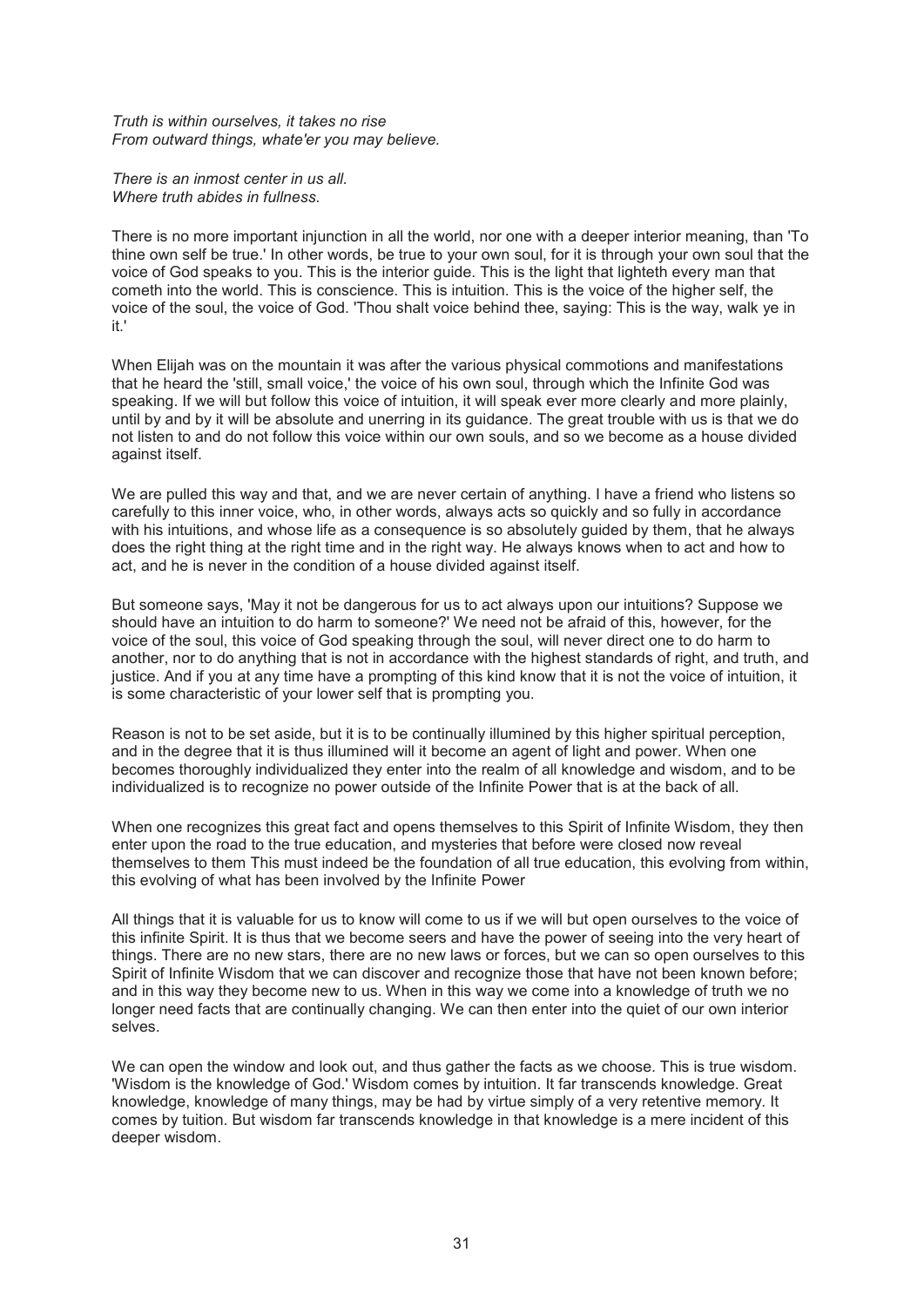He who would enter into the realm of wisdom must first divest himself of all intellectual pride. He must become as a little child. Prejudices, preconceived opinions and beliefs always stand in the way of true wisdom. Conceited opinions are always suicidal in their influences. They bar the door to the entrance of truth. All about us we see men in the religious world, in the world of science, in the political, in the social world, who through intellectual pride are so wrapped in their own conceits and prejudices that larger and later revelations of truth can find no entrance to them; and instead of growing and expanding, they are becoming dwarfed and stunted, and still more incapable of receiving truth. Instead of actively aiding in the progress of the world, they are as so many dead sticks in the way that would retard the wheels of progress. This, however, they can never do. Such always in time get bruised, broken, and left behind, while God's triumphal car of truth moves steadily onward.

When the steam engine was still being experimented with, and before it was perfected sufficiently to come into practical use, a well-known Englishman--well known then in scientific circles-- wrote an extended pamphlet proving that it would be impossible for it ever to be used in ocean navigation, that is in a trip involving the crossing of the ocean, because it would be utterly impossible for any vessel to carry with it sufficient coal for the use of its furnace. And the interesting feature of the whole matter was that the very first steam vessel that made the trip from England to America had, among its cargo, a part of the first edition of this carefully prepared pamphlet. There was only the one edition. Many editions might be sold now.

This seems indeed an amusing fact; but far more amusing is the man who voluntarily closes himself to truth because, forsooth, it does not come through conventional, or orthodox, or heretofore accepted channels, or because it may not be in full accord with, or possibly may be opposed to, established usages or beliefs. On the contrary--

*Let there be many windows in your soul, That all the glory of the universe May beautify it. Not the narrow pane Of one poor creed can catch the radiant rays That shine from countless sources. Tear away The blinds of superstition, let the light Pour through fair windows, broad as truth itself And high as heaven....*

*Tune your ear To all the worldless music of the stars And to the voice of nature, and your heart Shall turn to truth and goodness as the plant Turns to the sun. A thousand unseen hands Reach down to help you to their peace-crowned heights, And all the forces of the firmament Shall fortify your strength. Be not afraid To thrust aside half-truths and grasp the whole.*

There is a great law in connection with the coming of truth. It is this: Whenever a man shuts himself to the entrance of truth on account of intellectual pride, preconceived opinions, prejudices, or for whatever reason, there is a great law which says that truth in its fullness will come to that one from no source. And on the other hand, when a man opens himself fully to the entrance of truth from whatever source it may come, there is an equally great law which says that truth will flow in to him or to her from all sources, from all quarters. Such becomes the free man, for it is the truth that makes us free. The other remains in bondage, for truth has had no invitation and will not enter where it is not fully and freely welcomed.

And where truth is denied entrance the rich blessings it carries with it cannot take up their abode. On the contrary, when this is the case it sends an envoy carrying with it atrophy, disease, death, physically and spiritually as well as intellectually. And the man who would rob another of his free and unfettered search for truth, who would stand as the interpreter of truth for another, with the intent of remaining in this position, rather than endeavoring to lead him to the place where he can be his own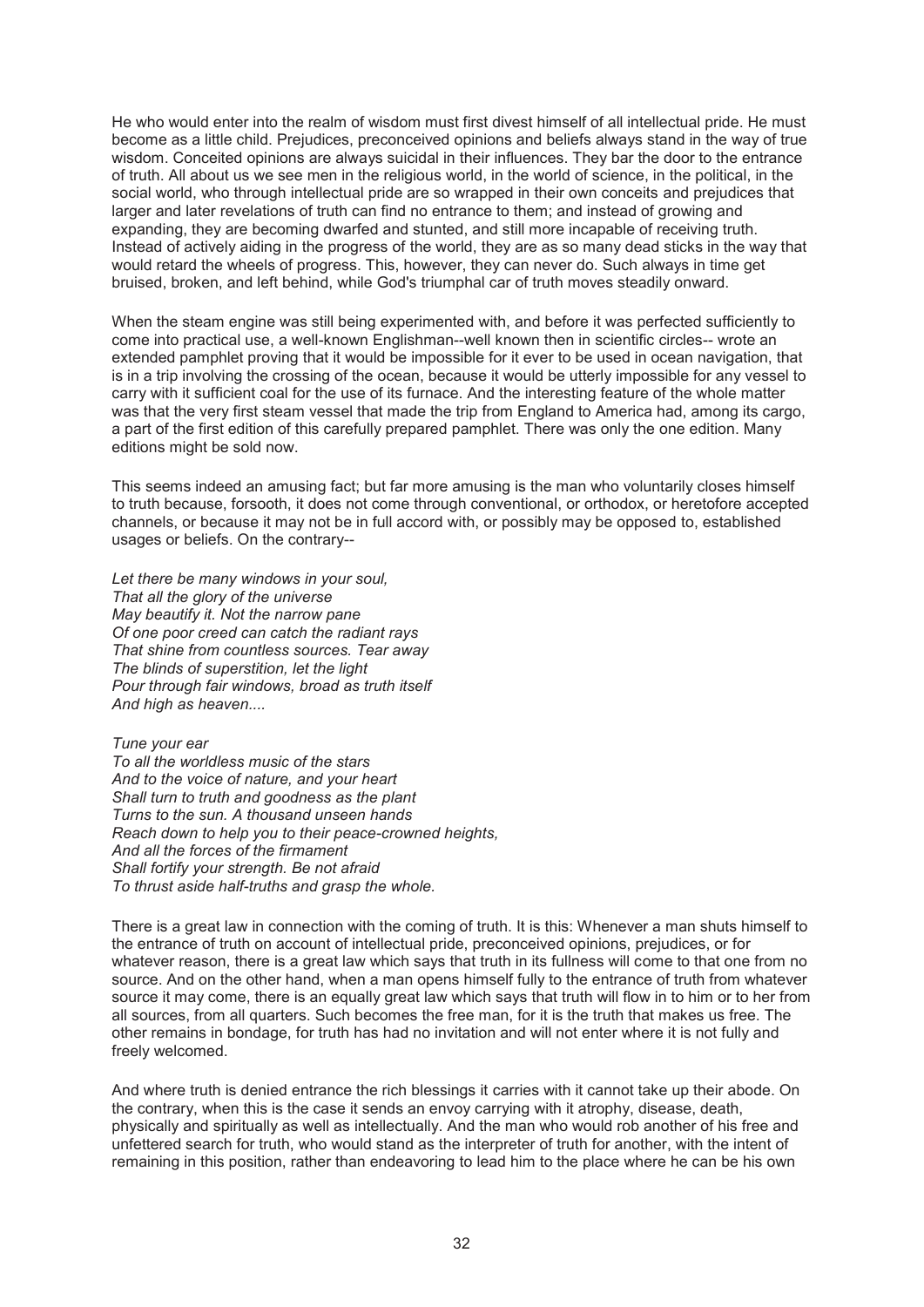interpreter, is more to be shunned than a thief and a robber. The injury he works is far greater, for he is doing direct and positive injury to the very life of the one he thus holds.

Who has ever appointed any man, whoever they may be, as the keeper, the custodian, the dispenser of God's illimitable truth? Many indeed are moved and so are called to be teachers of truth; but the true teacher will never stand as the interpreter of truth for another. The true teacher is the one whose endeavor is to bring the one they teach to a true knowledge of himself and hence of his or her own interior powers, that they may become their own interpreter. All others are, generally speaking, those animated by purely personal motives, self-aggrandizement, or personal gain. Moreover, he who would claim to have all truth and the only truth, is a bigot, a fool, or a knave.

In the Eastern literature is a fable of a frog. The frog lived in a well, and out of his little well he had never been. One day a frog whose home was in the sea came to his well. Interested in all things, he went in. 'Who are you? Where do you live?' said the frog in the well. 'I am so and so, and my home is in the sea.' 'The sea? What is that? Where is that?' 'It is a very large body of water, and not far away.' 'How big is your sea?' 'Oh, very big.' 'As big as this?' pointing to a little stone lying near. 'Oh, much bigger.' 'As big as this?' pointing to the board upon which they were sitting. 'Oh, much bigger.' 'How much bigger, then?' 'Why, the sea in which I live is bigger than your entire well; it would make millions of wells such as yours.' 'Nonsense, nonsense; you are a deceiver and a falsifier. Get out of my well. Get out of my well. I want nothing to do with any such frogs as you.'

'Ye shall know the truth and the truth shall make you free,' is the promise. Ye shall close yourselves to truth, ye shall live in your own conceits, and your own conceits shall make fools and idiots of you, would be a statement applicable to not a few, and to not a few who pride themselves upon their superior intellectual attainments. Idiocy is arrested mental growth. Closing one's self for whatever reason to truth and hence to growth brings a certain type of idiocy, though it may not be called by this name. And on the other hand, another type is that arrested growth caused by taking all things for granted, without proving them for one's self, merely because they come from a particular person, a particular book, a particular institution. This is caused by one's always looking without instead of being true to the light within, and carefully tending it that it may give an ever-clearer light. With brave and intrepid Walt Whitman, we should all be able to say:

*From this hour I ordain myself loos'd of limits and imaginary lines, Going where I list, my own master total and absolute, Listening to others, considering well what they say, Pausing, searching, receiving, contemplating, Gently, but with undeniable will divesting myself of the holds that would hold me.*

Great should be the joy that God's boundless truth is open to all, open equally to all, and that it will make each one its dwelling place in proportion as they earnestly desire it and open themselves to it.

And in regard to the wisdom that guides us in our daily life, there is nothing that it is right and well for us to know that may not be known when we recognize the law of its coming, and are able wisely to use it. Let us know that all things are ours as soon as we know how to appropriate them.

*I hold it as a changeless law, From which no soul can sway or swerve, We have that in us which will draw Whate'er we need or most deserve.*

If the times come when we know not what course to pursue, when we know not which way to turn, the fault lies in ourselves. If the fault lies in ourselves then the correction of this unnatural condition lies also in ourselves. It is never necessary to come into such a state if we are awake, and remain awake, to the light and the powers within us. The light is ever shining, and the only thing that it is necessary for us diligently to see to is that we permit neither this thing nor that to come between us and the light. 'With Thee is the fountain of life; in Thy light shall we see light.'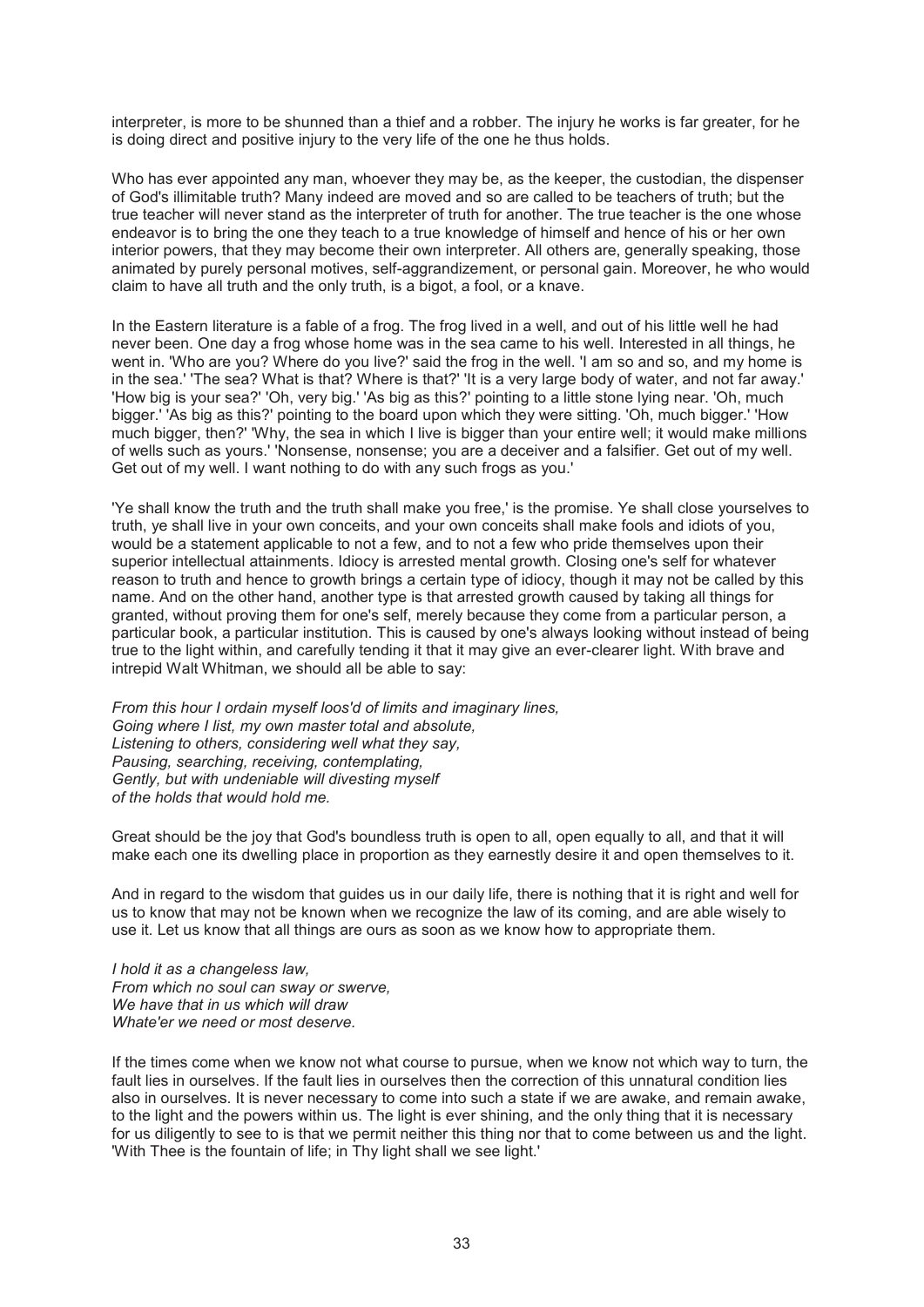Let us hear the words of one of the most highly illumined men I have ever known, and one who as a consequence is never in the dark, when the time comes, as to what to do and how to do it. 'Whenever you are in doubt as to the course you should pursue, after you have turned to every outward means of guidance, let the inward eye see, let the inward ear hear, and allow this simple, natural beautiful process to go on unimpeded by questionings or doubts....

'In all dark hours and times of unwanted perplexity we need to follow one simple direction, found, as all needed directions can be found, in the dear old gospel, which so many read, but alas, so few interpret. "Enter into thine inner chamber and shut the door." Does this mean that we must literally betake ourselves to a private closet with a key in the door? If it did, then the command could never be obeyed in the open air, on land or sea, and the Christ loved the lakes and the forests far better than the cramping rooms of city dwelling houses; still His counsels are so wide-reaching that there is no spot on earth and no conceivable situation in which any of us may be placed where we cannot follow them.

'One of the most intuitive men we ever met had a desk in a city office, where several other gentlemen were doing business constantly and often talking loudly. Entirely undisturbed by the many various sounds about him, this self-centered, faithful man would, in any moment of perplexity, draw the curtains of privacy so completely about him that he would be as fully enclosed in his own psychic aura, and thereby as effectually removed from all distractions as though he were alone in some primeval wood. Taking his difficulty with him into the mystic silence in the form of a direct question, to which he expected a certain answer, he would remain utterly passive until the reply came, and never once through many years' experience did he find himself disappointed or misled.

'Intuitive perceptions of truth are the daily bread to satisfy our daily hunger; they come like the manna in the desert day by day; each day brings adequate supply for that day's need only. They must be followed instantly, for dalliance with them means their obscuration, and the more we dally the more we invite erroneous impressions to cover intuition with a pall of conflicting moral fantasy born of illusions of the terrene will.

'One condition is imposed by universal law, and this we must obey. Put all wishes aside save the one desire to know truth; couple with this one demand, the fully consecrated determination to follow what is distinctly perceived as truth immediately it is revealed. No other affection must be permitted to share the field with this all-absorbing love of truth for its own sake. Obey this one direction, and never forget that expectation and desire are bride and bridegroom and forever inseparable, and you will soon find your hitherto darkened way grow luminous with celestial radiance, for with the heaven within, all heavens without incessantly cooperate.'

This may be termed going into the 'silence.' This it is to perceive and to be guided by the light that lighteth every man that cometh into the world. This it is to listen to and be guided by the voice of your own soul, the voice of your higher self.

The soul is divine and in allowing it to become translucent to the Infinite Spirit it reveals all things to us. As man turns away from the Divine Light do all things become hidden. There is nothing hidden of itself. When the spiritual sense is opened, then it transcends all the limitations of the physical senses and the intellect. And in the degree that we are able to get away from the limitations set by them, and realize that so far as the real life is concerned it is one with the Infinite Life, then we begin to reach the place where its voice will always speak, where it will never fail us, if we follow it, and as a consequence where we shall always have the divine illumination and guidance. To know this and to live in this realization is not to live in heaven hereafter, but to live in heaven here and now, today and every day.

No human soul need be without it. When we turn our face in the right direction it comes as simply and as naturally as the flower blooms and the winds blow. It is not to be bought with money or with price. It is a condition waiting simply to be realized, by rich and by poor, by king and by peasant, by master and by servant the world over. All are equal heirs to it. And so the peasant, if he find it first, lives a life far transcending in beauty and in real power the life of his king. The servant, if he find it first, lives a life surpassing the life of his master.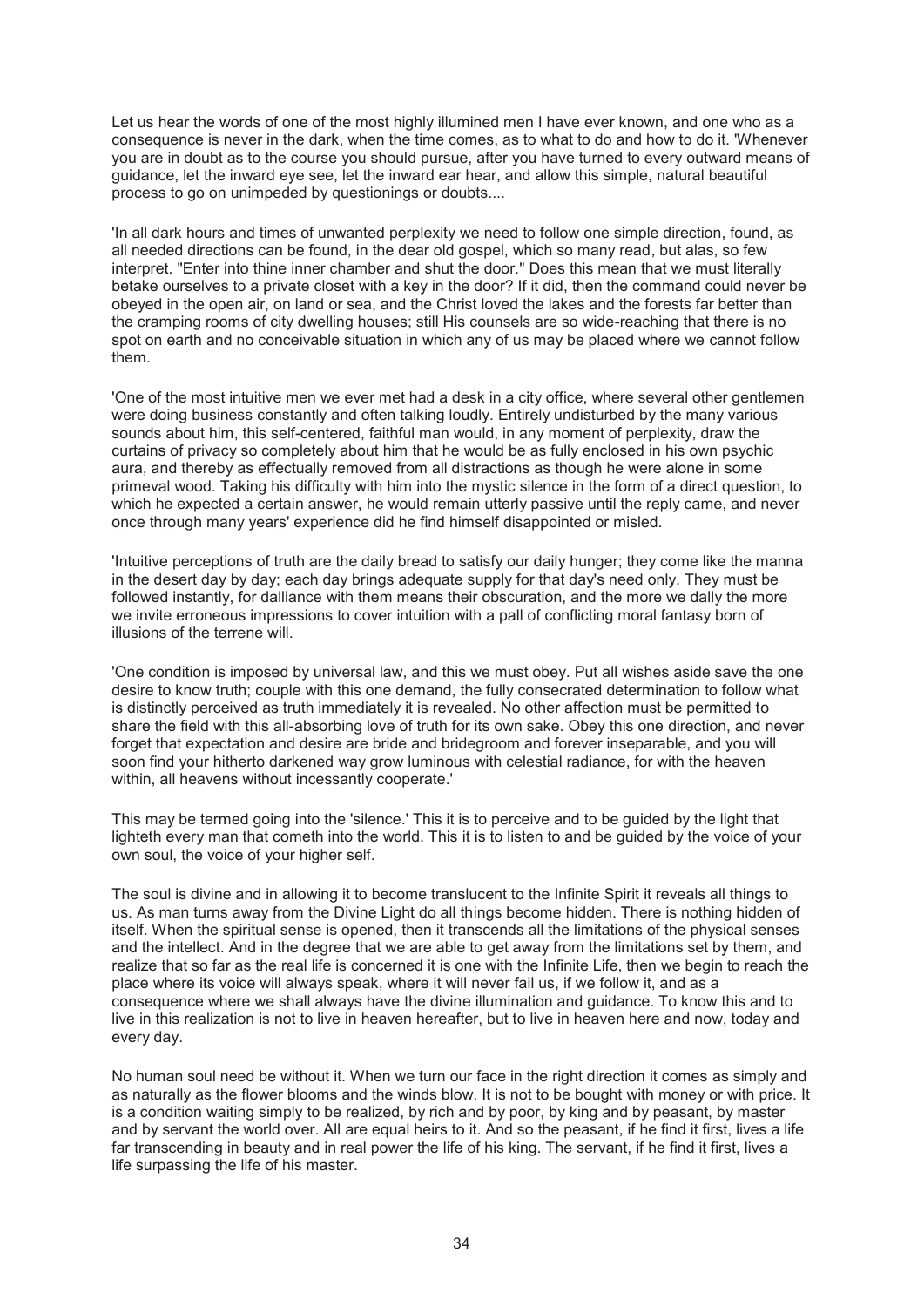If you would find the highest, the fullest, and the richest life that not only this world but that any world can know, then do away with the sense of separateness of your life from the life of God. Hold to the thought of your oneness. In the degree that you do this you will find yourself realizing it more and more, and as this life of realization is lived, you will find that no good thing will be withheld, for all things are included in this. Then it will be yours, without fears or forebodings, simply to do today what your hands find to do, and so be ready for tomorrow, when it comes, knowing that tomorrow will bring tomorrow's supplies for the mental, the spiritual, and the physical life. Remember, however, that tomorrow's supplies are not needed until tomorrow comes.

If one is willing to trust themselves fully to the Law, the Law will never fail them. It is the half-hearted trusting to it that brings uncertain, and so, unsatisfactory results. Nothing is firmer and surer than Deity. It will never fail the one who throws themselves wholly upon it. The secret of life then is to live continually in this realization, whatever one may be doing, wherever one may be, by day and by night, both waking and sleeping. It can be lived in while we are sleeping no less than when we are awake. And here shall we consider a few facts in connection with sleep, in connection with receiving instruction and illumination while asleep?

During the process of sleep it is merely the physical body that is at rest and in quiet, the soul life with all its activities goes right on. Sleep is nature's provision for the recuperation of the body, for the rebuilding and hence the replacing of the waste that is continually going on during the waking hours. It is nature's great restorer. If sufficient sleep is not allowed the body, so that the rebuilding may equalize the wasting process, the body is gradually depleted and weakened, and any ailment or malady, when it is in this condition, is able to find a more ready entrance. It is for this reason that those who are subject to it will take a cold, as we term it, more readily when the body is tired or exhausted through loss of sleep than at any other time. The body is in that condition where outside influences can have a more ready effect upon it than when it is in its normal condition. And when they do have an effect they always go to the weaker portions first.

Our bodies are given us to serve far higher purposes than we ordinarily use them for. Especially is this true in the numerous cases where the body is master of its owner. In the degree that we come into the realization of the higher powers of the mind and spirit, in that degree does the body, through their influence upon it, become less gross and heavy, finer in its texture and form. And then, because the mind finds a kingdom of enjoyment in itself, and in all the higher things it becomes related to, excesses in eating and drinking, as well as all others, naturally and of their own accord fall away.

There also falls away the desire for the heavier, grosser, less valuable kinds of food and drink, such as the flesh of animals, alcoholic drinks, and all things of the class that stimulate the body and the passions rather than build the body and the brain into a strong, clean, well-nourished, enduring, and fibrous condition. In the degree that the body thus becomes less gross and heavy, finer in its texture and form, is there less waste, and what there is is more easily replaced, so that it keeps in a more regular and even condition. When this is true, less sleep is actually required. And even the amount that is taken does more for a body of the finer type than it can do for one of the other nature.

As the body in this way grows finer, in other words, as the process of its evolution is thus accelerated, it in turn helps the mind and the soul in the realization of ever higher perceptions, and thus body helps mind just as mind builds body. It was undoubtedly this fact that Browning had in mind when he said:

*Let us cry "All good things Are ours, nor soul helps flesh, more now, Than flesh helps soul."*

Sleep, then, is for the resting and the rebuilding of the body. The soul needs no rest, and while the body is at rest in sleep the soul life is just as active as when the body is in activity.

There are some, having a deep insight into the soul's activities, who say that we travel when we sleep. Some are able to recall and bring over into the conscious, waking life the scenes visited, the information gained, and the events that have transpired.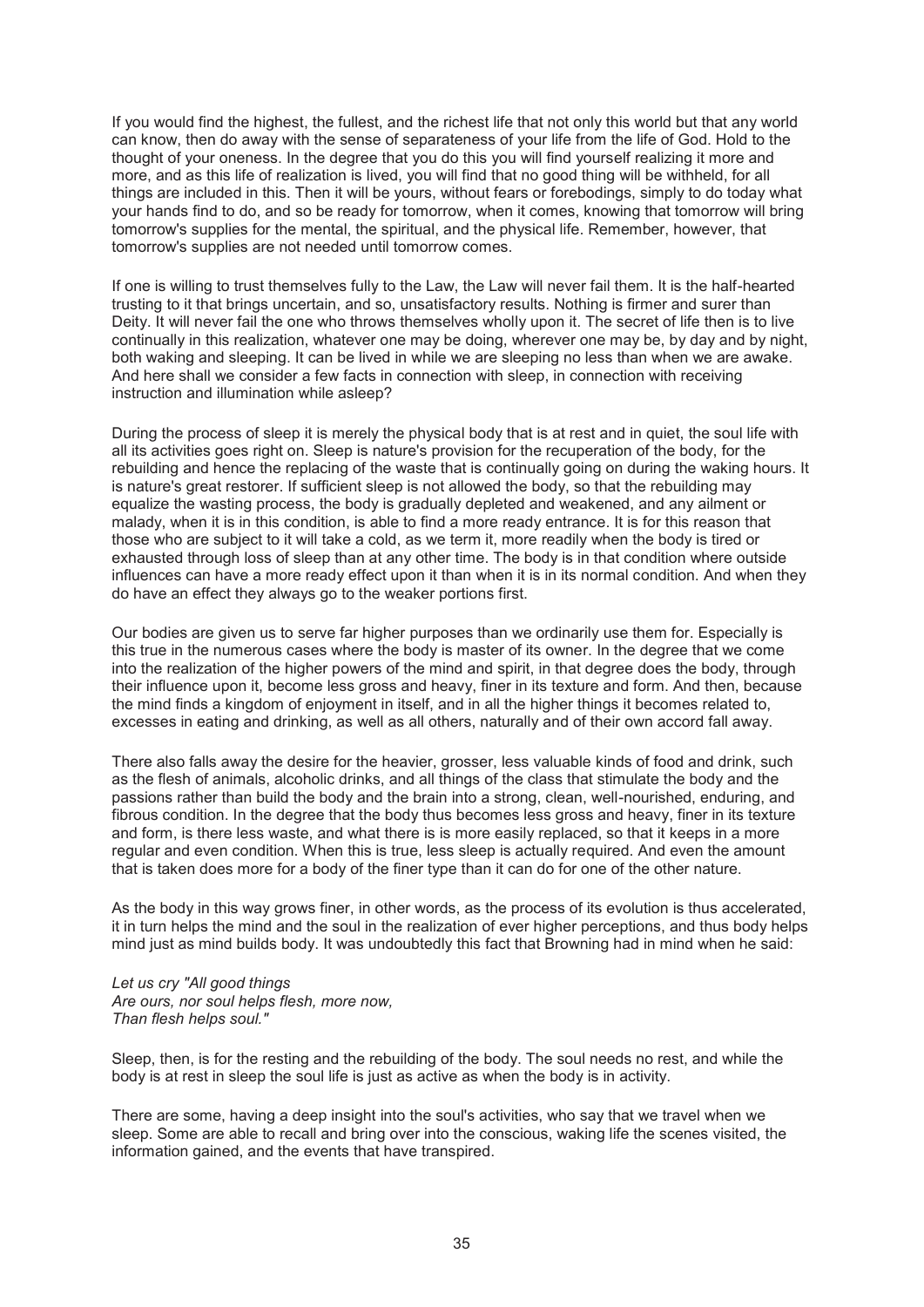Most people are not able to do this and so much that might otherwise be gained is lost. They say, however, that it is in our power, in proportion as we understand the laws, to go where we will and to bring over into the conscious, waking life all the experiences thus gained. Be this, however, as it may, it certainly is true that while sleeping we have the power, in a perfectly normal and natural way, to get much of value by way of light, instruction, and growth that the majority of people now miss.

If the soul life, that which relates us to Infinite Spirit, is always active, even while the body is at rest, why may not the mind so direct conditions, as one falls asleep, that while the body is at rest it may continually receive illumination from the soul, and bring what it thus receives over into the conscious, waking life? This, indeed, can be done, and is done by some to great advantage; and many times the highest inspirations from the soul come in this way, as would seem most natural, since at this time all communications from the outer, material world no longer enter. I know those who do much work during sleep, and who get much light along desired lines. By charging the mind on going to sleep as to a particular time for waking, it is possible, as many of us know, to wake on the very minute. Not infrequently we have examples of difficult problems, problems that defied solution during waking hours, being solved during sleep.

A friend, a well-known journalist, had an extended newspaper article clearly and completely worked out for her in this way. She frequently calls this agency to her aid. She was notified by the managing editor one evening to have the article ready in the morning, an article requiring more than ordinary care, and one in which quite a knowledge of facts was required. It was a matter in connection with which she knew scarcely anything, and all her efforts to find information regarding it seemed to be of no avail.

She set to work, but it seemed as if even her own powers defied her. Failure seemed imminent. Almost in desperation she decided to retire, and putting the matter into her mind in such a way that she would be able to receive the greatest amount of aid while asleep, she fell asleep and slept soundly until morning. When she awoke her work of the previous evening was the first thing that came into her mind. She lay quietly for a few minutes, and as she lay there, the article, completely written, seemed to stand before her mind. She ran through it, arose, and without dressing took her pen and transcribed it on to paper, literally acting simply as her own amanuensis.

The mind acting intently along a particular line will continue so to act until some other object of thought carries it along another line. And since in sleep only the body is in quiet while the mind and soul are active, then the mind on being given a certain direction when one drops off to sleep, will take up the line along which it is directed, and can be made, in time, to bring over into consciousness the results of its activities. Some will be able very soon to get results of this kind, for some it will take longer. Quiet and continued effort will increase the faculty.

Then by virtue of the law of the drawing power of mind, since the mind is always active, we are drawing to us even when sleeping influences from the realms kindred to those in which we in our thoughts are living before we fall asleep. In this way we can put ourselves into relation with whatever kinds of influence we choose, and accordingly gain much during the process of sleep. In many ways the interior faculties are more open and receptive while we are in sleep than while we are awake. Hence the necessity of exercising even greater care as to the nature of the thoughts that occupy the mind as we enter into sleep, for there can come to us only what we by our own order of thought attract. We have it entirely in our own hands.

And for the same reason--this greater degree of receptivity during this period--we are able by understanding and using the law to gain much of value more readily in this way than when the physical senses are fully open to the material world about us. Many will find a practice somewhat after the following nature of value: When light or information is desired along any particular line, light or information you feel it is right and wise for you to have, as, for example, light in regard to an uncertain course of action, then as you retire, first bring your mind into the attitude of peace and goodwill for all. You in this way bring yourself into an harmonious condition, and in turn attract to yourself these same peaceful conditions from without.

Then resting in this sense of peace, quietly and calmly send out your earnest desire for the needed light or information; cast out of your mind all fears or forebodings lest it come not, for 'in quietness and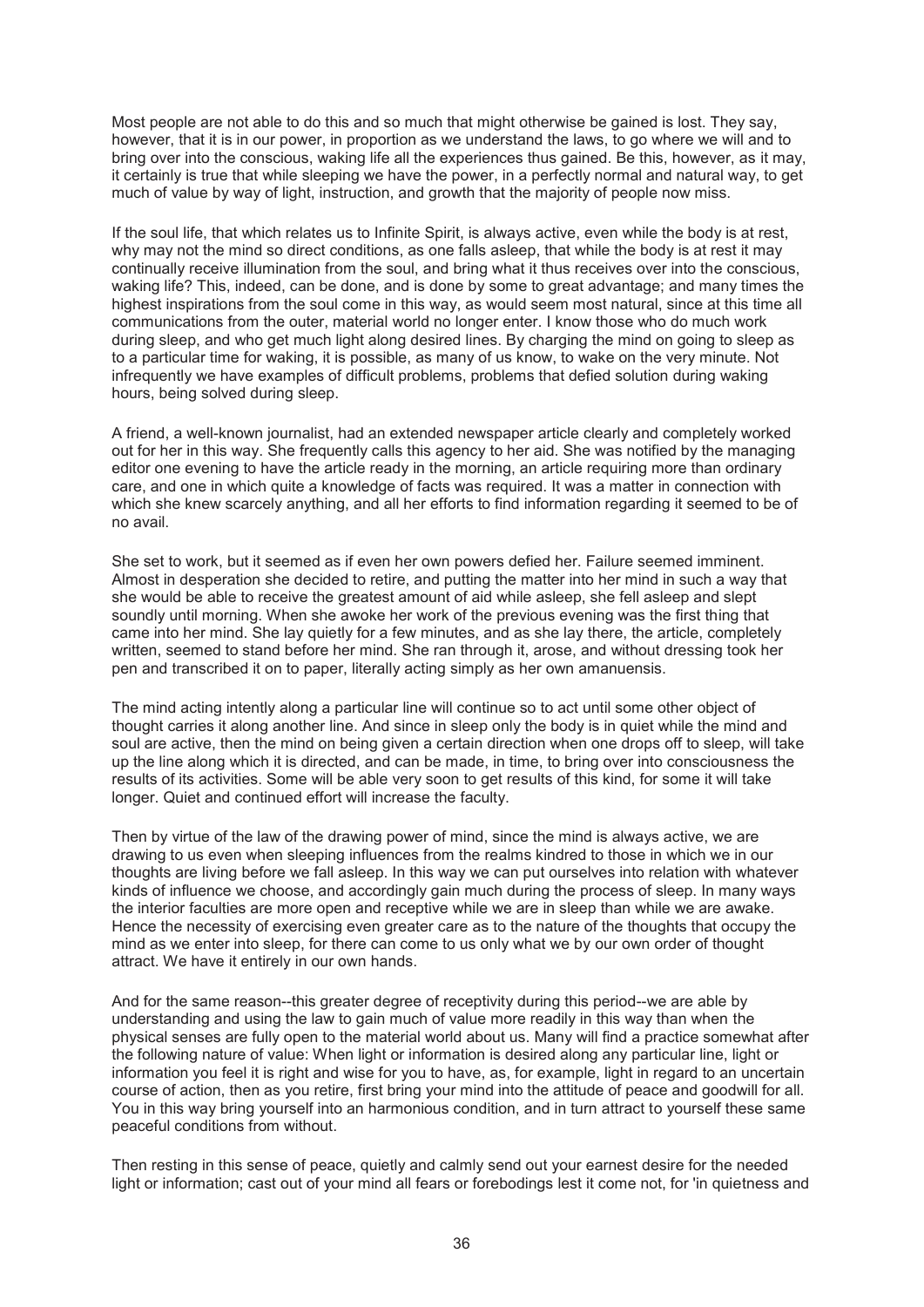in confidence shall be your strength.' Take the expectant attitude of mind, firmly believing and expecting that when you awake the desired results will be with you. Then on awaking, before any thoughts or activities from the outside world come in to absorb the attention, remain for a little while receptive to the intuitions or the impressions that come. When they come, when they manifest themselves clearly, then act upon them without delay. In the degree that you do this, in that degree will the power of doing it ever more effectively grow.

Or, if for unselfish purposes you desire to grow and develop any of your faculties, or to increase the health and strength of your body, take a corresponding attitude of mind, the form of which will readily suggest itself in accordance with your particular needs or desires. In this way you will open yourself to, you will connect yourself with, and you will set into operation within yourself, the particular order of forces that will make for these results.

Don't be afraid to voice your desires. In this way you set into operation vibratory forces which go out and which make their impress felt somewhere, and which, arousing into activity or uniting with other forces, set about to actualize your desires. No good thing shall be withheld from those who live in harmony with the higher laws and forces. There are no desires that shall not be satisfied to the one who knows and who wisely uses the powers with which he is endowed.

Your sleep will be more quiet, and peaceful, and refreshing, and so your power increased mentally, physically, and spiritually, simply by sending out as you fall asleep, thoughts of love and goodwill, thoughts of peace and harmony for all. In this way you are connecting yourself with all the forces in the universe that make for peace and harmony.

A friend who is known the world over through his work along humane lines, has told me that many times in the middle of the night he is awakened suddenly and there comes to his mind, as a flash of inspiration, a certain plan in connection with his work. And as he lies there quietly and opens himself to it, the methods for its successful carrying out all reveal themselves to him clearly. In this way many plans are entered upon and brought to a successful culmination that otherwise would never be thought of, plans that seem, indeed, marvelous to the world at large.

He is a man with a sensitive organism, his life in thorough harmony with the higher laws, and given wholly and unreservedly to the work to which he has dedicated it. Just how and from what source these inspirations come he does not fully know. Possibly no one does, though each may have their theory. But this we do know, and it is all we need to know now, at least, that to the one who lives in harmony with the higher laws of their being, and who opens themselves to them, they come.

Visions and inspirations of the highest order will come in the degree that we make for them the right conditions. One who has studied deeply the subject in hand has said: 'To receive education spiritually while the body is resting in sleep is a perfectly normal and orderly experience, and would occur definitely and satisfactorily in the lives of all of us, if we paid more attention to internal and consequently less to external states with their supposed but unreal necessities....

Our thoughts make us what we are here and hereafter, and our thoughts are often busier by night than by day, for when we are asleep to the exterior we can be wide awake to the interior world; and the unseen world is a substantial place, the conditions of which are entirely regulated by mental and moral attainments. When we are not deriving information through outward avenues of sensation, we are receiving instruction through interior channels of perception, and when this fact is understood for what it is worth, it will become a universal custom for persons to take to sleep with them the special subject on which they most earnestly desire particular instruction. The Pharaoh type of person dreams, and so do his butler and baker; but the Joseph type, which is that of the truly gifted seer, both dreams and interprets'.

But why had not Pharaoh the power of interpreting his dreams? Why was Joseph the type of the 'truly gifted seer'? Why did he not only dream, but had also the power to interpret both his own dreams and the dreams of others? Simply read the lives of the two. He who runs may read. In all true power it is, after all, living the life that tells. And in proportion as one lives the life do they not only attain to the highest power and joy for themselves, but also become of ever greater service to all the world. They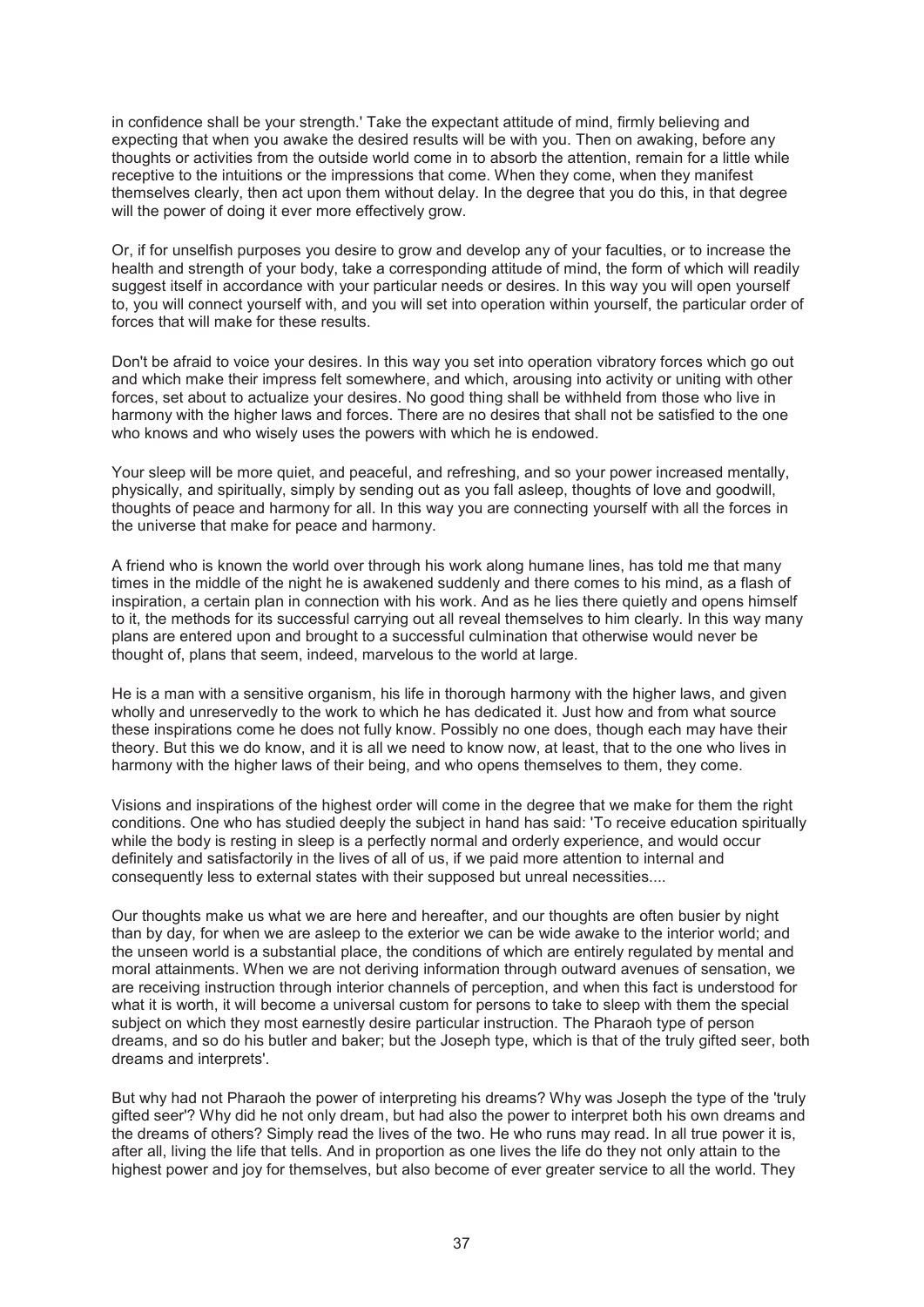need remain in no hell longer than they themselves choose to; and the moment they choose not to remain longer, not all the powers in the universe can prevent them leaving it. One can rise to any heaven one chooses; and when a person chooses so to rise, all the higher powers of the universe combine to help them heavenward.

When one awakes from sleep and so returns to conscious life, they are in a peculiarly receptive and impressionable state. All relations with the material world have for a time been shut off, the mind is in a freer and more natural state, resembling somewhat a sensitive plate, where impressions can readily leave their traces. This is why many times the highest and truest impressions come to one in the early morning hours, before the activities of the day and then attendant distractions have exerted an influence. This is one reason why many people can do their best work in the early hours of the day.

But this fact is also a most valuable one in connection with the molding of everyday life The mind is at this time as a clean sheet of paper. We can most valuably use this quiet, receptive impressionable period by wisely directing the activities of the mind along the highest and most desirable paths, and thus, so to speak set the pace for the day.

Each morning is a fresh beginning. We are, as it were just beginning life. We have it entirely in our own hands. And when the morning with its fresh beginning comes, all yesterdays should be yesterdays, with which we have nothing to do. Sufficient is it to know that the way we lived our yesterday has determined for us our today. And, again, when the morning with its fresh beginning comes, all tomorrows should be tomorrows, with which we have nothing to do. Sufficient to know that the way we live our today determines our tomorrow.

#### *Every day is a fresh beginning.*

*Every morn is the world made new, You who are weary of sorrow and sinning, Here is a beautiful hope for you, A hope for me and a hope for you.*

*All the past things are past and over, The tasks are done, and the tears are shed. Yesterday's errors let yesterday cover. Yesterday's wounds, which smarted and bled, Are healed with the healing which night has shed.*

*Let them go, since we cannot relieve them, Cannot undo and cannot atone. God in His mercy receive, forgive them! Only the new days are our own. Today is ours, and today alone.*

*Here are the skies all burnished brightly; Here is the spent earth all reborn, Here are the tired limbs springing lightly To face the sun and to share with the morn In the chrism of dew and the cool of dawn.*

*Every day is a fresh beginning, Listen, my soul, to the glad refrain, And, spite of old sorrow and older sinning, And puzzles forecasted, and possible pain, Take heart with the day and begin again.*

Simply the first hour of this new day, with all its richness and glory, with all its sublime and eternitydetermining possibilities, and each succeeding hour as it comes, but not before it comes. This is the secret of character building. This simple method will bring anyone to the realization of the highest life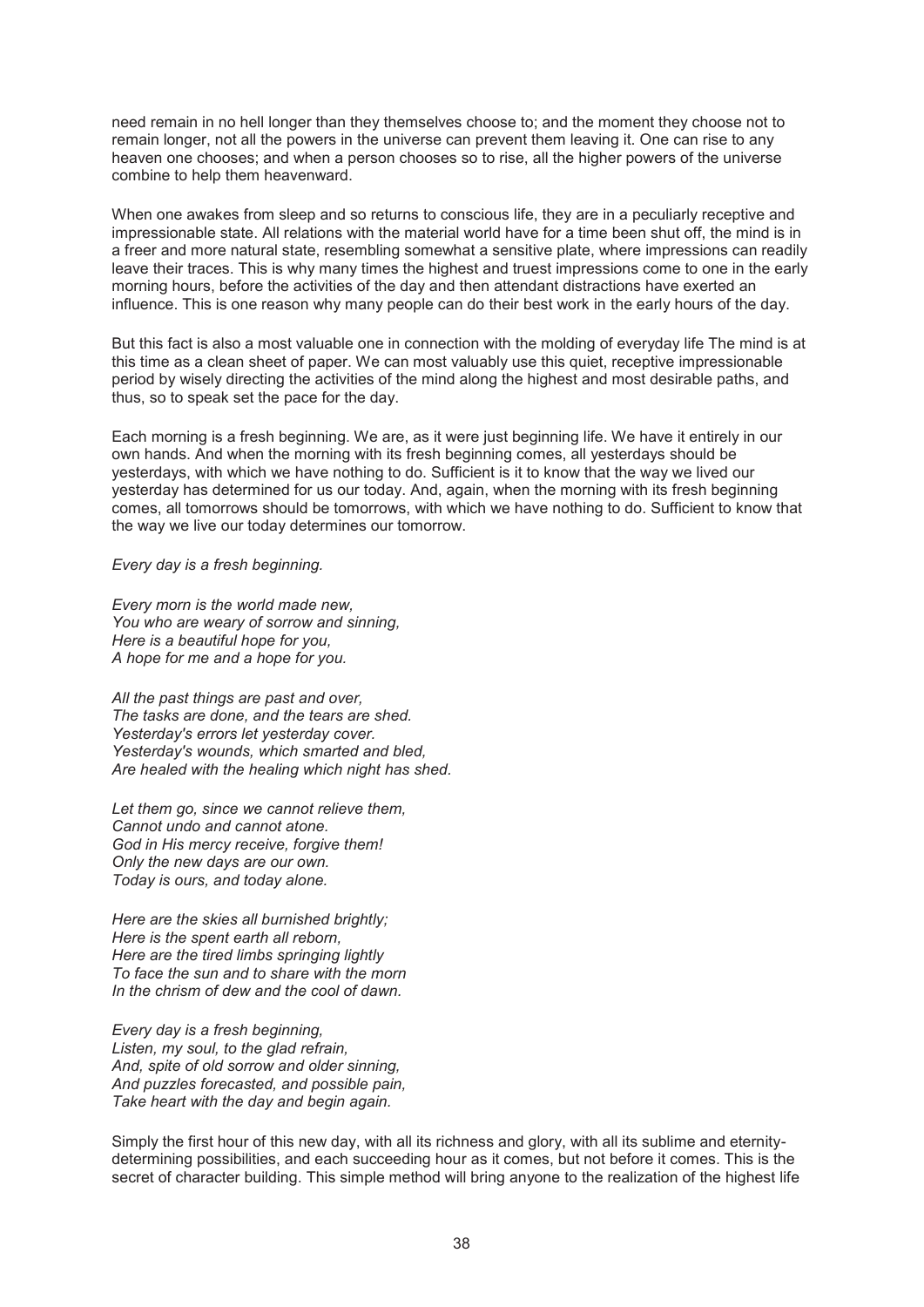that can be even conceived of, and there is nothing in this connection that can be conceived of that cannot be realized somehow, somewhen, somewhere.

This brings such a life within the possibilities of all, for there is no one, if really in earnest and if they really desire it, who cannot live to their highest for a single hour. But even though there should be, if they are only earnest in their endeavor then, through the law that like builds like, they will be able to come a little nearer to it the next hour, and still nearer the next, and the next, until sooner or later comes the time when it becomes the natural, and any other would require the effort.

In this way one becomes in love and in league with the highest and best in the universe, and as a consequence, the highest and best in the universe becomes in love and in league with them. They aid them at every turn; they seem literally to move all things their way, because forsooth, they have first moved their way.

--()--

#### **The Realization of Perfect Peace**

THIS is the Spirit of Infinite Peace, and the moment we come into harmony with it there comes to us an inflowing tide of peace, for peace is harmony. A deep interior meaning underlies the great truth, 'To be spiritually minded is life and peace.' To recognize the fact that we are spirit, and to live in this thought, is to be spiritually minded and so to be in harmony and peace. Oh, the thousands of men all about us weary with care, troubled and ill at ease, running hither and thither to find peace, weary in body, soul, and mind; going to other countries, traveling the world over, coming back, and still not finding it. Of course they have not found it and they never will find it in this way, because they are looking for it where it is not. They are looking for it without when they should look within. Peace is to be found only within, and unless one find it there they will never find it at all.

Peace lies not in the external world. It lies within one's own soul. We may travel over many different avenues in pursuit of it, we may seek it through the channels of the bodily appetites and passions, we may seek it through all the channels of the external, we may chase for it hither and thither, but it will always be just beyond our grasp, because we are searching for it where it is not. In the degree, however, that we order the bodily appetites and passions in accordance with the promptings of the soul within will the higher forms of happiness and peace enter our lives; but in the degree that we fail in doing this will disease, suffering, and discontent enter in.

To be at one with God is to be at peace. The child simplicity is the greatest agency in bringing this full and complete realization, the child simplicity that recognizes its true relations with the Father's life. There are people I know who have come into such a conscious realization of their oneness with this Infinite Life, this Spirit of Infinite Peace, that their lives are fairly bubbling over with joy.

I have particularly in mind at this moment a comparatively young man who was an invalid for several years, his health completely broken with nervous exhaustion, who thought there was nothing in life worth living for, to whom everything and everybody presented a gloomy aspect, and he in turn presented a gloomy aspect to all with whom he came in contact. Not long ago he came into such a vital realization of his oneness with this Infinite Power, he opened himself so completely to its divine inflow, that today he is in perfect health, and frequently as I meet him now he cannot resist the impulse to cry out, 'Oh, it is a joy to be alive.'

I know an officer in our police force who has told me that many times when off duty and on his way home in the evening, there comes to him such a vivid and vital realization of his oneness with this Infinite Power, and this Spirit of Infinite Peace so takes hold of and so fills him that it seems as if his feet could scarcely keep to the pavement, so buoyant and so exhilarated does he become by reason of this inflowing tide.

He who comes into this higher realization never has any fear, for he has always with him a sense of protection, and the very realization of this makes his protection complete. Of him it is true, 'No weapon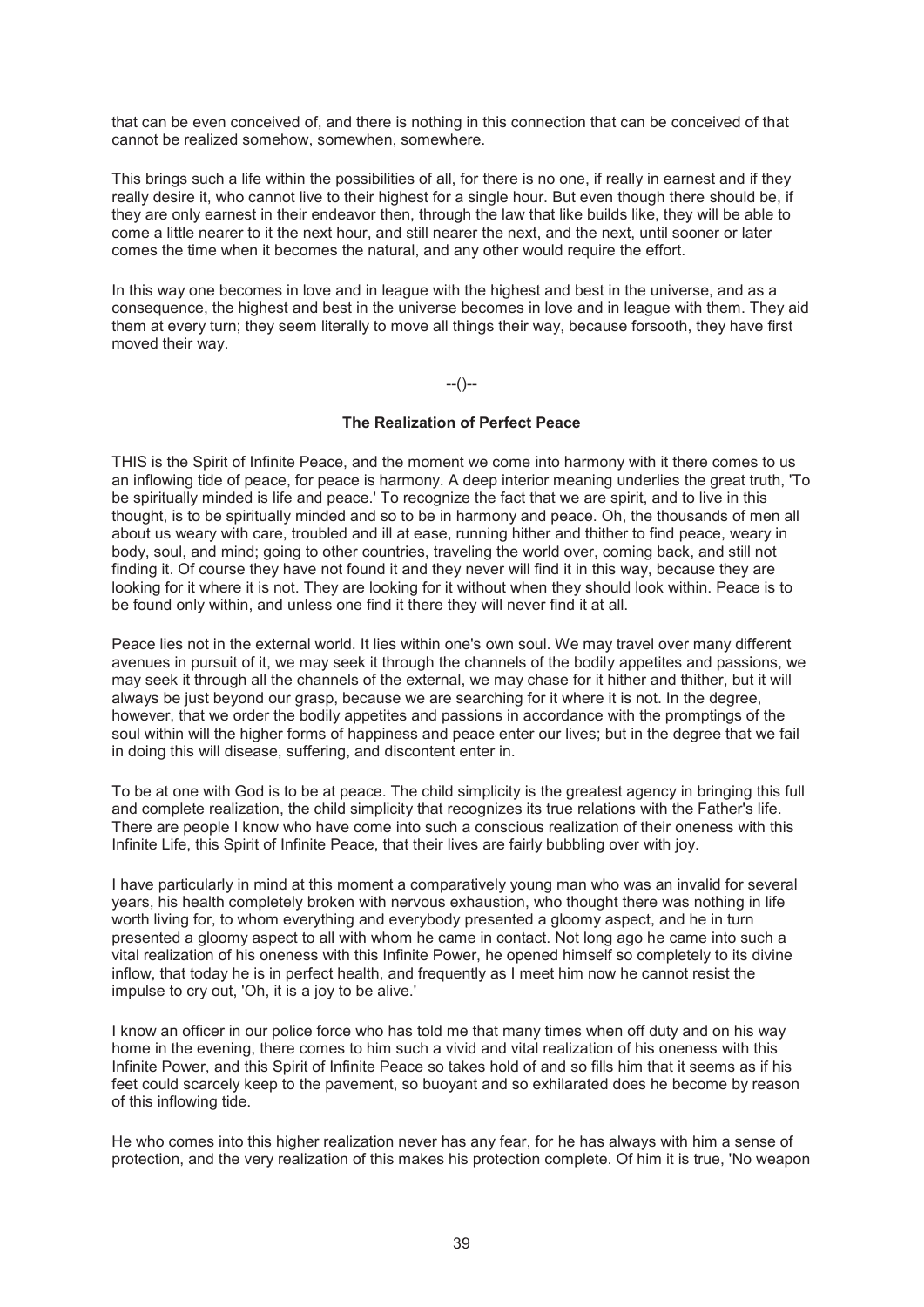that is formed against thee shall prosper'; 'There shall no ill come nigh thy dwelling'; Thou shall be in league with the stones of the field, and the beasts of the field shall be at peace with thee.'

These are the men who seem to live charmed lives. The moment we fear anything we open the door for the entrance of the actualization of the very thing we fear. An animal will never harm a person who is absolutely fearless in regard to it The instant one fears they open themselves to danger; and some animals, the dog for example, can instantly detect the element of fear, and this gives them the courage to do harm.

In the degree that we come into a full realization of our oneness with this Infinite Power do we become calm and quiet, undisturbed by the little occurrences that before so vex and annoy us. We are no longer disappointed in people, for we always read them aright. We have the power of penetrating into their very souls and seeing the underlying motives that are at work there.

A gentleman approached a friend the other day, and with great show of cordiality grasped him by the hand and said, 'Why, Mr. --, I am so glad to see you.' Quick as a flash my friend read him, and looking him steadily in the eye, replied, 'No, you are mistaken, you are not glad to see me; but you are very much disconcerted, so much so that you are now blushing in evidence of it.' The gentleman replied, 'Well, you know in this day and age of conventionality and form we have to put on the show and sometimes make believe what we do not really feel.' My friend once more looked him in the face and said, 'Again you are mistaken. Let me give you one little word of advice: You will always fare better and will think far more of yourself, always to recognize and to tell the truth rather than to give yourself to any semblance of it.'

As soon as we are able to read people aright we will then cease to be disappointed in them, we will cease to place them on pedestals, for this can never be done without some attendant disappointment. The fall will necessarily come, sooner or later, and moreover, we are thus many times unfair to our friends. When we come into harmony with this Spirit of Peace, evil reports and apparent bad treatment, either at the hands of friends or of enemies, will no longer disturb us. When we are conscious of the fact that in our life and our work we are true to that eternal principle of right, of truth, of justice that runs through all the universe, that unites and governs all, that always eventually prevails, then nothing of this kind can come nigh us, and come what may we will always be tranquil and undisturbed.

The things that cause sorrow, and pain, and bereavement will not be able to take the hold of us they now take, for true wisdom will enable us to see the proper place and know the right relations of all things. The loss of friends by the transition we call death will not cause sorrow to the soul that has come into this higher realization, for they know that there is no such thing as death, for each one is not only a partaker, but an eternal partaker, of this Infinite Life. He knows that the mere falling away of the physical body by no means affects the real soul life. With a tranquil spirit born of a higher faith they can realize for themselves, and to those less strong can say:

*Loving friends! be wise and dry Straightway every weeping eye; What you left upon the bier Is not worth a single tear, 'Tis a simple sea-shell, one Out of which the pearl has gone.*

*The shell was nothing, leave it there.*

*The pearl--the soul--was all, is here*.

And so far as the element of separation is concerned, he realizes that to spirit there are no bounds, and that spiritual communion, whether between two persons in the body, or two persons, one in the body and one out of the body, is within the reach of all. In the degree that the higher spiritual life is realized can there be this higher spiritual communion.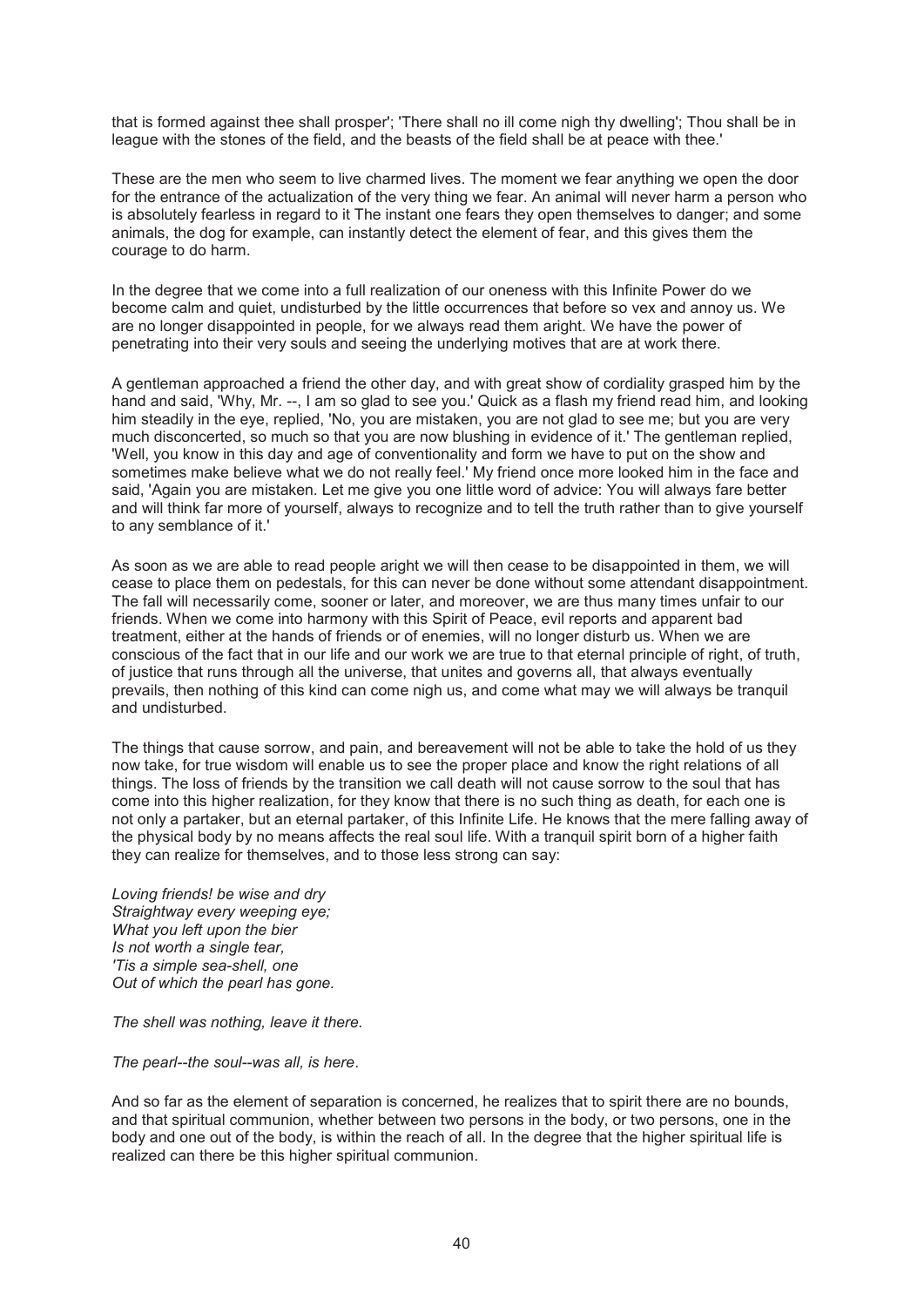The things that we open ourselves to always come to us. People in the olden times expected to see angels and they saw them; but there is no more reason why they should have seen them than that we should see them now; no more reason why they should come and dwell with them than that they should come and dwell with us, for the great laws governing all things are the same today as they were then. If angels come not to minister unto us it is because we do not invite them, it is because we keep the door closed through which they otherwise might enter.

In the degree that we are filled with this Spirit of Peace by thus opening ourselves to its inflow does it pour through us, so that we carry it with us wherever we go. In the degree that we thus open ourselves do we become magnets to attract peace from all sources; and in the degree that we attract and embody it in ourselves are we able to give it forth to others. We can in this way become such perfect embodiments of peace that wherever we go we are continually shedding benedictions.

But a day or two ago I saw a woman grasp the hand of a man (his face showed the indwelling God), saying, 'Oh, it does me so much good to see you. I have been in anxiety and almost in despair during the past few hours, but the very sight of you has rolled the burden entirely away.' There are people all around us who are continually giving out blessings and comfort, persons whose mere presence seems to change sorrow into joy, fear into courage, despair into hope, weakness into power.

It is the one who has come into the realization of their own true self who carries this power with them and who radiates it wherever they go, the one who, as we say, has found their center. And in all the great universe there is but one center, the Infinite Power that is working in and through all. The one who then has found their center is the one who has come into the realization of their oneness with this Infinite Power, the one who recognizes themselves as a spiritual being, for God is spirit.

Such is the man of power. Centered in the Infinite, they have thereby, so to speak, connected themselves with, have attached their belts to, the great power-house of the universe. They are constantly drawing power to themselves from all sources. For, thus centered, knowing themselves, conscious of their own power, the thoughts that go from their mind are thoughts of strength, and by virtue of the law that like attracts like, they by their thoughts are continually attracting to themselves from all quarters the aid of all whose thoughts are thoughts of strength, and in this way they are linking themselves with this order of thought in the universe.

And so to them that hath, to them shall be given. This is simply the working of a natural law. Their strong, positive, and hence constructive thought is continually working success for them along all lines, and continually bringing to them help from all directions. The things that they see, that they create in the ideal, are through the agency of this strong constructive thought continually clothing themselves, taking form, manifesting themselves in the material. Silent, unseen forces are at work which will sooner or later be made manifest in the visible.

Fear and all thoughts of failure never suggest themselves to such a man; or if they do, they are immediately sent out of their mind, and so they are not influenced by this order of thought from without. They does not attract it to them. They are in another current of thought. Consequently the weakening, failure-bringing thoughts of the fearing, the vacillating, the pessimistic about them, have no influence upon them.

The one who is of the negative, fearing kind not only has their energies and physical agents weakened, or even paralyzed through the influence of this kind of thought that is born within them, but also in this way connect themselves with this order of thought in the world about them. And in the degree that they do this do they become a victim to the weak, fearing, negative minds all around them. Instead of growing in power, they increase in weakness. They are in the same order of thought with those of whom it is true--and even that which they have shall be taken away from them. This again is simply the working of a natural law, just as is its opposite. Fearing lest I lose even what I have I hide it away in a napkin. Very well. I must then pay for the price of my 'fearing lest I lose.'

Thoughts of strength both build strength from within and attract it from without. Thoughts of weakness actualize weakness from within and attract it from without. Courage begets strength, fear begets weakness. And so courage begets success, fear begets failure. It is the man of faith, and hence of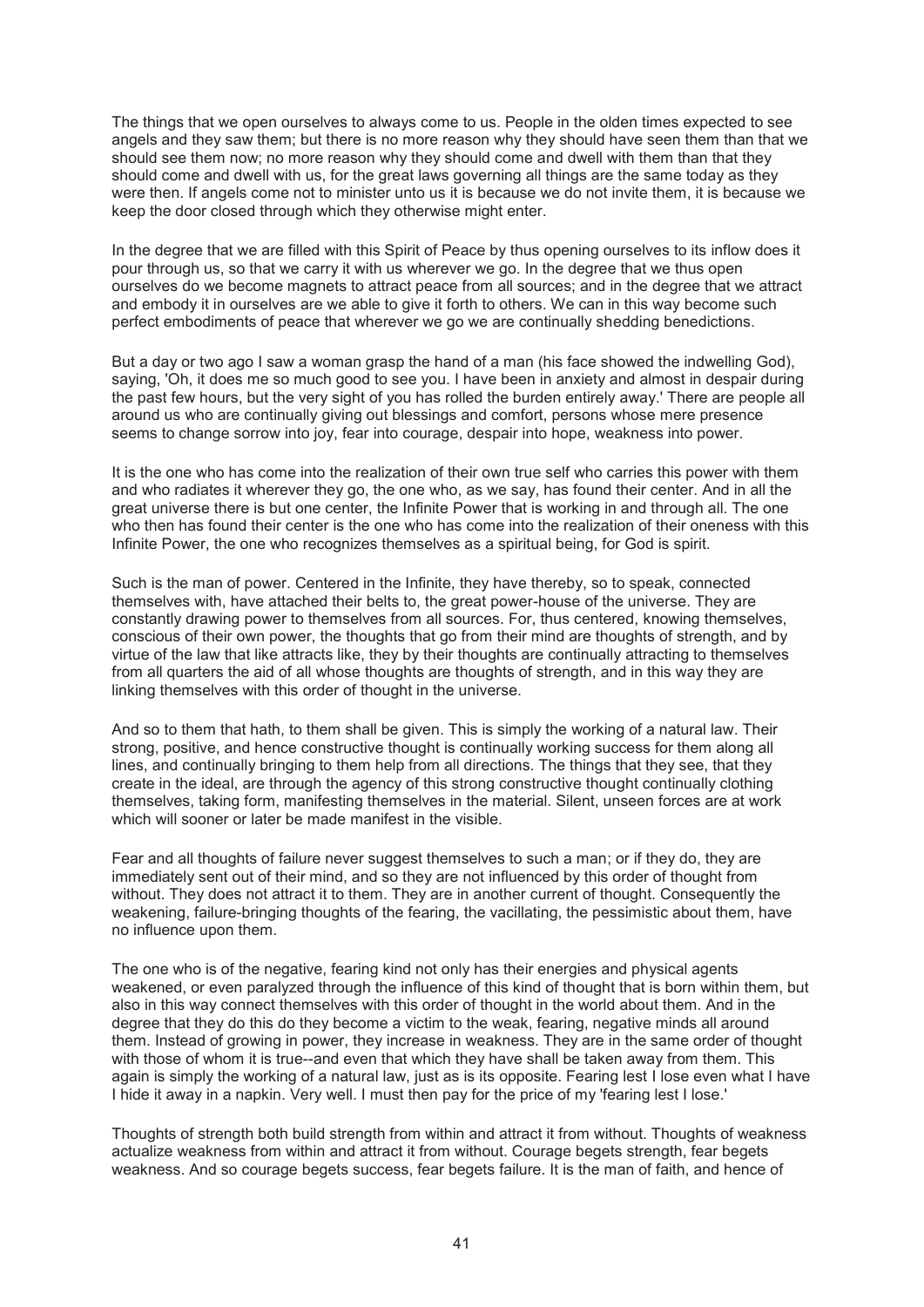courage who is the master of circumstances, and who makes his or her power felt in the world. It is the man who lacks faith and who as a consequence is weakened and crippled by fears and forebodings, who is the creature of all passing occurrences.

Within each one lies the cause of whatever comes to them. Each has it in their own hands to determine what comes. Everything in the visible, material world has its origin in the unseen, the spiritual, the thought world. This is the world of cause, the former is the world of effect. The nature of the effect is always in accordance with the nature of the cause. What one lives in their invisible, thought world, is continually actualizing in their visible, material world. If he would have any conditions different in the latter they must make the necessary change in the former. A clear realization of this great fact would bring success to thousands of men who all about us are now in the depths of despair. It would bring health, abounding health and strength to thousands now diseased and suffering. It would bring peace and joy to thousands now unhappy and ill at ease.

And oh, the thousands all about us who are continually living in the slavery of fear. The spirits within that should be strong and powerful, are rendered weak and impotent. Their energies are crippled, their efforts are paralyzed. 'Fear is everywhere -fear of want, fear of starvation, fear of public opinion, fear of private opinion, fear that what we own today may not be ours tomorrow, fear of sickness, fear of death. Fear has become with millions a fixed habit. The thought is everywhere. The thought is thrown upon us from every direction.... To live in continual dread, continual cringing, continual fear of anything, be it loss of love, loss of money, loss of position or situation, is to take the readiest means to lose what we fear we shall.'

By fear nothing is to be gained, but on the contrary, everything is to be lost. 'I know this is true,' says one, 'but I am given to fear; it's natural to me and I can't help it.' Can't help it! In saying this you indicate one great reason of your fear by showing that you do not even know yourself as yet. You must know yourself in order to know your powers, and not until you know them can you use them wisely and fully. Don't say you can't help it. If you think you can't the chances are that you can't.

If you think you can, and act in accordance with this thought, then not only are the chances that you can, but if you act fully in accordance with it that you can and that you will is an absolute certainty. It was Vergil who, in describing the crew which in his mind would win the race, said of them: They can because they think they can. In other words, this very attitude of mind on their part will infuse a spiritual power into their bodies that will give them the strength and endurance which will enable them to win.

Then take the thought that you can, take it merely as a seed-thought, if need be, plant it in your consciousness, tend it, cultivate it, and it will gradually reach out and gather strength from all quarters. It will focus and make positive and active the spiritual force within you that is now scattered and of little avail. It will draw to itself force from without. It will draw to your aid the influence of other minds of its own nature, minds that are fearless, strong, courageous. You will thus draw to yourself and connect yourself with this order of thought. If earnest and faithful, the time will soon come when all fear will loose its hold; and instead of being an embodiment of weakness and a creature of circumstances, you will find yourself a tower of strength and a master of circumstances.

We need more faith in everyday life -faith in the power that works for good, faith in the Infinite God, and hence faith in ourselves created in His image. And however things at times may seem to go, however dark at times appearances may be, the knowledge of the fact that 'the Supreme Power has us in its charge as it has the suns and endless systems of worlds in space.' will give us the supreme faith that all is well with us, just as all is well with the world. 'Thou wilt keep in perfect peace whose mind is stayed on Thee.'

There is nothing firmer, and safer, and surer than Deity. Then, as we recognize the fact that we have it in our hands to open ourselves ever more fully to this Infinite Power, and call upon it to manifest itself in and through us, we shall find in ourselves an ever increasing sense of power. For in this way we are working in conjunction with it, and it in turn is working in conjunction with us. We are then led into the full realization of the fact that all things work together for good to those that love the good. Then the fears and forebodings that have dominated us in the past will be transmuted into faith, and faith, when rightly understood and rightly used, is a force before which nothing can stand.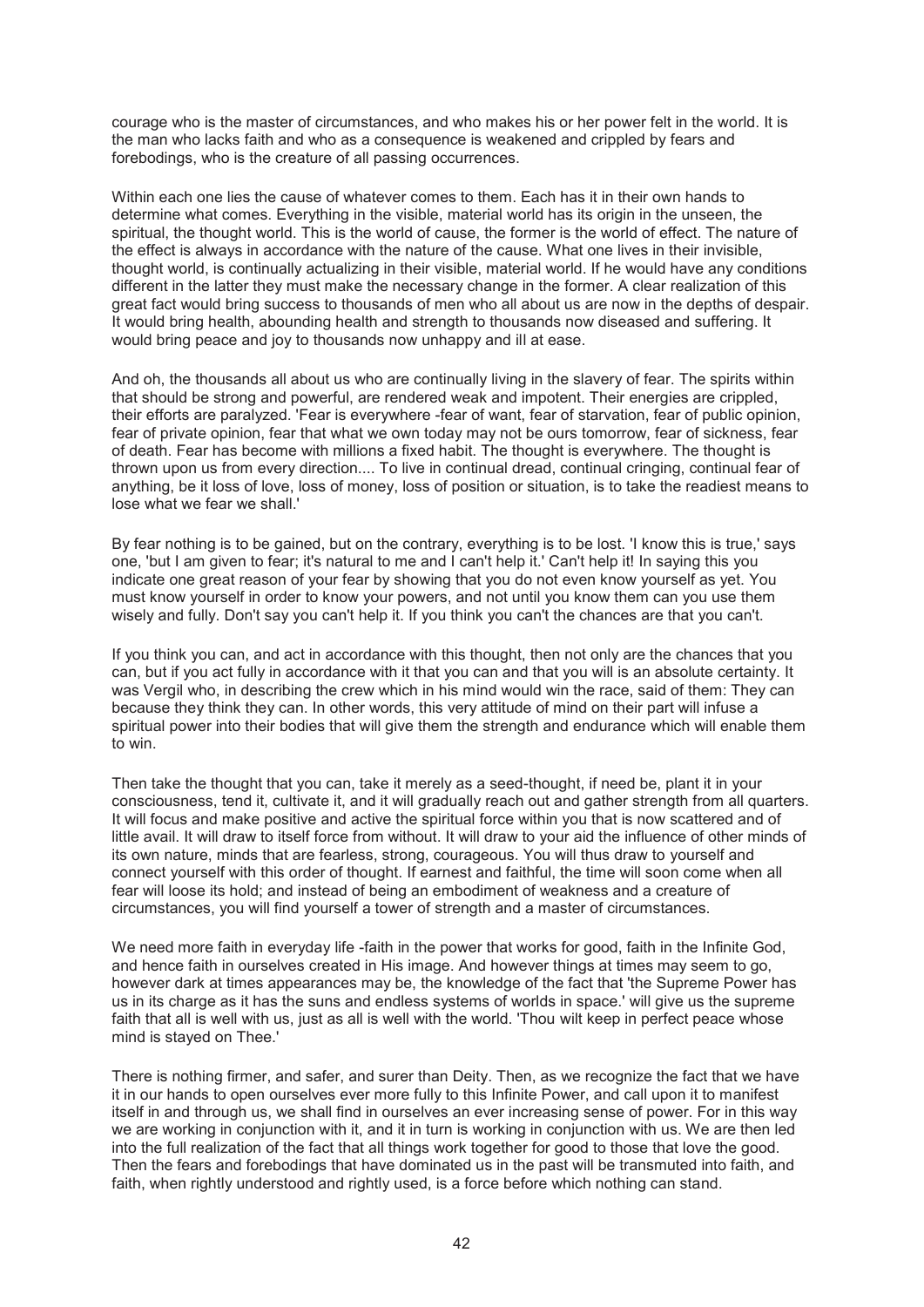Materialism leads naturally to pessimism. And how could it do otherwise? A knowledge of the Spiritual Power working in and through us as well as in and through all things, a power that works for righteousness, leads to optimism. Pessimism leads to weakness. Optimism leads to power. The one who is centered in Deity is the one who not only outrides every storm, but who through the faith, and so the conscious power that is in them, faces storm with the same calmness and serenity that they face fair weather, for they know well beforehand what the outcome will be. They know that underneath are the everlasting arms. He it is who realizes the truth of the injunction, 'Rest in the Lord, wait patiently for Him and He shall give thee thy heart's desire.' All shall be given, simply given, to him who is ready to accept it. Can anything be clearer than this?

In the degree, then, that we work in conjunction with the Supreme Power do we need the less to concern ourselves about results. To live in the full realization of this fact and all that attends it brings peace, a full, rich, abiding peace--a peace that makes the present complete, and that, going on before, brings back the assurance that as our days, so shall our strength be. The one who is thus centered, even in the face of the unrest and the turmoil about us, can realize and say:

*I stay in my haste, I make delays, For what avails this eager pace, I stand amid eternal ways, And what is mine shall know my face.*

*Asleep, awake, by night or day, The friends I seek are seeking me. No wind can drive my bark astray, Nor change the tide of destiny.*

*The waters know their own, and draw The brooks that spring in yonder height. So flows the good with equal law Unto the soul of pure delight.*

*The stars come nightly to the sky. The tidal wave unto the sea, Nor time, nor space, nor deep, nor high, Can keep my own away from me.*

 $-(-)$ 

#### **Coming Into Fullness of Power**

THIS is the Spirit of Infinite Power, and in the degree that we open ourselves to it does power become manifest in us. With God all things are possible--that is, in conjunction with God all things are possible. The true secret of power lies in keeping one's connection with the God who worketh all things; and in the degree that we keep this connection are we able literally to rise above every conceivable limitation.

Why, then, waste time in running hither and thither to acquire power? Why waste time with this practice or that practice? Why not go directly to the mountain top itself, instead of wandering through the by-ways, in the valleys, and on the mountain sides? That man has absolute dominion, as taught in all the scriptures of the world, is true not of physical man, but of spiritual man. There are many animals, for example, larger and stronger, over which from a physical standpoint he would not have dominion, but he can gain supremacy over even these by calling into activity the higher, mental, psychic, and spiritual forces with which he is endowed.

Whatever cannot be done in the physical can be done in the spiritual. And in direct proportion as a man recognizes himself as spirit, and lives accordingly, is he able to transcend in power the man who recognizes himself merely as material. All the sacred literature of the world is teeming with examples of what we call miracles. They are not confined to any particular times or places. There is no age of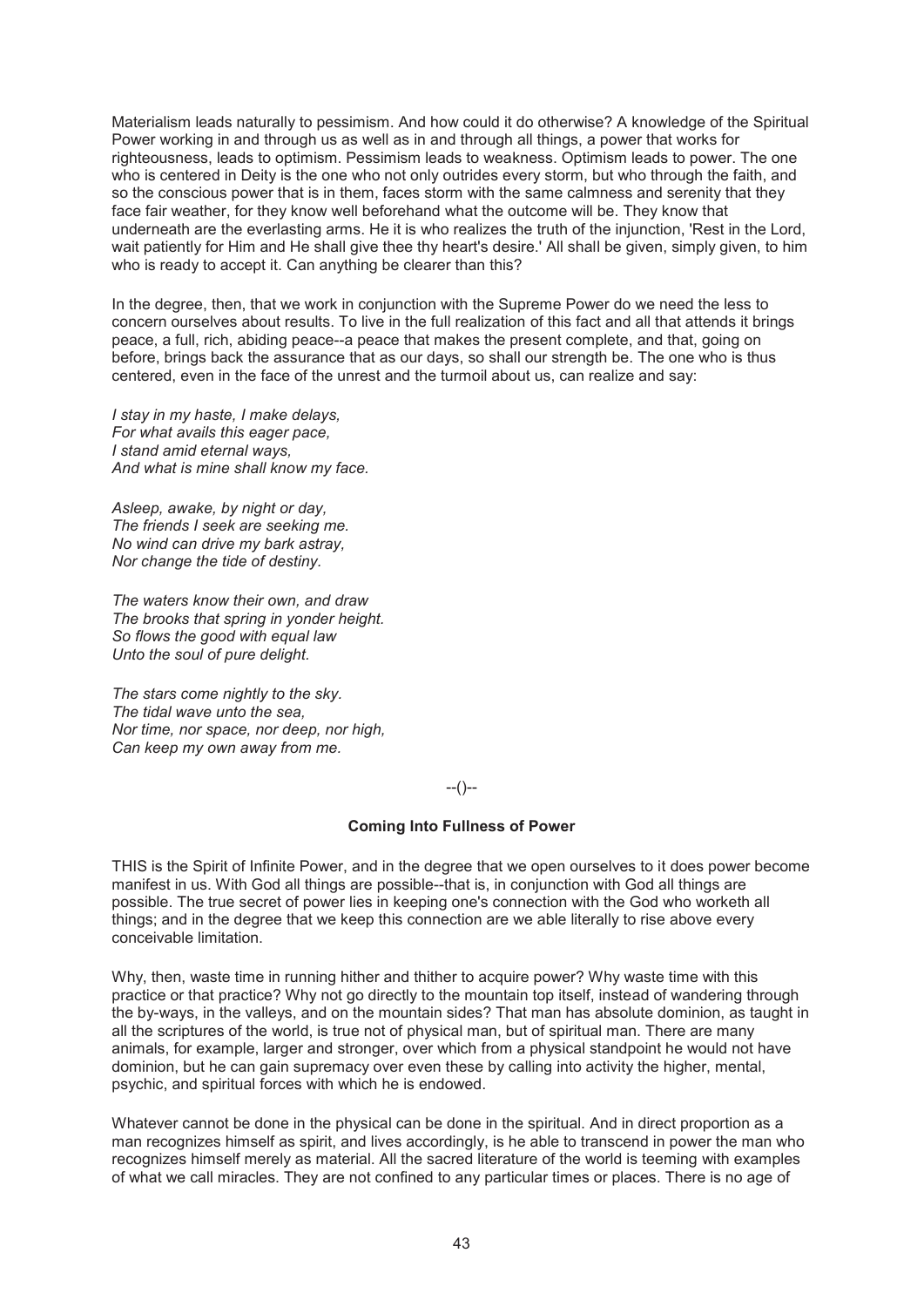miracles in distinction from any other period that may be an age of miracles. Whatever has been done in the world's history can be done again through the operation of the same laws and forces. These miracles were performed not by those who were more than men but by those who through the recognition of their oneness with God became God-men, so that the higher forces and powers worked through them.

For what, let us ask, is a miracle? Is it something supernatural? Supernatural only in the sense of being above the natural, or rather, above that which is natural to man in his ordinary state. A miracle is nothing more nor less than this One who has come into a knowledge of his true identity, of his oneness with the all-pervading Wisdom and Power, thus makes it possible for laws higher than the ordinary mind knows of to be revealed to him. These laws he makes use of, the people see the results, and by virtue of their own limitations, call them miracles and speak of the person who performs these apparently supernatural works as a supernatural being. But they as supernatural beings could themselves perform these supernatural works if they would open themselves to the recognition of the same laws, and consequently to the realization of the same possibilities and powers.

And let us also remember that the supernatural of yesterday becomes--as in the process of evolution we advance from the lower to the higher, from the more material to the more spiritual-- the common and the natural of today, and what seems to be the supernatural of today becomes in the same way the natural of tomorrow, and so on through the ages.

Yes, it is the God-man who does the things that appear supernatural, the man who by virtue of his realization of the higher powers transcends the majority and so stands out among them. But any power that is possible to one human soul is possible to another. The same laws operate in every life. We can be men of power or we can be men of impotence. The moment one vitally grasps the fact that they can rise they will rise, and they can have absolutely no limitations other than the limitations they set to themselves. Cream always rises to the top. It rises simply because it is the nature of the cream to rise. We hear much said of 'environment'.

We need to realize that environment should never be allowed to make the man, but that man should always, and always can, condition the environment. When we realize this we shall find that many times it is not necessary to take ourselves out of any particular environment, because we may yet have a work to do there, but by the very force we carry with us we can so affect and change matters that we shall have an entirely new set of conditions in an old environment. The same is true in regard to 'hereditary' traits and influences.

We sometimes hear the question asked, 'Can they be overcome?' Only the one who doesn't yet know themselves can ask a question such as this. If we entertain and live in the belief that they cannot be overcome, then the chances are that they will always remain. The moment, however, that we come into a realization of our true selves, and so of the tremendous powers and forces within, the powers and forces of the mind and spirit, hereditary traits and influences that are harmful in nature will begin to lessen, and will disappear with a rapidity directly in proportion to the completeness of this realization.

*There is no thing we cannot overcome. Say not thy evil instinct is inherited, Or that some trait inborn makes thy whole life forlorn, And calls down punishment that is not merited.*

*Back of thy parents and grandparents lies The great Eternal Will: That too is thine Inheritance -strong, beautiful, divine ,Sure lever of success for one who tries.*

*There is no noble height thou canst not climb, All triumphs may be thine in Time's futurity,*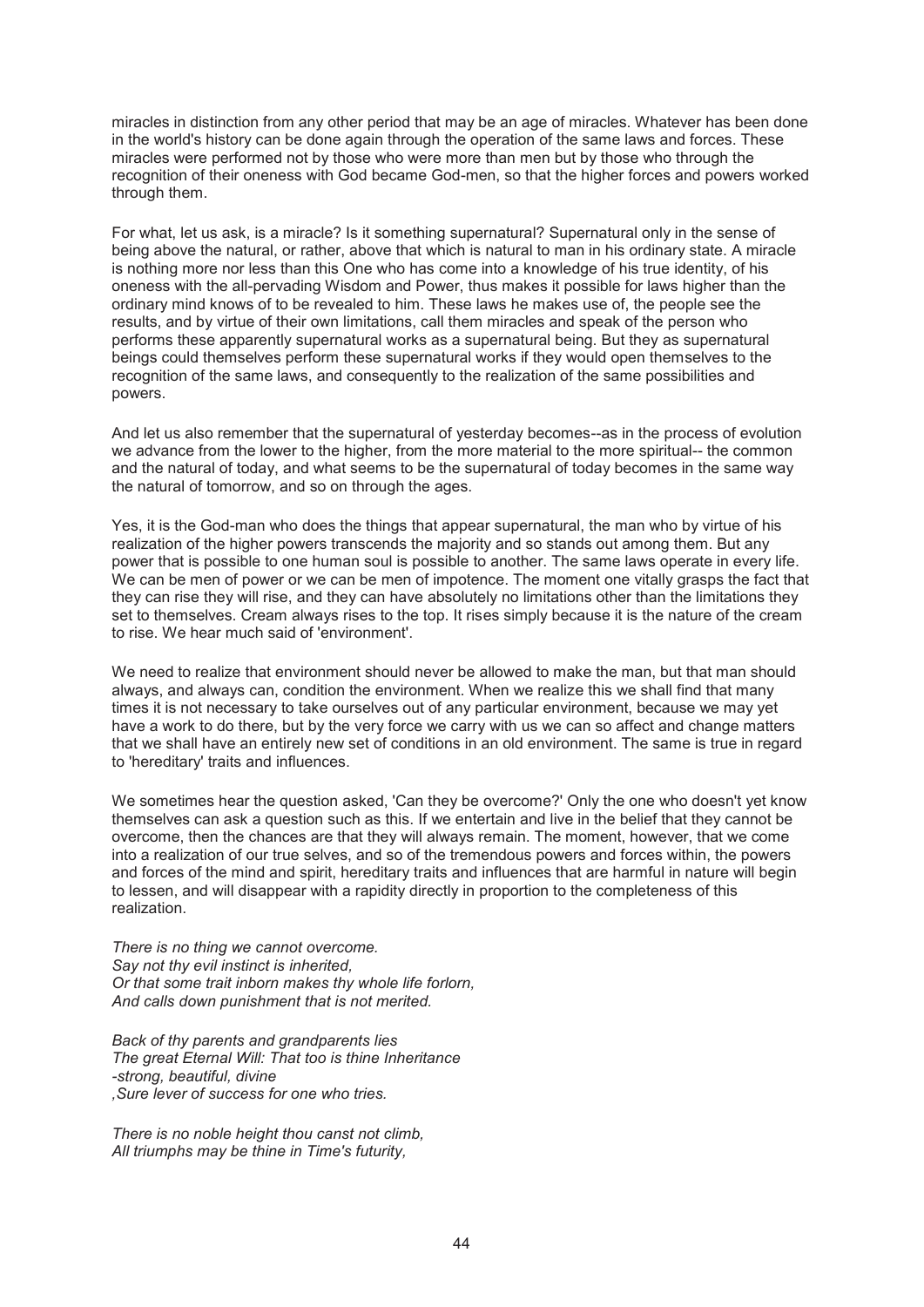*If, whatso'er thy fault, thou dost not faint or halt, But lean upon the staff of God's security.*

*Earth has no claim the soul cannot contest, Know thyself part of the Eternal Source, Naught can stand before thy spirit's force. The soul's Divine Inheritance is best.*

Again there are many who are living far below their possibilities because they are continually handing over their individualities to others. Do you want to be a power in the world? Then be yourself. Don't class yourself, don't allow yourself to be classed among the second-hand, among the they-say people. Be true to the highest within your own soul, and then allow yourself to be governed by no customs or conventionalities or arbitrary man-made rules that are not founded upon principle. Those things that are founded upon principle will be observed by the right-minded, the right-hearted man, in any case.

Don't surrender your individuality, which is your greatest agent of power, to the customs and conventionalities that have got their life from the great mass of those who haven't enough force to preserve their individualities--those who in other words have given them over as ingredients to the 'mush of concession' which one of our greatest writers has said characterizes our modern society. If you do surrender your individuality in this way, you simply aid in increasing the undesirable conditions; in payment for this you become a slave, and the chances are that in time you will be unable to hold even the respect of those whom you in this way try to please.

If you preserve your individuality then you become a master, and if wise and discreet, your influence and power will be an aid in bringing about a higher, a better, and a more healthy set of conditions in the world. All people, moreover, will think more of you, will honor you more highly for doing this than if you show your weakness by contributing yourself to the same 'mush of concession' that so many of them are contributing themselves to. With all classes of people you will then have an influence. 'A great style of hero draws equally all classes, all extremes of society to him, till we say the very dogs believe in him.'

To be one's self is the only worthy, and by all means the only satisfactory, thing to be. 'May it not be good policy,' says one, 'to be governed sometimes by one's surroundings? What is good policy? To be yourself, first, last, and always.

*This above all--to thine own self be true, And it must follow, as the night the day, Thou canst not then be false to any man.* 

'When we appeal to the Supreme and our life is governed by a principle, we are not governed either by fear of public opinion or loss of others' approbation, and we may be sure that the Supreme will sustain us. If in any way we try to live to suit others we never shall suit them, and the more we try the more unreasonable and exacting do they become. The government of your life is a matter that lies entirely between God and yourself, and when your life is swayed and influenced from any other source you are on the wrong path.' When we find the kingdom within and become centered in the Infinite, then we become a law unto ourselves. When we become a law unto ourselves, then we are able to bring others to a knowledge of laws higher than they are governed or many times even enslaved by.

When we have found this center, then that beautiful simplicity, at once the charm and the power of a truly great personality, enters into our lives. Then all striving for effect *--* that sure indicator of weakness and a lack of genuine power *--* is absent. This striving for effect that is so common is always an indicator of a lack of something. It brings to mind the man who rides behind a dock-tailed horse. Conscious of the fact that there is not enough in himself to attract attention, in common with a number of other weaklings, he adopts the brutal method of having his horse's tail sawed off, that its unnatural, odd appearance may attract from people the attention that he of himself is unable to secure.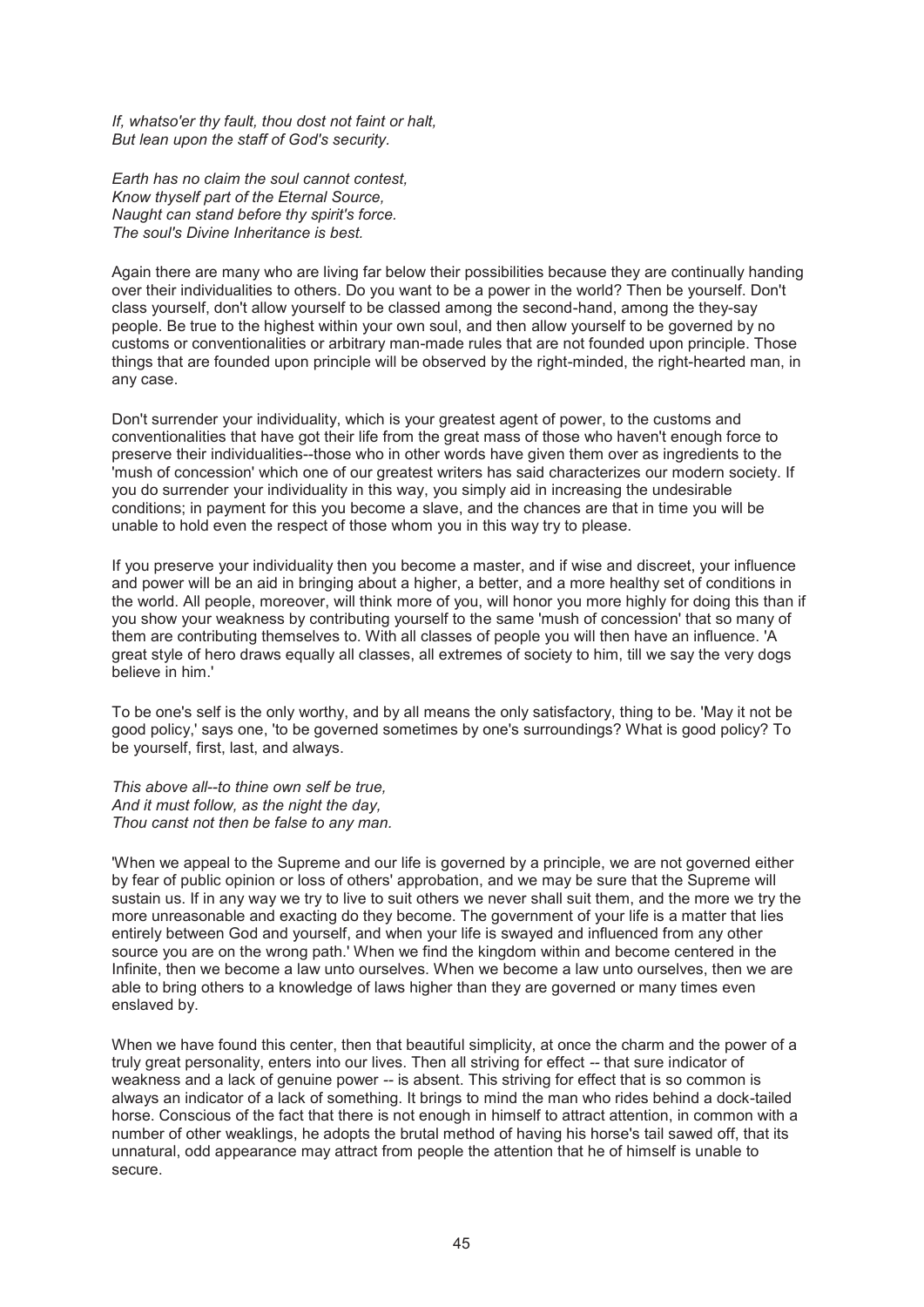But the one who strives for effect is always fooled more than he succeeds in fooling others. The man of true wisdom and insight can always see the causes that prompt, the motives that underlie the acts of all with whom he comes in contact. 'He is great who is what he is from nature and who never reminds us of others.'

The men who are truly awake to the real powers within are the men who seem to be doing so little, yet who in reality are doing so much. They seem to be doing so little because they are working with higher agencies, and yet are doing so much because of this very fact. They do their work on the higher plane. They keep so completely their connection with the Infinite Power that It does the work for them and they are relieved of the responsibility. They are the care-less people. They are careless because it is the Infinite Power that is working through them, and with this Infinite Power they are simply co-operating.

The secret of the highest power is simply the uniting of the outer agencies of expression with the Power that works from within. Are you a painter? Then in the degree that you open yourself to the power of the forces within will you become great instead of mediocre. You can never put into permanent form inspirations higher than those that come through your own soul. In order for the higher inspirations to come through it, you must open your soul, you must open it fully to the Supreme Source of all inspiration.

Are you an orator? In the degree that you come into harmony and work in conjunction with the higher powers that will speak through you will you have the real power of molding and of moving men. If you use merely your physical agents, you will be simply a demagogue. If you open yourself so that the voice of God can speak through and use your physical agents, you will become a great and true orator, great and true in just the degree that you so open yourself.

Are you a singer? Then open yourself and let the God within forth in the spirit of song. You will find it a thousand times easier than all your long and studied practice without this, and other things being equal, there will come to you a power of song so enchanting and so enrapturing that its influence upon all who hear will be irresistible.

When my cabin or tent has been pitched during the summer on the edge or in the midst of a forest, I have sometimes lain awake on my cot in the early morning, just as the day was beginning to break. Silence at first. Then an intermittent chirp here and there. And as the unfolding tints of the dawn became faintly perceptible, these grew more and more frequent, until by and by the whole forest seemed to burst forth in one grand chorus of song. Wonderful! wonderful! It seemed as if the very trees, as if every grass-blade, as if the bushes, the very sky above and the earth beneath, had part in this wonderful symphony. Then, as I have listened as it went on and on, I have thought, What a study in the matter of song! If we could but learn from the birds. If we could but open ourselves to the same powers and allow them to pour forth in us, what singers, and what movers of men we might have! Nay, what singers and what movers of men we would have!

Do you know the circumstances under which Mr Sankey sang for the first time The Ninety and Nine'? Says one of our able journalists: 'At a great meeting recently, Mr Ira D. Sankey, before singing "The Ninety and Nine," which, perhaps, of all his compositions is the one that has brought him the most fame, gave an account of its birth. Leaving Glasgow for Edinburgh with Mr Moody, he stopped at a paper-stall and bought a penny religious paper. Glancing over it as they rode in the train, his eye fell on a few little verses in the corner of the page. Turning to Mr Moody, he said, "I've found my hymn." But Mr Moody was engaged and did not hear a word. Mr Sankey did not find time to make a tune for the verses, so he pasted them in his music scrapbook.

'One day they had an unusually impressive meeting in Edinburgh, in which Dr Bonar had spoken with great effect on "The Good Shepherd." At the close of the address Mr Moody beckoned to his partner to sing. He thought of nothing but the Twenty-third Psalm, but that he had sung so often. His second thought was to sing the verses he had found in the newspaper, but the third thought was, how could it be done when he had no tune. Then a fourth thought came, and that was to sing them anyway. He put the verses before him, touched the keys of the organ, opened his mouth and sang, not knowing where he was going to come out. He finished the first verse amid profound silence. He took a long breath and wondered if he could sing the second the same way. He tried and succeeded; after that it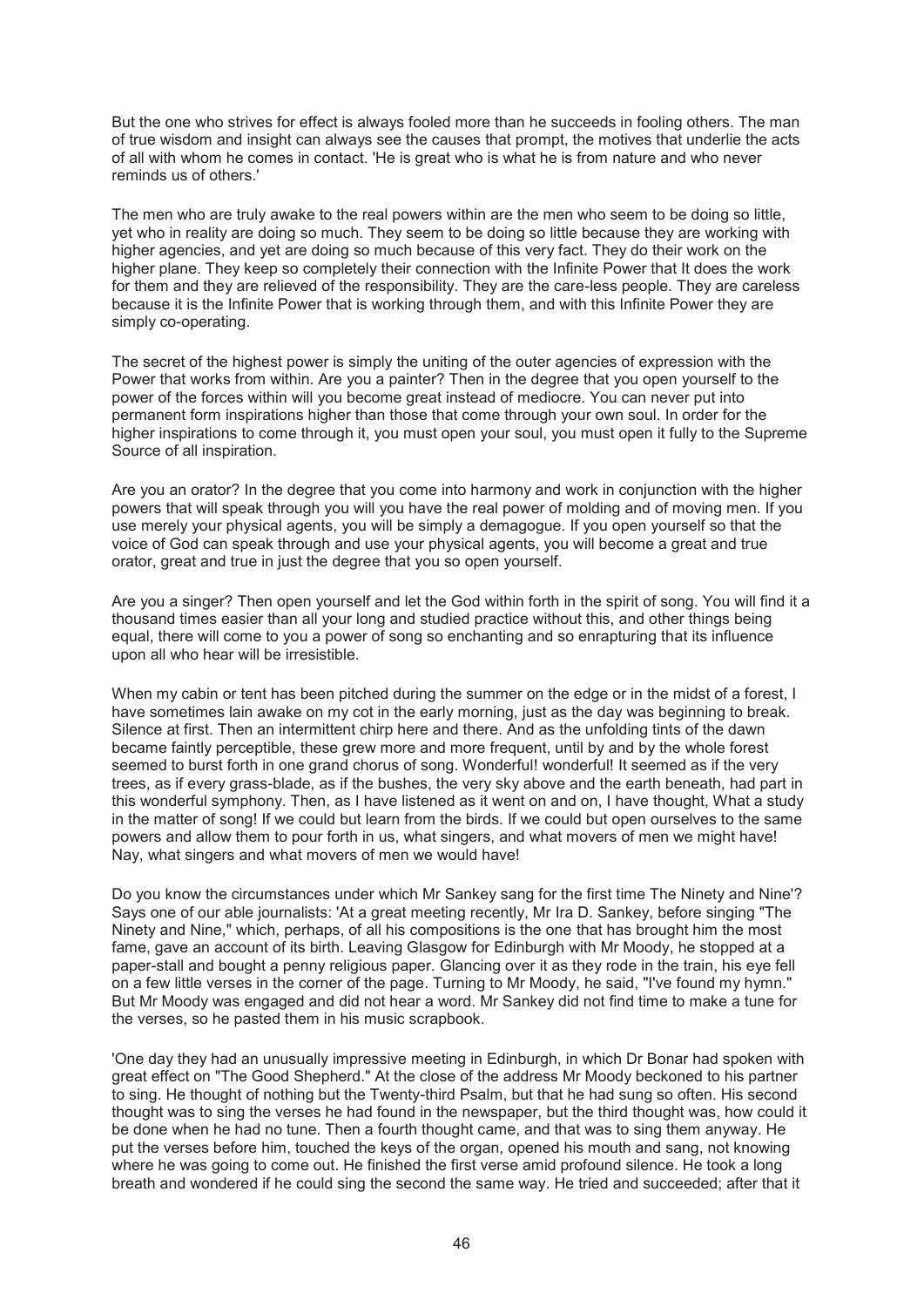was easy to sing it. When he finished the hymn the meeting was all broken down and the throngs were crying. Mr Sankey says it was the intense moment of his life. Mr Moody said he never heard a song like it. It was sung at every meeting, and was soon going over the world.'

When we open ourselves to the highest inspirations they never fail us. When we fail to do this we fail in attaining the highest results, whatever the undertaking.

Are you a writer? Then remember that the one great precept underlying all successful literary work is, Look into thine own heart and write. Be true. Be fearless. Be loyal to the promptings of your own soul. Remember that an author can never write more than he themselves are. If he would write more, then they must be more. They are simply their own amanuensis. They in a sense write themselves into their book. They can put no more into it than they themselves are.

If he is one of a great personality, strong in purpose, deep in feeling, open always to the highest inspirations, a certain indefinable something gets into their pages that makes them breathe forth a vital, living power, a power so great that each reader gets the same inspirations as those that spoke through the author. That which is written between the lines is many times more than that which is written in the lines. It is the spirit of the author that engenders this power. It is this that gives that extra twenty-five or thirty per cent that takes a book out of the class called medium and lifts it into the class called superior, that extra per cent that makes it the one of the hundred that is truly successful, while the ninety-nine never see more than their first edition.

It is this same spiritual power that the author of a great personality puts into their work that causes it to go so rapidly from reader to reader; for the way that any book circulates is mainly from personal recommendation -any book that reaches a large circulation. It is this that many times causes a single reader, in view of its value to themselves, to purchase numbers of copies for others. 'A good poem,' says Emerson, 'goes about the world offering itself to reasonable men, who read it with joy and carry it to their reasonable neighbors. Thus it draws to it the wise and generous souls, confirming their secret thoughts, and through their sympathy really publishing itself.'

This is the type of author who writes not with the thought of having what they write become literature, but they write with the sole thought of reaching the hearts of the people, giving them something of vital value, something that will broaden, sweeten, enrich, and beautify their lives; that will lead them to the finding of the higher life and with it the higher powers and the higher joys. It nearly always happens, however, that if they succeed in thus reaching the people, the becoming literature part somehow takes care of itself, and far better than if they aimed for it directly.

The one, on the other hand, who fears to depart from beaten paths, who allows themselves to be bound by arbitrary rules, limits their own creative powers in just the degree that then allow themselves to be so bound. 'My book,' says one of the greatest of modern authors, 'shall smell of the pines and resound with the hum of insects. The swallow over my window shall interweave that thread or straw he carries in his bill into my web also.' Far better, gentle sage, to have it smell of the pines and resound with the hum of insects than to have it sound of the rules that a smaller type of man gets by studying the works of a few great, fearless writers like yourself, and formulating from what he thus gains a handbook of rhetoric. 'Of no use are the men who study to do exactly as was done before, who can never understand that today is a new day.'

When Shakespeare is charged with debts to his authors, Landor replies, 'Yet he was more original than his originals. He breathed upon dead bodies and brought them into life.' This is the type of man who doesn't move the world's way, but who moves the world his way. I had rather be an amanuensis of the Infinite God, as it is my privilege literally to be, than a slave to the formulated rules of any rhetorician, or to the opinions of any critic.

Oh, the people, the people over and over! Let me give something to them that will lighten the everyday struggles of our common life, something that will add a little sweetness here, a little hope there, something that will make more thoughtful, kind, and gentle this thoughtless, animal-natured man, something that will awaken into activity the dormant powers of this timid, shrinking little woman, powers that when awakened will be irresistible in their influence and that will surprise even herself.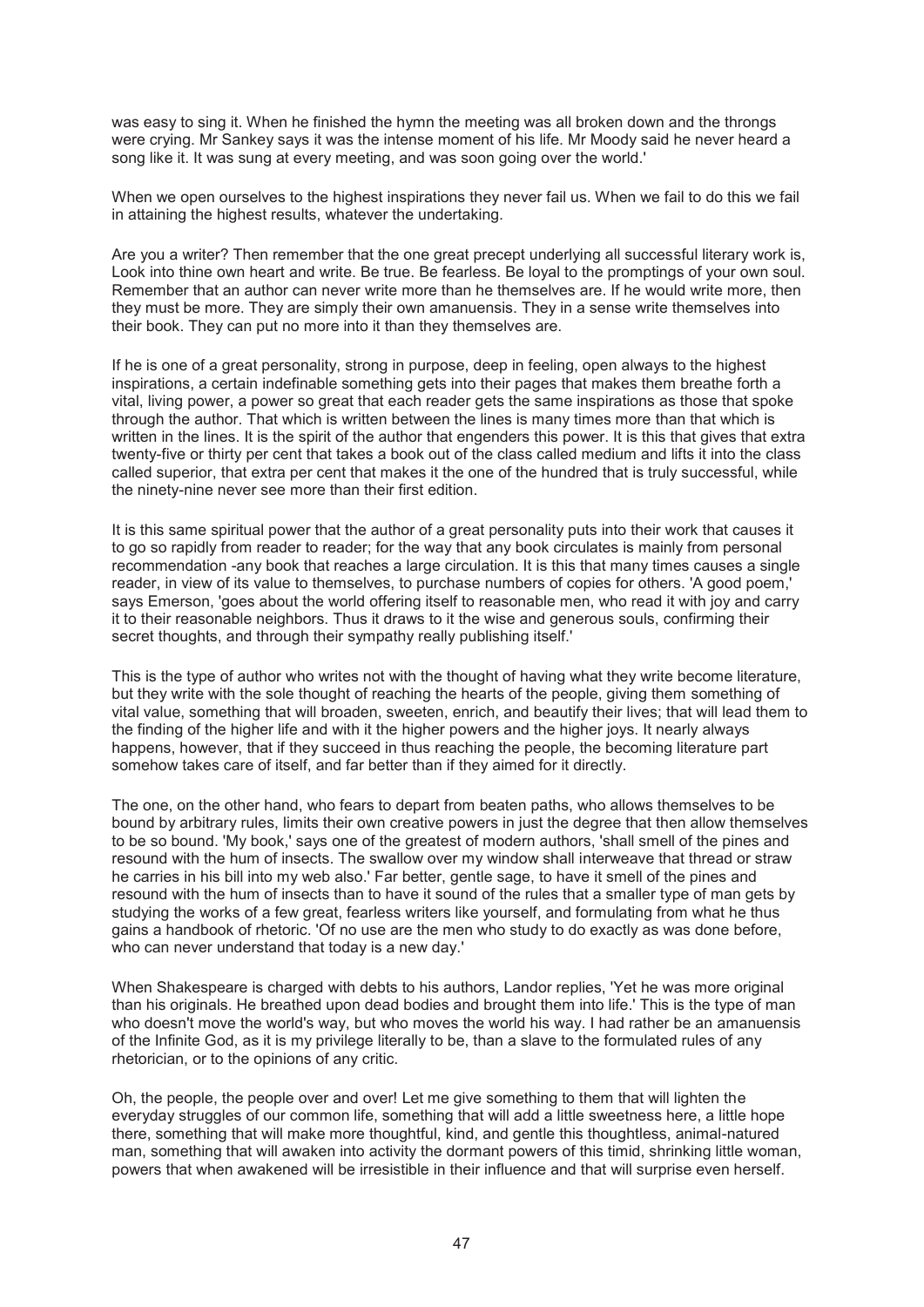Let me give something that will lead each one to the knowledge of the divinity of every human soul, something that will lead each one to the conscious realization of their own divinity, with all its attendant riches, and glories, and powers -let me succeed in doing this, and I can then well afford to be careless as to whether the critics praise or whether they blame. If it is blame, then under these circumstances it is as the cracking of a few dead sticks on the ground below, compared to the matchless music that the soft spring gale is breathing through the great pine forest.

Are you a minister, or a religious teacher of any kind? Then in the degree that you free yourself from the man-made theological dogmas that have held and that are holding and limiting so many, and in the degree that you open yourself to the Divine Breath, will you be one who will speak with authority. In the degree that you do this will you study the prophets less and be in the way of becoming a prophet yourself. The way is open for you exactly the same as it has ever been open for anyone.

If when born into the world you came into a family of the English-speaking race, then in all probability you are a Christian. To be a Christian is to be a follower of the teachings of Jesus, the Christ; to live in harmony with the same laws He lived in harmony with: in brief, to live His life. The great central fact of His teaching was this conscious union of man with the Father. It was the complete realization of this oneness with the Father on His part that made Jesus the Christ. It was through this that He attained to the power He attained to, that He spake as never man spake.

He never claimed for Himself anything that He did not claim equally for all mankind. 'The mighty works performed by Jesus were not exceptional, they were the natural and necessary concomitants of His state; He declared them to be in accordance with unvarying order; He spoke of them as no unique performances, but as the outcome of a state to which all might attain if they chose. As a teacher and demonstrator of truth, according to His own confession, He did nothing for the purpose of proving His solitary divinity.... The life and triumph of Jesus formed an epoch in the history of the race. His coming and victory marked a new era in human affairs; He introduced a new because a more complete ideal to the earth, and when His three most intimate companions saw in some measure what the new life really signified, they fell to the earth, speechless with awe and admiration.'

By coming into this complete realization of His oneness with the Father, by mastering, absolutely mastering every circumstance that crossed His path through life, even to the death of the body, and by pointing out to us the great laws which are the same for us as they were for Him, He has given us an ideal of life, an ideal for us to attain to here and now, that we could not have without Him. One has conquered first, all conquer afterward. By completely realizing it first for Himself, and then by pointing out to others this great law of the at-one-ment with the Father, He has become the world's greatest Savior.

Don't mistake His mere person for His life and His teachings, an error that has been made in connection with nearly all great teachers by their disciples over and over again. And if you have been among the number who have been preaching a dead Christ, then for humanity's sake, for Christ's sake, for God's sake, and I speak most reverently, don't steal the people's time any longer, don't waste your own time more, in giving them stones in place of bread, dead form for the spirit of living truth. In His own words, 'let the dead bury their dead.' Come out from among them. Teach as did Jesus, the living Christ. Teach as did Jesus, the Christ within. Find this in all its transcendent beauty and power, find it as Jesus found it, then you also will be one who will speak with authority. Then you will be able to lead large numbers of others to its finding. This is the pearl of great price.

It is the type of preacher whose soul has never as yet even perceived the vital spirit of the teaching of Jesus, and who as a consequence instead of giving this to the people, is giving them old forms and dogmas and speculations, who is emptying our churches. This is the type whose chief efforts seem to be in getting men ready to die. The Germans have a saying, Never go to the second thing first. We need men who will teach us first how to live. Living quite invariably precedes dying. This also is true, that when we once know how to live, and live in accordance with what we know, then the dying, as we term it, will in a wonderfully beautiful manner take care of itself. It is in fact the only way in which it can be taken care of.

It is on account of this emptying of our churches, for the reason that the people are tiring ot mere husks, that many short-sighted people are frequently heard to say that religion is dying out. Religion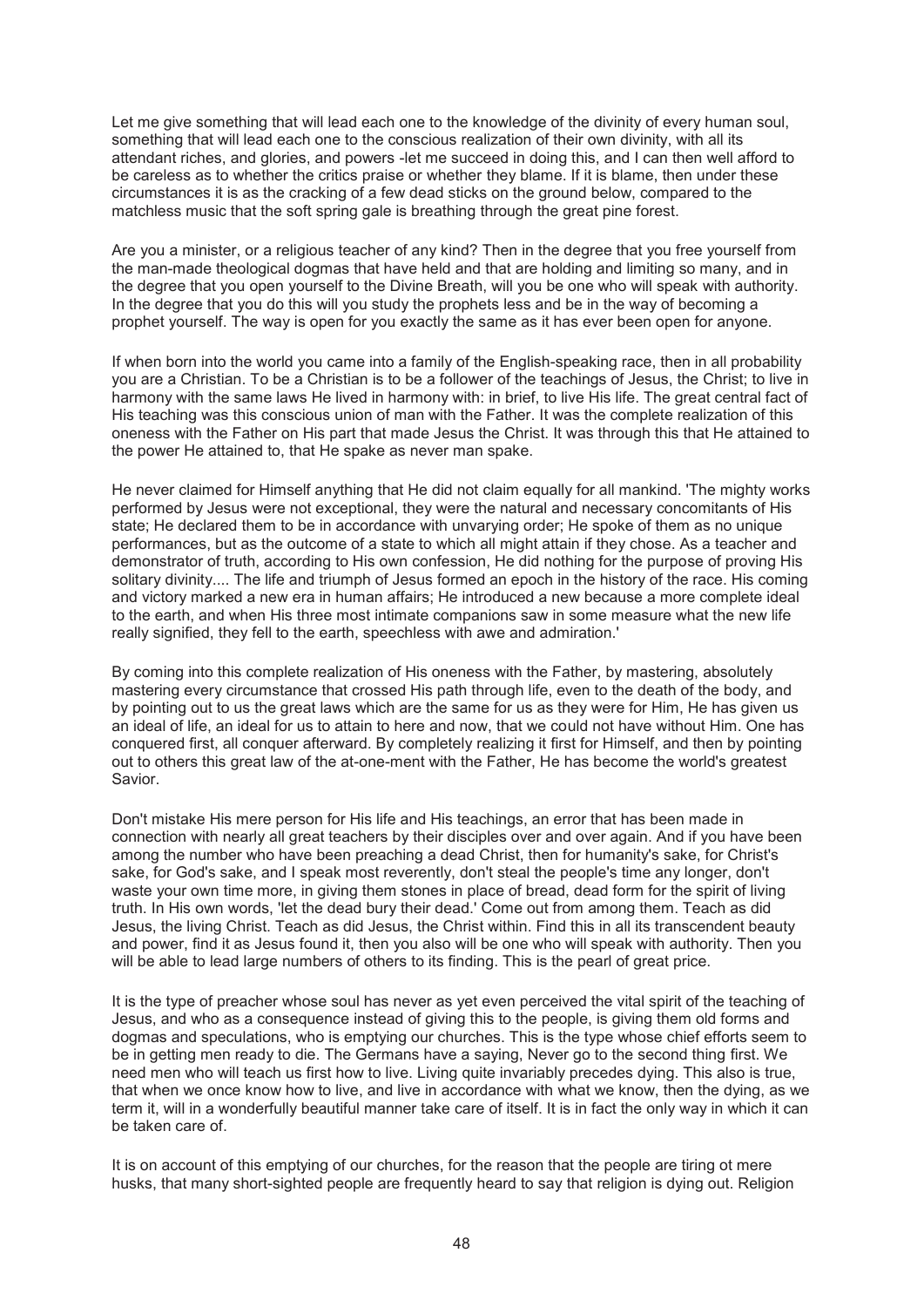dying out? How can anything die before it is really born? And so far as the people are concerned, religion is just being born, or rather they are just awaking to a vital, every-day religion. We are just beginning to get beyond the mere letter into its real, vital spirit. Religion dying out? Impossible even to conceive of. Religion is as much a part of the human soul as the human soul is a part of God. And as long as God and the human soul exist religion will never die.

Much of the dogma, the form, the ceremony, the mere letter that has stood as religion--and honestly, many times, let us be fair enough to say--this, thank God, is rapidly dying out, and never so rapidly as it is today. By two methods it is dying. There is, first, a large class of people tired of or even nauseated with it all, who conscientiously prefer to have nothing rather than this. They are simply abandoning it, as a tree abandons its leaves when the early winter comes.

There is, second, a large class in whom the Divine Breath is stirring, who are finding the Christ within in all its matchless beauty and redeeming power. And this new life is pushing off the old, the same as in the spring the newly awakened life in the tree pushes off the old, lifeless leaves that have clung on during the winter, to make place for the new ones. And the way this old dead-leaf religion is being pushed off on every hand is indeed most interesting and inspiring to witness.

Let the places of those who have been emptying our churches by reason of their attempts to give stones for bread, husks and chaff for the life-giving grain, let their places be taken even for but a few times by those who are open and alive to these higher inspirations, and then let us again question those who feel that religion is dying out. 'It is the live coal that kindles others, not the dead.' Let their places be taken by those who have caught the inspiration of the Divine Breath, who as a consequence have a message of mighty value and import for the people, who by virtue of this same fact are able to present it with a beauty and a power so enrapturing that it takes captive the soul.

Then we will find that the churches that today are dotted here and there with a few dozen people will be filled to overflowing, and there will not be even room enough for all who would enter. 'Let the shell perish that the pearl may appear.' We need no new revelations as yet. We need simply to find the vital spirit of those we already have. Then in due time, when we are ready for them, new ones will come, but not before.

'What the human soul, all the world over, needs,' says John Pulsford, 'is not to be harangued, however eloquently, about the old, accepted religion, but to be permeated, charmed, and taken captive by a warmer and more potent Breath of God than they ever felt before. And I should not be true to my personal experience if I did not bear testimony that this Divine Breath is as exquisitely adapted to the requirements of the soul's nature as a June morning to the planet. Nor does the morning breath leave the trees freer to delight themselves and develop themselves under its influence than the Breath of God allows each human mind to unfold according to its genius. Nothing stirs the central wheel of the soul like the Breath of God. The whole man is quickened, his senses are new senses, his emotions new emotions, his reason, his affections, his imagination, are all new-born.

The change is greater than he knows, he marvels at the powers in himself which the Breath is opening and calling forth. He finds his nature to be an unutterable thing; he is sure therefore that the future must have inconceivable surprises in store. And herein lies the evidence, which I commend to my readers, of the existence of God, and of the Eternal human Hope. Let God's Breath kindle new spring-time in the soul, start into life its deeply buried germs, lead in heaven's summer, you will then have as clear evidence of God from within as you have of the universe from without. Indeed, your internal experience of life, and illimitable Hope in God will be nearer to you, and more prevailing, than all your external and superficial experience of nature and the world.'

There is but one source of power in the universe. Whatever then you are, painter, orator, musician, writer, religious teacher, or whatever it may be, know that to catch and take captive the secret of power is so to work in conjunction with the Infinite Power, in order that it may continually work and manifest through you. If you fail in doing this, you fail in everything. If you fail in doing this, your work, whatever it may be, will be third or fourth rate, possibly at times second rate, but it positively never can be first rate Absolutely impossible will it be for you ever to become a master.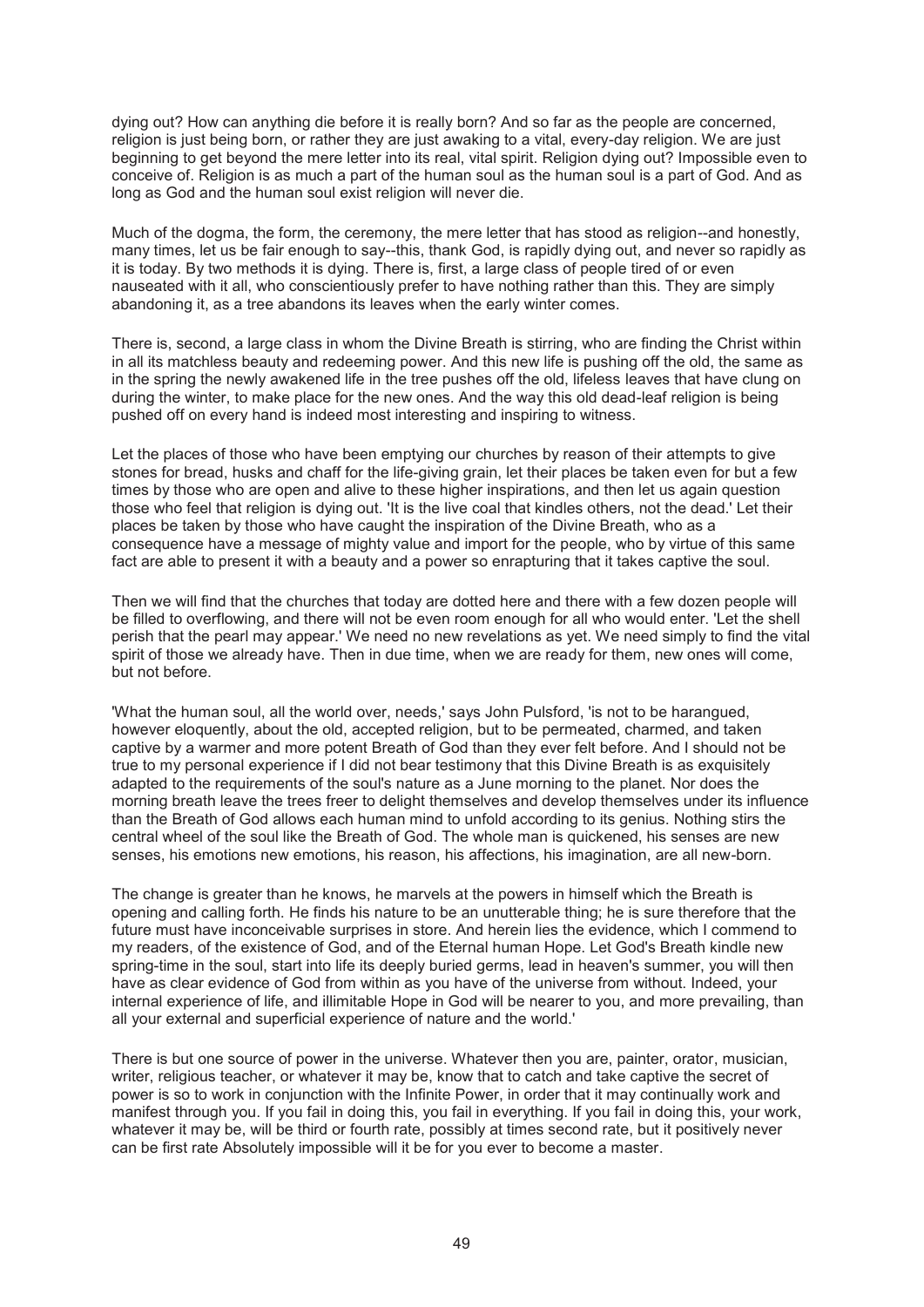Whatever estimate you put upon yourself will determine the effectiveness of your work along any line. As long as you live merely in the physical and the intellectual, you set limitations to yourself that will hold you as long as you so live. When, however, you come into the realization of your oneness with the Infinite Life and Power, and open yourself that it may work through you, you will find that you have entered upon an entirely new phase of life, and that an ever increasing power will be yours. Then it will be true that your strength will be as the strength of ten because your heart is pure.

*O God! I am one forever With Thee by the glory of birth. The celestial powers proclaim it To the utmost bounds of the earth.*

*I think of this birthright immortal, And my being expands like a rose, As an odorous cloud of incense Around and above me flows.*

*A glorious song of rejoicing In an innermost spirit I hear, And it sounds like heavenly voices, In a chorus divine and clear.*

*And I feel a power uprising, Like the power of an embryo god. With a glorious wall it surrounds me, And lifts me up from the sod.*

 $-(-)$ 

# **Plenty of All Things - The Law of Prosperity**

THIS is the Spirit of Infinite Plenty, the Power that has brought, that is continually bringing, all things into expression in material form. He who lives in the realization of his oneness with this Infinite Power becomes a magnet to attract to himself a continual supply of whatsoever things he desires.

If one holds themselves in the thought of poverty they will be poor, and the chances are that they will remain in poverty. If one holds themselves, whatever present conditions may be, continually in the thought of prosperity, they set into operation forces that will sooner or later bring them into prosperous conditions. The law of attraction works unceasingly throughout the universe, and the one great and never changing fact in connection with it is, as we have found, that like attracts like. If we are one with this Infinite Power, this source of all things, then in the degree that we live in the realization of this oneness, in that degree do we actualize in ourselves a power that will bring to us an abundance of all things that it is desirable for us to have. In this way we come into possession of a power whereby we can actualize at all times those conditions that we desire.

As all truth exists now, and awaits simply our perception of it, so all things necessary for present needs exist now, and await simply the power in us to appropriate them. God holds all things in His hands. His constant word is, My child, acknowledge me in all your ways, and in the degree that you do this, in the degree that you live this, then what is mine is yours. Jehovah-jireh--the Lord will provide. 'He giveth to all men liberally and upbraideth not.' He giveth liberally to all men who put themselves in the right attitude to receive from Him. He forces no good things upon anyone.

The old and somewhat prevalent idea of godliness and poverty has absolutely no basis for its existence, and the sooner we get away from it the better. It had its birth in the same way that the idea of asceticism came into existence, when the idea prevailed that there was necessarily a warfare between the flesh and the spirit. It had its origin therefore in the minds of those who had a distorted, a one-sided view of life. True godliness is in a sense the same as true wisdom. The one who is truly wise, and who uses the forces and powers with which they are endowed, to them the great universe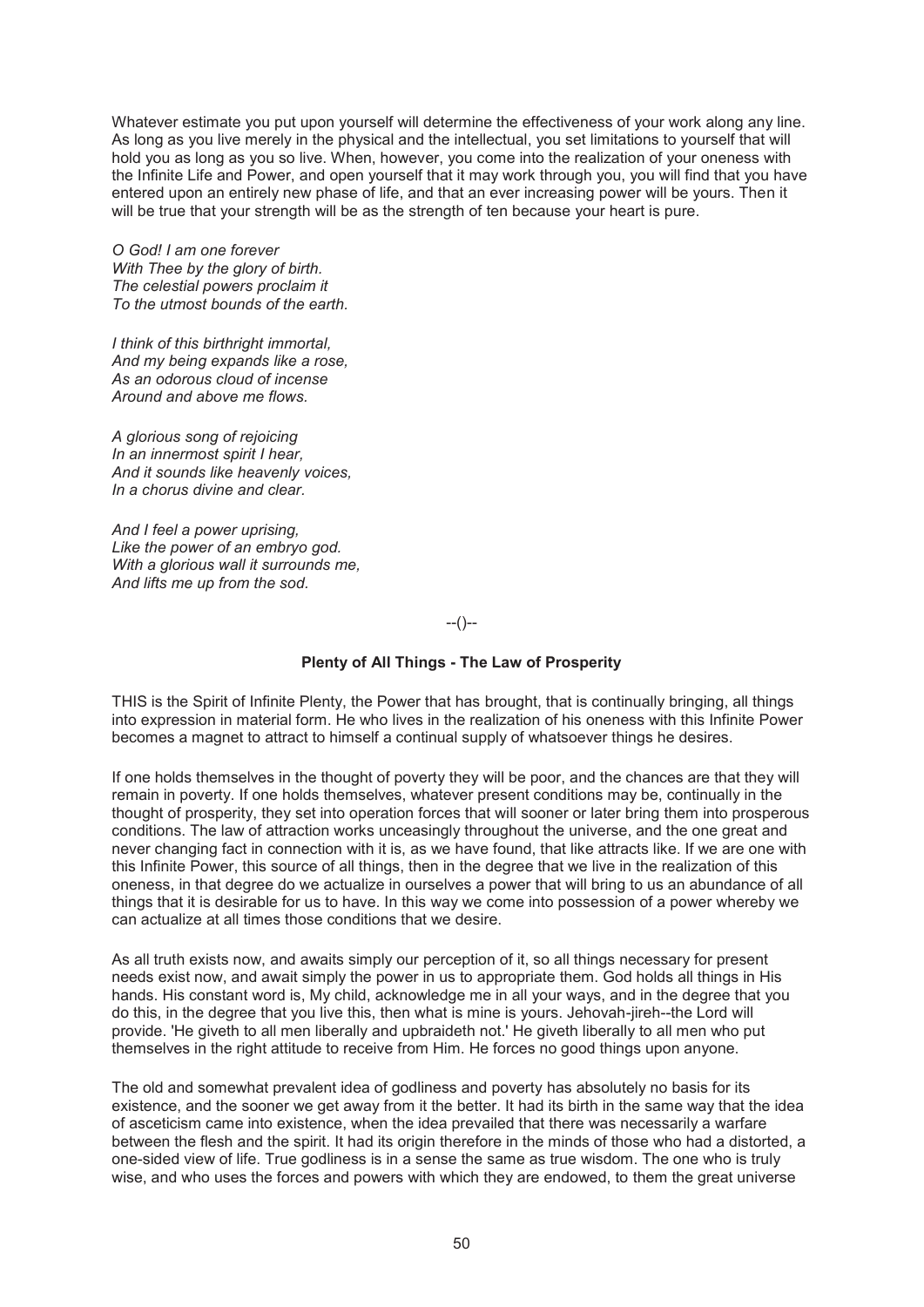always opens her treasure house. The supply is always equal to the demand -equal to the demand when the demand is rightly, wisely made. When one comes into the realization of these higher laws, then the fear of want ceases to tyrannize over them.

Are you out of a situation? Let the fear that you will not get another take hold of and dominate you, and the chances are that it may be a long time before you will get another, or the one that you do get may be a very poor one indeed. Whatever the circumstances, you must realize that you have within you forces and powers that you can set into operation that will triumph over any and all apparent or temporary losses. Set these forces into operation and you will then be placing a magnet that will draw to you a situation that may be far better than the one you have lost, and the time may soon come when you will be even thankful that you lost the old one.

Recognize, working in and through you, the same Infinite Power that creates and governs all things in the universe, the same Infinite Power that governs the endless systems of worlds in space. Send out your thought--thought is a force, and it has occult power of unknown proportions when rightly used and wisely directed--send out your thought that the right situation or the right work will come to you at the right time, in the right way, and that you will recognize it when it comes. Hold to this thought, never allow it to weaken, hold to it, and continually water it with firm expectation.

You in this way put your advertisement into a psychical, a spiritual newspaper, a paper that has not a limited circulation, but one that will make its way not only to the utmost bounds of the earth, but of the very universe itself. It is an advertisement, moreover, which if rightly placed on your part, will be far more effective than any advertisement you could possibly put into any printed sheet, no matter what claims are made in regard to its being 'the great advertising medium'. In the degree that you come into this realization and live in harmony with the higher laws and forces, in that degree will you be able to do this effectively.

If you wish to look through the 'want' columns of the newspapers, then do not do it in the ordinary way. Put the higher forces into operation and thus place it on a higher basis. As you take up the paper, take this attitude of mind: If there is here an advertisement that it will be well for me to reply to, the moment I come to it I will recognize it. Affirm this, believe it, expect it. If you do this in full faith, you will somehow feel the intuition the moment you come to the right one, and this intuition will be nothing more nor less than your own soul speaking to you. When it speaks then act at once.

If you get the situation and it does not prove to be exactly what you want, if you feel that you are capable of filling a better one, then the moment you enter upon it take the attitude of mind that this situation is the stepping-stone that will lead you to one that will be still better. Hold this thought steadily, affirm it, believe it, expect it, and all the time be faithful, absolutely faithful to the situation in which you are at present placed. If you are not faithful to it then the chances are that it will not be the stepping-stone to something better, but to something poorer. If you are faithful to it, the time may soon come when you will be glad and thankful, when you will rejoice that you lost your old position.

This is the law of prosperity: When apparent adversity comes, be not cast down by it, but make the best of it, and always look forward for better things, for conditions more prosperous. To hold yourself in this attitude of mind is to set into operation subtle, silent, and irresistible forces that sooner or later will actualize in material form that which is today merely an idea. But ideas have occult power, and ideas, when rightly planted and rightly tended, are the seeds that actualize material conditions.

Never give a moment to complaint, but utilize the time that would otherwise be spent in this way in looking forward and actualizing the conditions you desire. Suggest prosperity to yourself. See yourself in a prosperous condition. Affirm that you will before be in a prosperous condition. Affirm it calmly and quietly, but strongly and confidently. Believe it, believe it absolutely. Expect it, keep it continually watered with expectation. You thus make yourself a magnet to attract the things that you desire.

Don't be afraid to suggest, to affirm these things, for by so doing you put forth an ideal which will begin to clothe itself in material form. In this way you are utilizing agents among the most subtle and powerful in the universe. If you are particularly desirous for anything that you feel it is good and right for you to have, something that will broaden your life or that will increase your usefulness to others,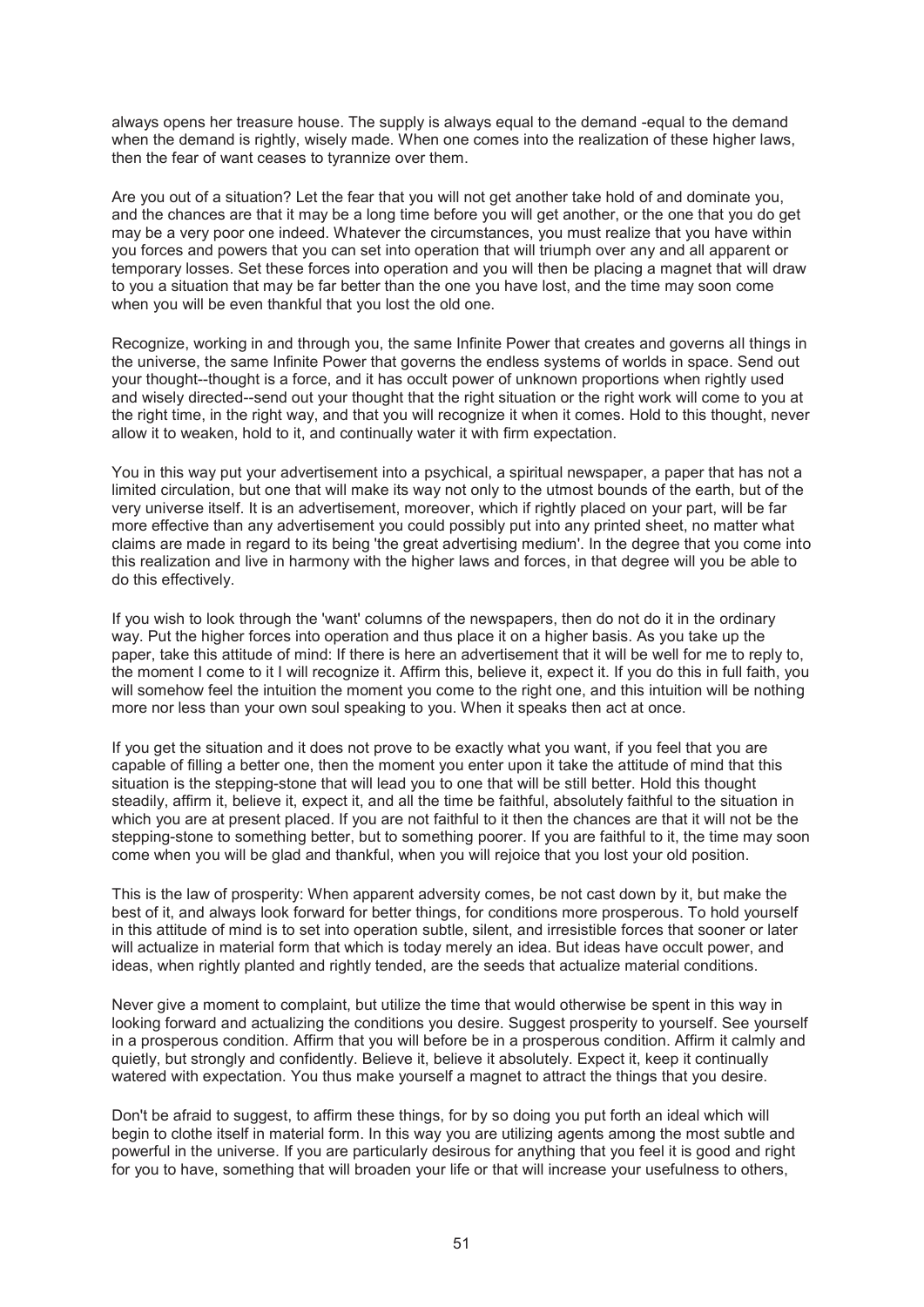simply hold the thought that at the right time, in the right way, and through the right instrumentality, there will come to you or there will open up for you the way whereby you can attain what you desire.

I know of a young lady who a short time ago wanted some money very badly. She wanted it for a good purpose; she saw no reason why she shouldn't have it. She is one who has come into an understanding of the power of the interior forces. She took and held herself in the attitude of mind we have just pointed out. In the morning she entered into the silence for a few moments. In this way she brought herself into a more complete harmony with the higher powers. Before the day closed a gentleman called, a member of a family with which she was acquainted. He asked her if she would do for the family some work that they wanted done.

She was a little surprised that they should ask her to do this particular kind of work, but she said to herself, 'Here is a call. I will respond and see what it will lead to.' She undertook the work. She did it well. When she had completed it there was put into her hands an amount of money far beyond what she had expected. She felt that it was an amount too large for the work she had done. She protested. They replied, 'No; you have done us a service that transcends in value the amount we offer to pay you.' The sum thus received was more than sufficient for the work she wished to accomplish.

This is but one of many instances in connection with the wise and effective use of the higher powers. It also carries a lesson -Don't fold your hands and expect to see things drop into your lap, but set into operation the higher forces and then take hold of the first thing that offers itself. Do what your hands find to do, and do it well. If this work is not thoroughly satisfactory to you, then affirm, believe, and expect that it is the agency that will lead you to something better. 'The basis for attracting the best of all the world can give to you is first to surround, own, and live in these things in mind, or what is falsely called imagination. All so-called imaginings are realities and forces of unseen element. Live in mind in a palace and gradually palatial surroundings will gravitate to you. But so living is not pining, or longing, or complainingly wishing. It is when you are "down in the world", calmly and persistently seeing yourself as up. It is when you are now compelled to eat from a tin plate, regarding that tin plate as only the certain step to one of silver. It is not envying and growling at other people who have silver plate. That growling is just so much capital stock taken from the bank account of mental force.'

A friend who knows the power of the interior forces, and whose life is guided in every detail by them, has given a suggestion in this form. When you are in the arms of the bear, even though he is hugging you, look him in the face and laugh, but all the time keep your eye on the bull. If you allow all of your attention to be given to the work of the bear, the bull may get entirely out of your sight. In other words, if you yield to adversity the chances are that it will master you, but if you recognize in yourself the powers of mastery over conditions then adversity will yield to you, and will be changed into prosperity. If when it comes you calmly and quietly recognize it, and use the time that might otherwise be spent in regrets, and fears, and forebodings, in setting into operation the powerful forces within you, it will soon take its leave.

Faith, absolute dogmatic faith, is the only law of true success. When we recognize the fact that a man carries their success or failure with them, and that it does not depend upon outside conditions, we shall come into the possession of powers that will quickly change outside conditions into agencies that make for success. When we come into this higher realization and bring our lives into complete harmony with the higher laws, we shall then be able so to focus and direct the awakened interior forces, that they will go out and return laden with that for which they are sent. We shall then be great enough to attract success, and it will not always be apparently just a little way ahead. We can then establish in ourselves a center so strong that instead of running hither and thither for this or that, we can stay at home and draw to us the conditions we desire. If we firmly establish and hold to this center, things will seem continually to come our way.

The majority of people of the modern world are looking for things that are practical and that can be utilized in everyday life. The more carefully we examine into the laws underlying the great truths we are considering, the more we shall find that they are not only eminently practical, but in a sense, and in the deepest and truest sense, they are the only practical things there are.

There are people who continually pride themselves upon being exceedingly 'practical'; but many times those who of themselves think nothing about this are the most practical people the world knows. And,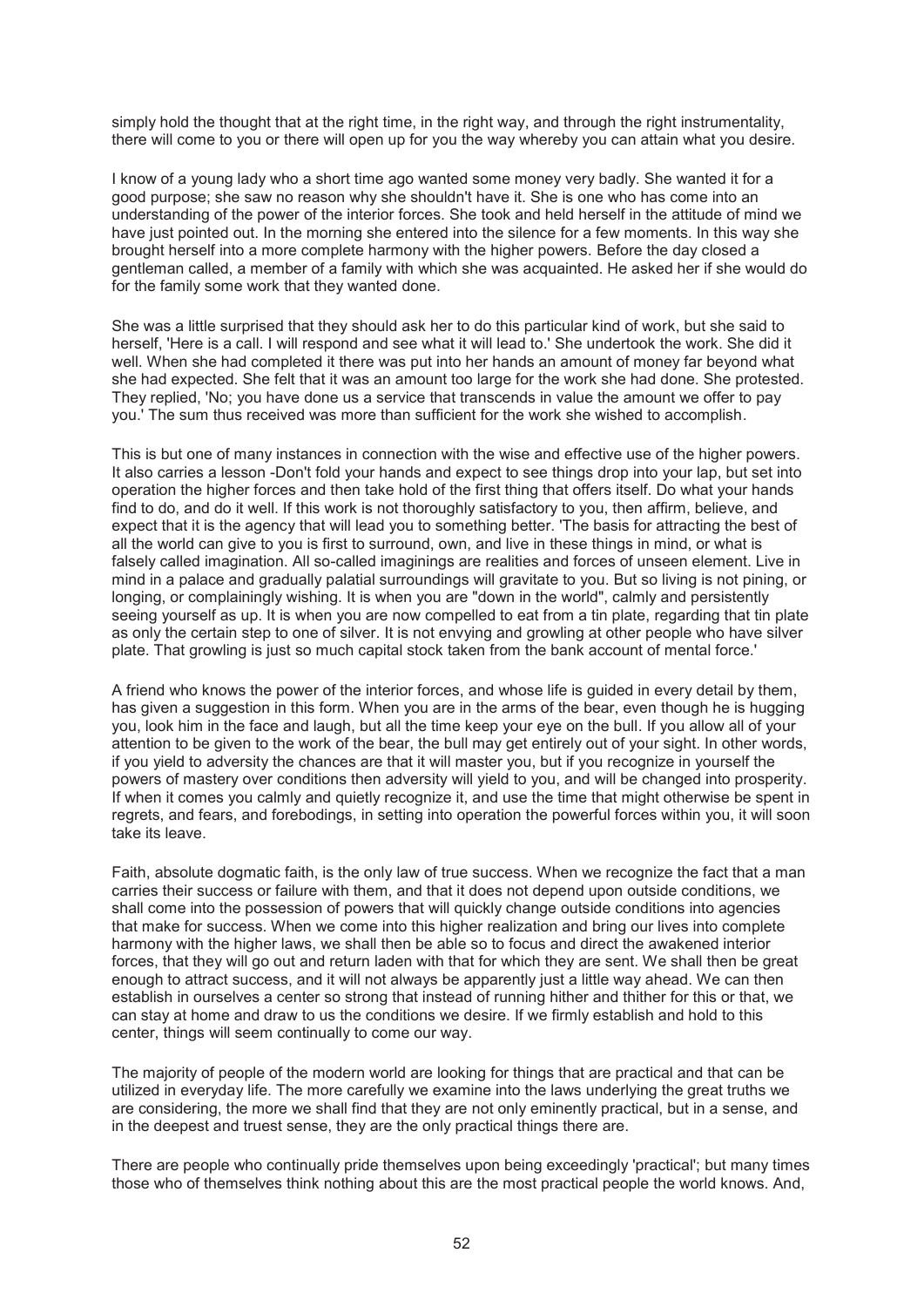on the other hand, those who take great pride in speaking of their own practicality are often the least practical. Or again, in some ways they may be practical, but so far as life in its is concerned, they are absurdly impractical.

What profit, for example, can there be for the man who, materially speaking, though they have gained the whole world, have never yet become acquainted with their own soul? There are multitudes of men all about us who are entirely missing the real life, people who have not learned even the A, B, C of true living. Slaves they are, abject slaves to their temporary material accumulations. Men who, thinking they possess their wealth, are on the contrary completely possessed by it. Men whose lives are comparatively barren in service to those about them and to the world at large. Men who when they can no longer hold the body--the agency by means of which they are related to the material world--will go out poor indeed, pitiably poor. Unable to take even the smallest particle of their accumulations with them, they will enter upon the other form of life naked and destitute.

The kindly deeds, the developed traits of character, the realized powers of the soul, the real riches of the inner life and unfoldment, all those things that become our real and eternal possessions, have been given no place in their lives, and so of the real things of life they are destitute. Nay, many times worse than destitute. We must not suppose that habits once formed are any more easily broken off in the other form of life than they are in this. If one voluntarily grows a certain mania here, we must not suppose that the mere dropping of the body makes all conditions perfect. All is law, all is cause and effect. As we sow, so shall we also reap, not only in this life but in all lives.

He who is enslaved with the sole desire for material possessions here will continue to be enslaved even after he can no longer retain his body. Then, moreover, he will have not even the means of gratifying his desires. Dominated by this habit, he will be unable to set his affections, for a time at least, upon other things, and the desire, without the means of gratifying it, will be doubly torturing to him. Perchance this torture may be increased by his seeing the accumulations he thought were his now being scattered and wasted by spend thrifts. He wills his property, as we say, to others, but he can have no word as to its use.

How foolish, then, for us to think that any material possessions are ours. How absurd, for example, for one to fence off a number of acres of God's earth and say they are his. Nothing is ours that we cannot retain. The things that come into our hands come not for the purpose of being possessed, as we say, much less for the purpose of being hoarded. They come into our hands to be used, to be used wisely. We are stewards merely, and as stewards we shall be held accountable for the way we use whatever is entrusted to us. That great law of compensation that runs through all life is wonderfully exact in its workings, although we may not always fully comprehend it, or even recognize it when it operates in connection with ourselves.

The one who has come into the realization of the higher life no longer has a desire for the accumulation of enormous wealth, any more than he has a desire for any other excess. In the degree that they come into the recognition of the fact that they are wealthy within, external wealth becomes less important in their estimation. When they come into the realization of the fact that there is a source within from which they can put forth a power to call to them, and actualize in their hands at any time, a sufficient supply for all their needs they no longer burden themselves with vast material accumulations that require their constant care and attention, and thus take their time and their thought from the real things of life. In other words, they first find the kingdom, and they realize that when they have found this all other things follow in full measure.

It is as hard for a rich man to enter into the kingdom of heaven, said the Master--He who having nothing had everything--as it is for a camel to pass through the eye of a needle. In other words, if a man give all his time to the accumulation, the hoarding of outward material possessions far beyond what he can possibly ever use, what time has he for the finding of that wonderful kingdom which, when found, brings all else with it. Which is better, to have millions and to have the burden of taking care of it all--for the one always involves the other--or to come into the knowledge of such laws and forces that every need will be supplied in good time, to know that no good thing shall be withheld, to know that we have it in our power to make the supply always equal to the demand?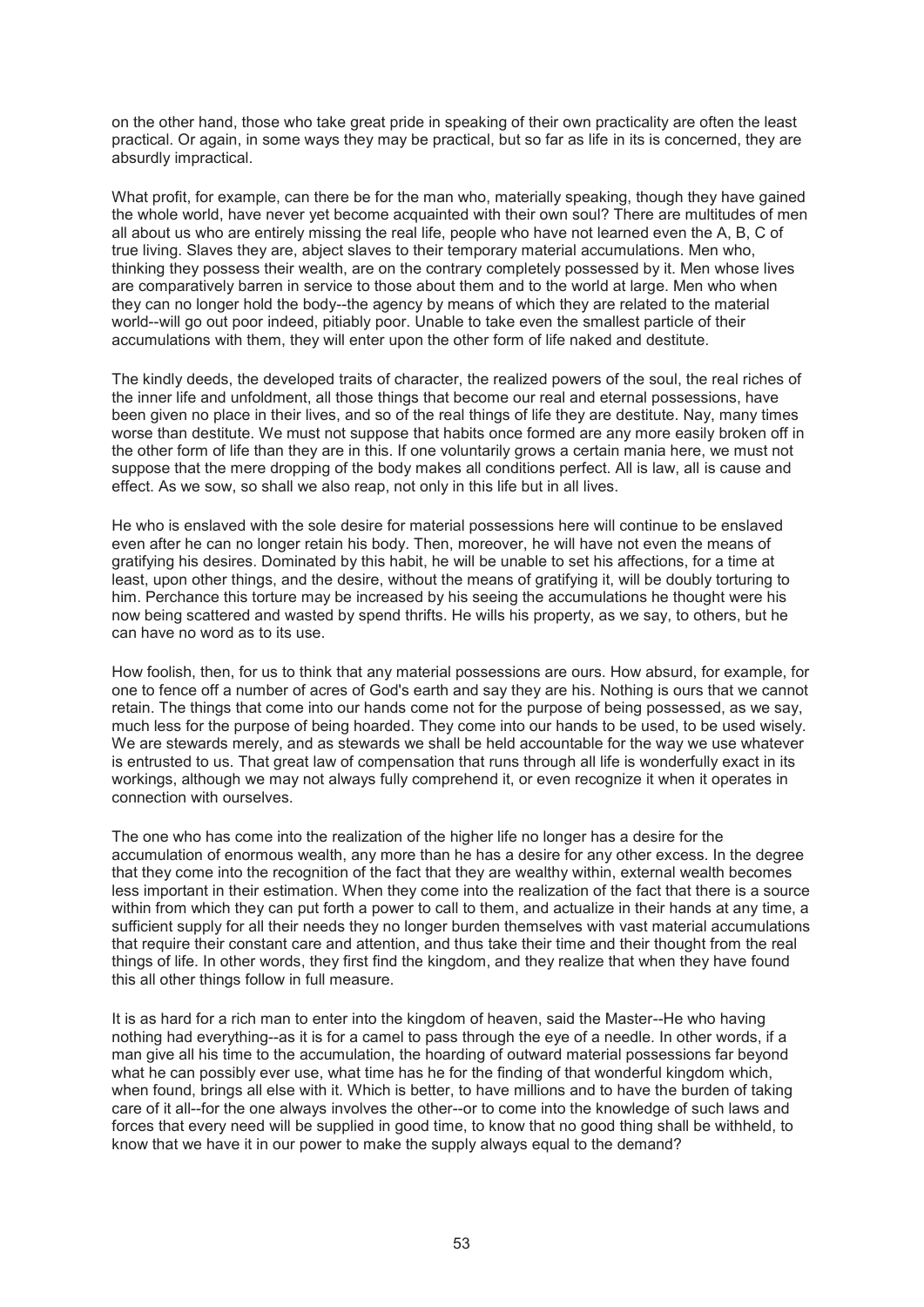The one who enters into the realm of this higher knowledge never cares to bring upon themselves the species of insanity that has such a firm hold upon so many in the world today. They avoid it as they would avoid any loathsome disease of the body. When we come into the realization of the higher powers, we will then be able to give more attention to the real life, instead of giving so much to the piling up of vast possessions that hamper rather than help it. It is the medium ground that brings the true solution here, as it is in all phases of life.

Wealth beyond a certain amount cannot be used, and when it cannot be used it then becomes a hindrance rather than an aid, a curse rather than a blessing. All about us are persons with lives now stunted and dwarfed which might be made rich and beautiful, filled with a perennial joy, if they would begin wisely to use that which they have spent the greater portion of their lives in accumulating.

The man who accumulates during their entire life, and who even leaves all when they go out for 'benevolent purposes', comes far short of the ideal life. It is but a poor excuse of a life. It is not especially commendable in me to give a pair of old, worn-out shoes that I shall never use again to another who is in need of shoes. But it is commendable, if indeed doing anything we ought to do can be spoken of as being commendable, it is commendable for me to give a good pair of strong shoes to the man who in the midst of a severe winter is practically shoeless, the man who is exerting every effort to earn an honest living and thereby take care of his family's needs. And if in giving the shoes I also give myself, he then has a double gift, and I a double blessing.

There is no wiser use that those who have great accumulations can make of them than wisely to put them into life, into character, day by day while they live. In this way their lives will be continually enriched and increased. The time will come when it will be regarded as a disgrace for a man to die and leave vast accumulations behind them. Many a person is living in a palace today who in the real life is poorer than many a one who has not even a roof to cover him.

A man may own and live in a palace, but the palace for them may be a poorhouse still.

Moth and rust are nature's wise provisions--God's methods--for disintegrating and scattering, in this way getting ready for use in new forms that which is hoarded and consequently serving no use. There is also a great law continually operating the effects of which are to dwarf and deaden the powers of true enjoyment, as well as all the higher faculties, of the one who hoards.

Multitudes of people are continually keeping away from them higher and better things because they are forever clinging on to the old. If they would use and pass on the old, room would be made for new things to come. Hoarding always brings loss in one form or another. Using, wisely using, brings an ever renewing gain. If the tree should as ignorantly and as greedily hold on to this year's leaves when they have served their purpose, where would be the full and beautiful new life that will be put forth in the spring? Gradual decay and finally death would be the result. If the tree is already dead, then it may perhaps be well enough for it to cling on to the old, for no new leaves will come. But as long as the life in the tree is active, it is necessary that it rid itself of the old ones, that room may be made for the new.

Opulence is the law of the universe, an abundant supply for every need if nothing is put in the way of its coming. The natural and the normal life for us is this -to have such a fullness of life and power by living so continually in the realization of our oneness with the Infinite Life and Power that we find ourselves in the constant possession of an abundant supply of all things needed. Then not by hoarding, but by wisely using and ridding ourselves of things as they come, an ever renewing supply will be ours, a supply far better adapted to present needs than the old could possibly be. In this way we not only come into possession of the richest treasures of the Infinite Good ourselves, but we also become open channels through which they can flow to others.

# $-(-)$

#### **How Men Have Become Prophets, Seers, Sages And Saviors**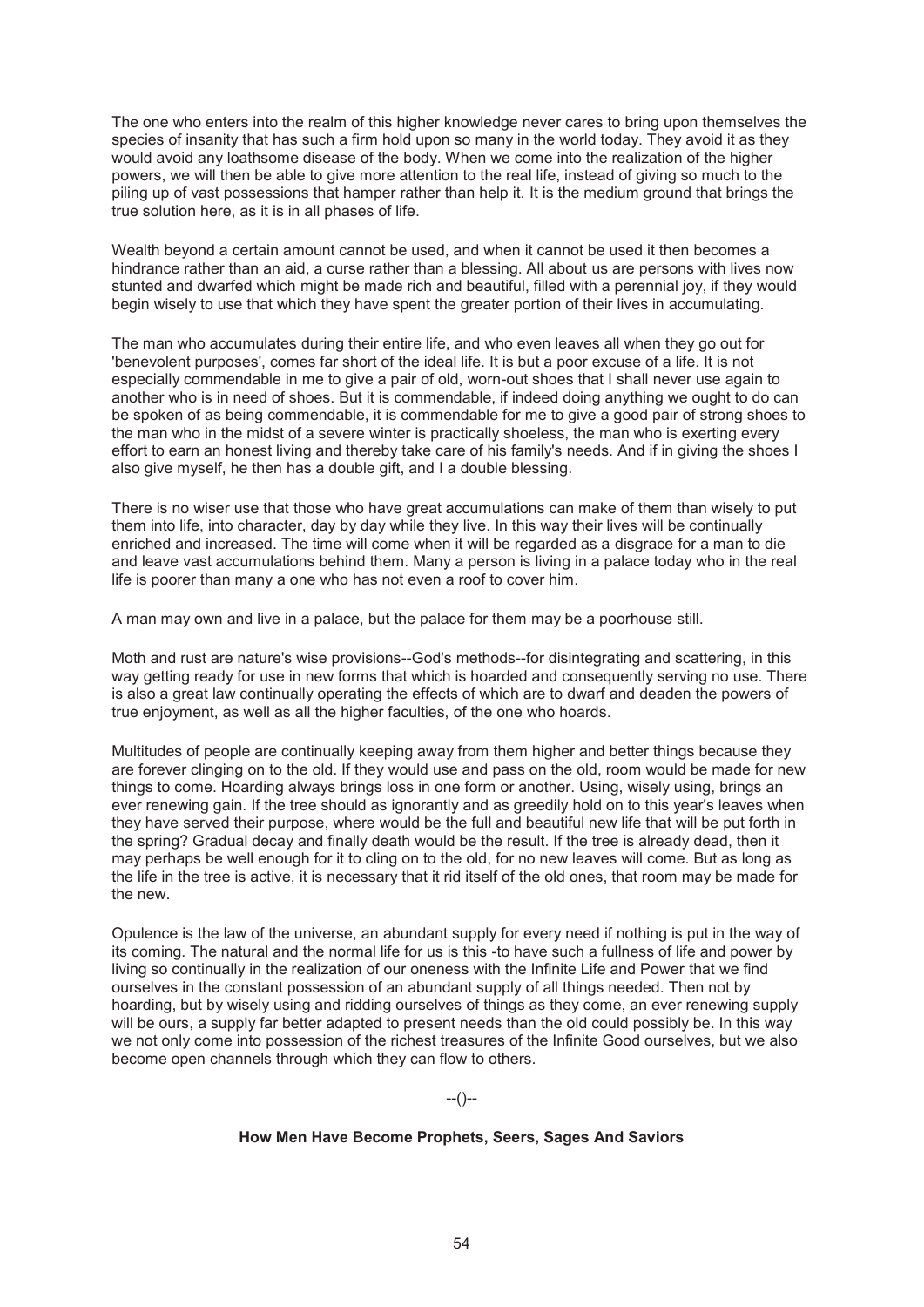I HAVE tried thus far to deal fairly with you in presenting these vital truths, and have spoken of everything on the basis of our own reason and insight. It has been my aim to base nothing on the teachings of others, though they may be the teachings of those inspired. Let us now look for a moment at these same great truths in the light of the thoughts and the teachings as put forth by some of the world's great thinkers and inspired teachers.

The sum and substance of the thought presented in these pages is, you will remember, that the great central fact in human life is the coming into a conscious, vital realization of our oneness with the Infinite Life, and the opening of ourselves fully to this divine inflow. I and the Father are one, said the Master. In this we see how He recognized His oneness with the Father's life. Again He said, The words that I speak unto you I speak not of Myself: but the Father that dwelleth in Me, He doeth the works. In this we see how clearly He recognized the fact that He of Himself could do nothing, only as He worked in conjunction with the Father. Again, My Father works and I work. In other words, my Father sends the power, I open Myself to it, and work in conjunction with it.

Again He said, Seek ye first the kingdom of God and His righteousness, and all these things shall be added unto you. And He left us not in the dark as to exactly what He meant by this, for again He said, Say not Lo here nor lo there, know ye not that the kingdom of heaven is within you? According to His teaching, the kingdom of God and the kingdom of heaven were one and the same. If, then, His teaching is that the kingdom of heaven is within us, do we not clearly see that, putting it in other words, His injunction is nothing more nor less than, Come ye into a conscious realization of your oneness with the Father's life. As you realize this oneness you find the kingdom and when you find this, all things else shall follow.

The story of the prodigal son is another beautiful illustration of this same great teaching of the Master. After the prodigal had spent everything, after he had wandered in all the realms of the physical senses in the pursuit of happiness and pleasure, and found that this did not satisfy but only brought him to the level of the animal creation, he then came to his senses and said, I will arise and go to my Father. In other words, after all these wanderings, his own soul at length spoke to him and said.

You are not a mere animal. You are your Father's child. Arise and go to your Father, who holds all things in His hands. Again, the Master said, Call no man your father upon the earth: for one is your Father, which is in heaven. Here He recognized the fact that the real life is direct from the life of God. Our fathers and our mothers are the agents that give us the bodies, the houses in which we live, but the real life comes from the Infinite Source of Life, God, who is our Father.

One day word was brought to the Master that His mother and His brethren were without wishing to speak with Him. Who is My mother and who are My brethren? said He. Whosoever shall do the will of My Father which is in heaven, the same is My brother, and My sister, and mother.

Many people are greatly enslaved by what we term ties of relationship. It is well, however, for us to remember that our true relatives are not necessarily those who are connected with us by ties of blood. Our truest relatives are those who are nearest akin to us in mind, in soul, in spirit. Our nearest relatives may be those living on the opposite side of the globe--people whom we may never have seen as yet, but to whom we will yet be drawn, either in this form of life or in another, through that ever working and never failing Law of Attraction.

When the Master gave the injunction, Call no man your father upon the earth: for one is your Father, which is in heaven, He here gave us the basis for that grand conception of the fatherhood of God. And if God is equally the Father of all, then we have here the basis for the brotherhood of man. But there is, in a sense, a conception still higher than this, namely, the oneness of man and God, and hence the oneness of the whole human race. When we realize this fact, then we clearly see how in the degree that we come into the realization of our oneness with the Infinite Life, and so every step that we make Godward, we aid in lifting all mankind up to this realization, and enable them, in turn, to make a step Godward.

The Master again pointed out our true relations with the Infinite Life when He said, Except ye become as little children ye shall not enter into the kingdom of heaven. When He said, Man shall not live by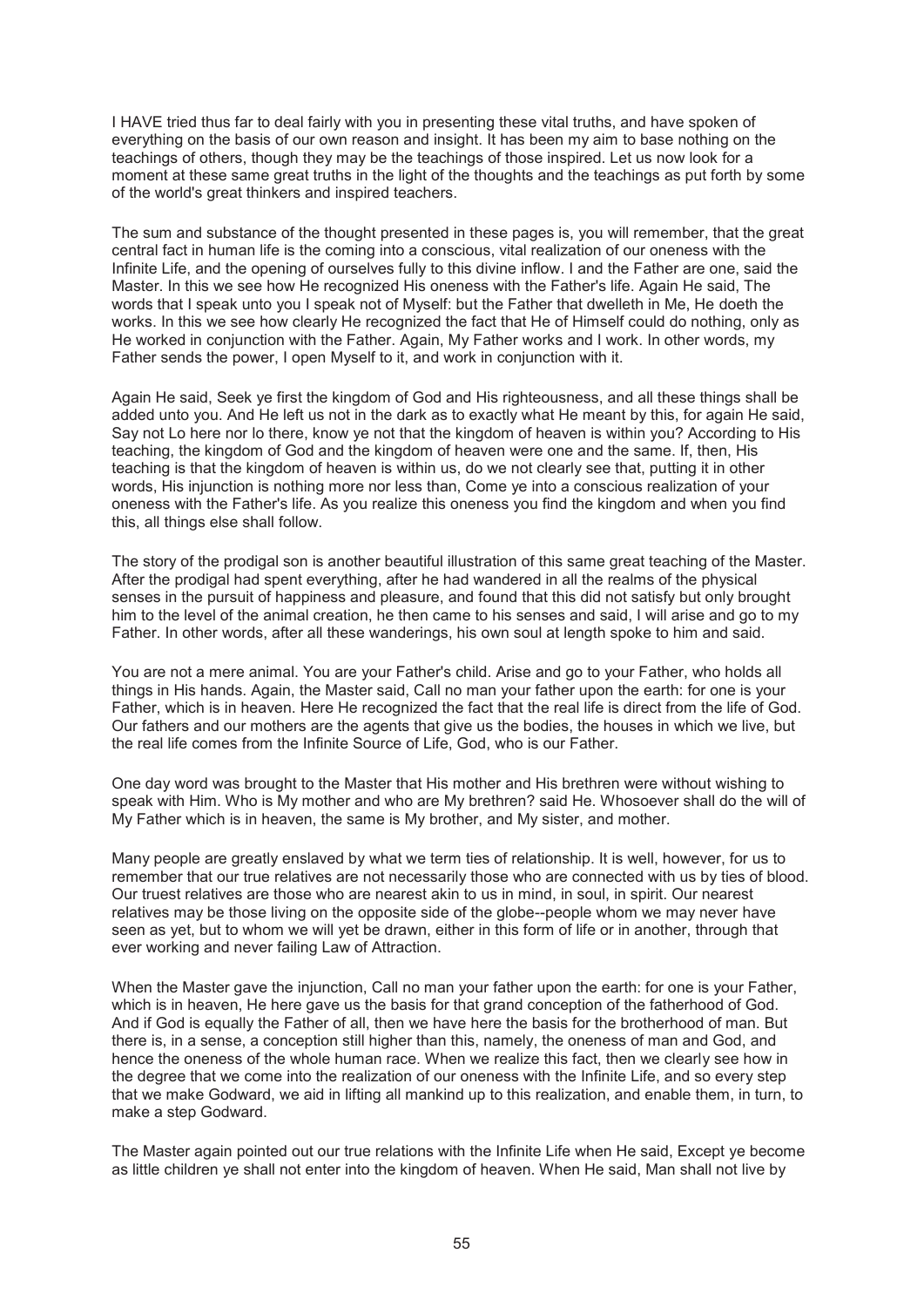bread alone, but by every word that proceedeth out of the mouth of God, He gave utterance to a truth of far greater import than we have as yet commenced fully to grasp. Here He taught that even the physical life cannot be maintained by material food alone, but that one's connection with this Infinite Source determines to a very great extent the condition of even the bodily structure and activities. Blessed are the pure in heart for they shall see God. In other words, blessed are they who in all the universe recognize only God, for by such God shall be seen.

Said the great Hindu sage, Manu, He who in his own soul perceives the Supreme Soul in all beings, and acquires equanimity toward them all, attains the highest bliss. It was Athanasius who said, Even we may become Gods walking about in the flesh. The same great truth we are considering is the one that runs through the life and the teachings of Gautama, he who became the Buddha. People are in bondage, said he, because they have not yet removed the idea of I. To do away with all sense of separateness, and to recognize the oneness of the self with the Infinite, is the spirit that breathes through all his teachings. Running through the lives of all the mediaeval mystics was this same great truth -union with God.

Then, coming nearer to our own time, we find the highly illumined seer, Emanuel Swedenborg, pointing out the great laws in connection with what he termed the divine influx, and how we may open ourselves more fully to its operations. The great central fact in the religion and worship of the Friends is the inner light--God in the soul of man speaking directly in just the degree that the soul is opened to Him. The inspired one, the seer who when with us lived at Concord, recognized the same great truth when he said, We are all inlets to the great sea of life. And it was by opening himself so fully to its inflow that he became one inspired.

All through the world's history we find that the men who have entered into the realm of true wisdom and power, and hence into the realm of true peace and joy, have lived in harmony with this Higher Power. David was strong and powerful and his soul burst forth in praise and adoration in just the degree that he listened to the voice of God, and lived in accordance with his higher promptings. Whenever he failed to do this we hear his soul crying out in anguish and lamentation. The same is true of every nation or people. When the Israelites acknowledged God and followed according to His leadings they were prosperous, contented, and powerful, and nothing could prevail against them. When they depended upon their own strength alone and failed to recognize God as the source of their strength, we find them overcome, in bondage, or despair.

A great immutable law underlies the truth, Blessed are they that hear the word of God and do it. Then follows all. We are wise in the degree that we live according to the higher light.

All the prophets, seers, sages, and saviors in the world's history became what they became, and consequently had the powers they had, through an entirely natural process. They all recognized and came into the conscious realization of their oneness with the Infinite Life. God is no respecter of persons.

He does not create prophets, seers, sages, and saviors as such. He creates men. But here and there one recognizes their true identity, recognizes the oneness of their life with the Source whence it came. They live in the realization of this oneness, and in turn becomes a prophet, seer, sage, or savior. Neither is God a respecter of races or of nations. He has no chosen people; but here and there a race or nation becomes a respecter of God and hence lives the life of a chosen people.

There has been no age or place of miracles in distinction from any other age or place. What we term miracles have abounded in all places and at all times where conditions have been made for them. They are being performed today, just as much as they ever have been, when the laws governing them are respected. Mighty men, we are told they were, mighty men who walked with God; and in the words 'who walked with God' lies the secret of the words 'mighty men'. Cause, effect.

The Lord never prospers any man, but the man prospers because he acknowledges the Lord, and lives in accordance with the higher laws. Solomon was given the opportunity of choosing whatever he desired, his better judgment prevailed and he chose wisdom. But when he chose wisdom he found that it included all else beside. We are told that God hardened Pharaoh's heart. I don't believe it. God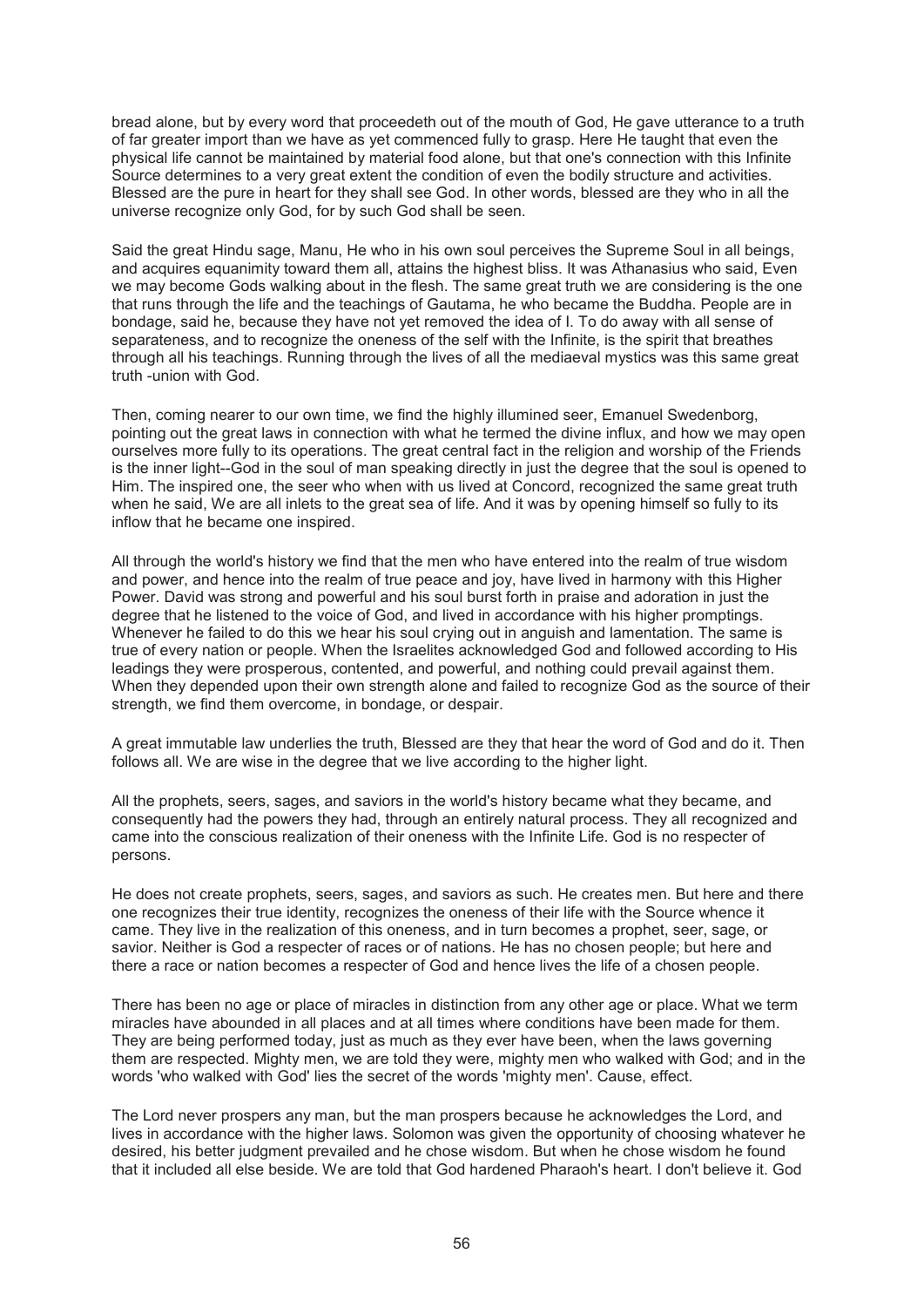never hardens any one's heart. Pharaoh hardened his own heart and God was blamed for it. But when Pharaoh hardened his heart and disobeyed the voice of God, the plagues came. Again, cause, effect. Had he, on the contrary, listened -in other words, had he opened himself to and obeyed the voice of God -the plagues would not have come.

We can be our own best friends or we can be our own worst enemies. In the degree that we become friends to the highest and best within us, we become friends to all; and in the degree that we become enemies to the highest and best within us, do we become enemies to all. In the degree that we open ourselves to the higher powers and let them manifest through us, then by the very inspirations we carry with us do we become in a sense the saviors of our fellow-men, and in this way we all are, or may become, the saviors one of another. In this way you may become, indeed, one of the world's redeemers.

### --()--

# **The Basic Principle of All Religions - The Universal Religion**

THE great truth we are considering is the fundamental principle running through all religions. We find it in every one. In regard to it all agree. It is, moreover, a great truth in regard to which all people can agree, whether they belong to the same or to different religions. People always quarrel about the trifles, about their personal views of minor insignificant points. They always come together in the presence of great fundamental truths, the threads of which run through all. The quarrels are in connection with the lower self, the agreements are in connection with the higher self.

A place may have its factions that quarrel and fight among themselves, but let a great calamity come upon the land, flood, famine, pestilence, and these little personal differences are entirely forgotten and all work shoulder to shoulder in the one great cause. The changing, the evolving self gives rise to quarrels; the permanent, the soul self unites all in the highest efforts of love and service.

Patriotism is a beautiful thing; it is well for me to love my country, but why should I love my own country more than I love all others? If I love my own and hate others I then show my limitations, and my patriotism will stand the test not even for my own. If I love my own country and in the same way love all other countries, then I show the largeness of my nature, and a patriotism of this kind is noble and always to be relied upon.

The view of God in regard to which we are agreed, that He is the Infinite Spirit of Life and Power that is at the back of all, that is working in and through all, that is the life of all, is a matter in regard to which all men, all religions can agree. With this view there can be no infidels or atheists. There are atheists and infidels in connection with many views that are held concerning God, and thank God there are! Even devout and earnest people among us attribute things to God that no respectable men would permit to be attributed to themselves. This view is satisfying to those who cannot see how God can be angry with His children, jealous, vindictive. A display of these qualities always lessens our for men, and still we attribute them to God.

The earnest, sincere heretic is one of the greatest friends true religion can have. Heretics are among God's greatest servants. They are among the true servants of mankind. Christ was one of the greatest heretics the world has ever known. He allowed Himself to be bound by no established or orthodox teachings or beliefs. Christ is pre-eminently a type of the universal. John the Baptist is a type of the personal. John dressed in a particular way, ate a particular kind of food, belonged to a particular order, lived and taught in a particular locality, and he himself recognized the fact that he must decrease while Christ must increase. Christ, on the other hand, gave Himself absolutely no limitations. He allowed Himself to be bound by nothing. He was absolutely universal and as a consequence taught not for His own particular day, but for all time.

This mighty truth which we have agreed upon as the great central fact of human life is the golden thread that runs through all religions. When we make it the paramount fact in our lives we shall find that minor differences, narrow prejudices, and all these laughable absurdities will so fall away by virtue of their very insignificance that a Jew can worship equally as well in a Catholic cathedral, a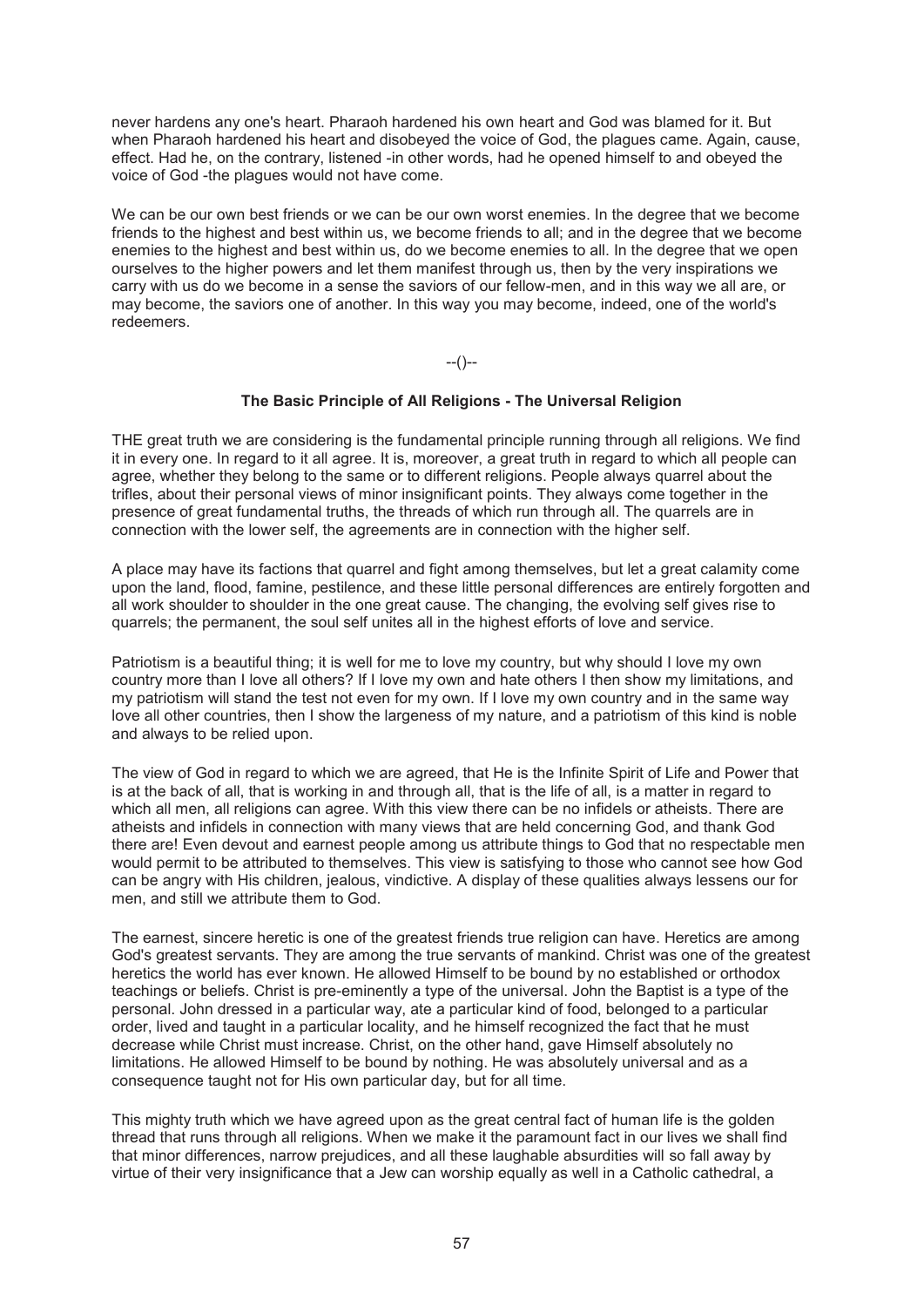Catholic in a Jewish synagogue, a Buddhist in a Christian church, a Christian in a Buddhist temple. Or all can worship equally well about their own hearth-stones, or out on the hillside, or while pursuing the avocations of everyday life. For true worship, only God and the human soul are necessary. It does not depend upon times, or seasons, or occasions. Anywhere and at any time God and man in the bush may meet.

This is the great fundamental principle of the universal religion upon which all can agree. This is the great fact that is permanent. There are many things in regard to which all cannot agree. These are the things that are personal, non-essential, and so as time passes they gradually fall away. One who doesn't grasp this great truth, a Christian, for example, asks 'But was not Christ inspired?' Yes, but He was not the only one inspired. Another who is a Buddhist asks, 'Was not Buddha inspired?' Yes, but he was not the only one inspired. A Christian asks, 'But is not our Christian Bible inspired?' Yes, but there are other inspired scriptures. A Brahmin or a Buddhist asks, 'Are not the Vedas inspired?' Yes, but there are other inspired sacred books. Your error is not in believing that your particular scriptures are inspired, but your error is--and you show your absurdly laughable limitations by it--your inability to see that other scriptures are also inspired.

The sacred books, the inspired writings, all come from the same source -God, God speaking through the souls of those who open themselves that He may thus speak. Some may be more inspired than others. It depends entirely on the relative degree that this one or that one opens themselves to the Divine voice. Says one of the inspired writers in the Hebrew scriptures, Wisdom is the breath of the power of God, and in all ages entering into holy souls she maketh them friends of God and prophets.

Let us not be among the number so dwarfed, so limited, so bigoted as to think that the Infinite God has revealed Himself to one little handful of His children, in one little quarter of the globe, and at one particular period of time. This is not the pattern by which God works. Of a truth I perceive that God is no respecter of persons, but in every nation he that revereth God and worketh righteousness is accepted of Him, says the Christian Bible.

When we fully realize this truth we shall then see that it makes but little difference what particular form of religion one holds to, but it does make a tremendous difference how true he is to the vital principles of this one. In the degree that we love self less and love truth more, in that degree will we care less about converting people to our particular way of thinking, but all the more will we care to aid them in coming into the full realization of truth through the channels best adapted to them. The doctrine of our master, says the Chinese, consisted solely in integrity of heart. We shall find as we search that this is the doctrine of everyone who is at all worthy the name of master.

The great fundamental principles of all religions are the same. They differ only in their minor details according to the various degrees of unfoldment of different people. I am sometimes asked To what religion do you belong?' What religion? Why, bless you, there is only one religion, the 'religion of the living God! There are, of course, the various creeds of the same religion arising from the various interpretations of different people, but they are all of minor importance. The more unfolded the soul the less important do these minor differences become. There are also, of course the various so-called religions. In reality, however, there is but one religion.

The moment we lose sight of this great fact we depart from the real, vital spirit of true religion and allow ourselves to be limited and bound by form. In the degree that we do this we build fences around ourselves which keep others away from us, and which also prevent our corning into the realization of universal truth; there is nothing worthy the name of truth that is not universal.

There is only one religion. 'Whatever road I take joins the highway that leads to Thee,' says the inspired writer in the Persian scriptures. 'Broad is the carpet God has spread, and beautiful the colors He has given it.' 'The pure man respects every form of faith,' says the Buddhist. 'My doctrine makes no difference between high and low, rich and poor, like the sky, it has room for all, and like the water, it washes all alike' The broad-minded see the truth in different religions; the narrow-minded see only the differences,' says the Chinese.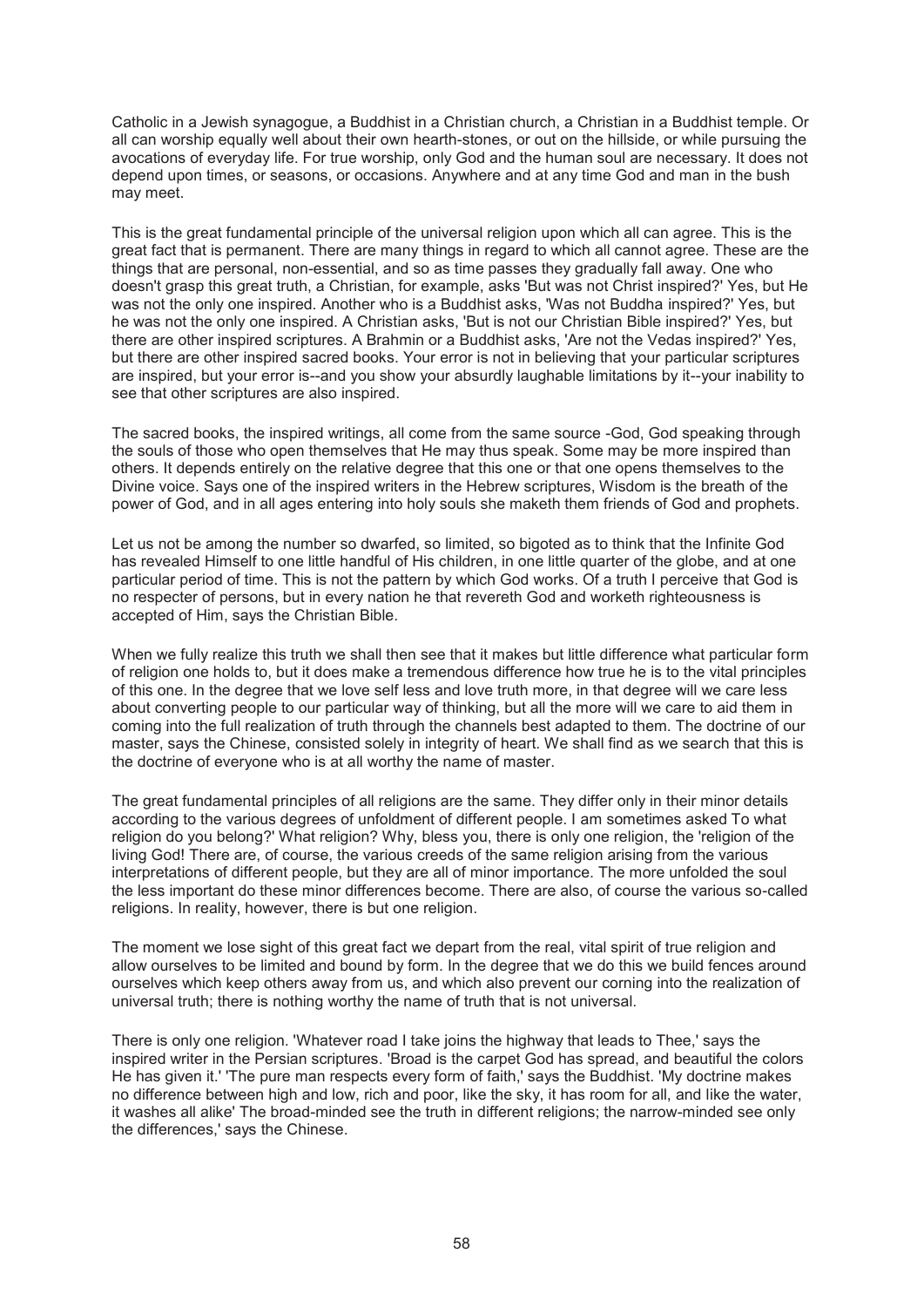The Hindu has said, The narrow-minded ask, "Is this man a stranger, or is he of our tribe?" But to those in whom love dwells, the whole world is but one family.' 'Altar flowers are of many species, but all worship is one.' 'Heaven is a palace with many doors, and each may enter in his own way.' 'Are we not all children of one Father?' says the Christian. 'God has made of one blood all nations, to dwell on the face of the earth.' It was a latter-day seer who said, That which was profitable to the soul of man the Father revealed to the ancients; that which is profitable to the soul of man today revealeth He this day.'

It was Tennyson who said, 'I dreamed that stone by stone I reared a sacred fane, a temple, neither pagoda, mosque, nor church, but loftier, simpler, always open-doored to every breath from heaven, and Truth and Peace and Love and justice came and dwelt therein.'

Religion in its true sense is the most joyous thing the human soul can know, and when the real religion is realized we shall find that it will be an agent of peace, of joy, and of happiness, and never an agent of gloomy, long-faced sadness. It will then be attractive to all and repulsive to none. Let our Churches grasp these great truths, let them give their time and attention to bringing people into a knowledge of their true selves, into a knowledge of their relations, of their oneness, with the Infinite God, and such joy will be the result, and such crowds will flock to them, that their very walls will seem almost to burst, and such songs of joy will continually pour forth as will make all people in love with the religion that makes for everyday life, and hence the religion that is true and vital.

Adequacy for life, adequacy for everyday life here and now, must be the test of all true religion. If it does not bear this test, then it simply is not religion. We need an everyday, a this-world religion All time spent in connection with any other is worse than wasted. The eternal life that we are now living will be well loved if we take good care of each little period of time as it presents itself day after day. If we fail in doing this, we fail in everything.

--()--

# **Entering Now Into The Realization of The Highest Riches**

I HEAR the question, What can be said in a concrete way in regard to the method of coming into this realization? The facts underlying it are, indeed, most beautiful and true, but how can we actualize in ourselves the realization that carries with it such wonderful results?

The method is not difficult if we do not of ourselves make it difficult. The principal word to be used is the word - Open. Simply to open your mind and heart to this divine inflow which is waiting only for the opening of the gate, that it may enter. It is like opening the gate of the trough which conducts the water from the reservoir above into the field below. The water, by virtue of its very nature, will rush in and irrigate the field if the gate is but opened. As to the realization of our oneness with this Infinite Life and Power, after seeing, as I think we have clearly seen by this time, the relations it bears to us and we to it, the chief thing to be said is simply, Realize your oneness with it. The open mind and heart whereby one is brought into the receptive attitude is the first thing necessary. Then the earnest, sincere desire.

It may be an aid at first to take yourself for a few moments each day into the quiet, into the silence, where you will not be agitated by the disturbances that enter in through the avenues of the physical senses. There in the quiet alone with God, put yourself into the receptive attitude. Calmly, quietly, and expectantly desire that this realization break in upon and take possession of your soul. As it breaks in upon and takes possession of the soul, it will manifest itself to your mind, and from this you will feel its manifestations in every part of your body. Then in the degree that you open yourself to it you will feel a quiet, peaceful, illuminating power that will harmonize body, soul, and mind, and that will then harmonize these with all the world. You are now on the mountain top, and the voice of God is speaking to you. Then, as you descend, carry this realization with you. Live in it, waking, working, thinking, walking, sleeping. In this way, although you may not be continually on the mountain top, you will nevertheless be continually living in the realization of all the beauty, and inspiration, and power you have felt there.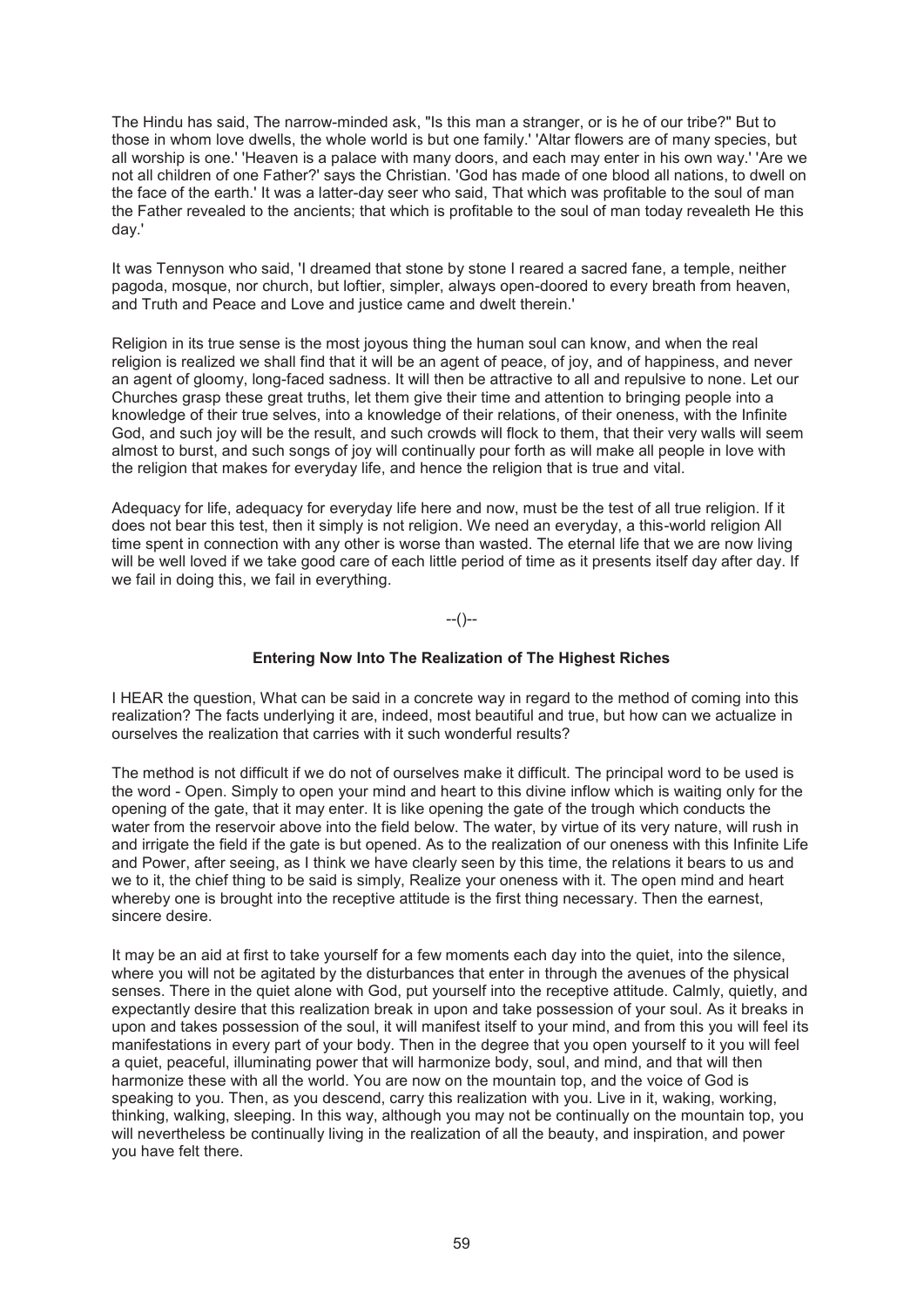Moreover, the time will come when in the busy office or the noisy street you can enter into the silence by simply drawing the mantle of your own thoughts about you and realizing that there and everywhere the Spirit of Infinite Life, Love, Wisdom, Peace, Power and Plenty is guiding, keeping, protecting, leading you. This is the spirit of continual prayer. This it is to pray without ceasing. This it is to know and to walk with God. This it is to find the Christ within. This is the new birth, the second birth. First that which is natural, then that which is spiritual. It is thus that the old man Adam is put off and the new man Christ is put on. This it is to be saved unto life eternal, whatever one's form of belief or faith may be; for it is life eternal to know God. 'The Sweet By and By' will be a song of the past. We shall create a new song: 'The Beautiful Eternal Now.'

This is the realization that you and I can come into this very day, this very hour, this very minute, if we desire and if we will it. And if now we merely set our faces in the right direction, it is then but a matter of time until we come into the full splendor of this complete realization. To set one's face in the direction of the mountain and then simply to journey on, whether rapidly or more slowly, will bring one to it. But unless one set their face in the right direction and make the start, they will not reach it. It was Goethe who said:

*Are you in earnest? Seize this very minute: What you can do, or dream you can, begin it. Boldness has genius, power, and magic in it. Only engage, and then the mind grows heated. Begin, and then the work will be completed.* 

Said the young man, Gautama Siddhartha, I have awakened to the truth and I am resolved to accomplish my purpose. Verily I shall become a Buddha. It was this that brought him into the life of the Enlightened One, and so into the realization of Nirvana right here in this life. That this same realization and life is within the possibilities of all, here and now, was his teaching. It was this that has made him the Light Bearer to millions of people. Said the young man, Jesus, Know ye not that I must be about My Father's business? Making this the one great purpose of His life, He came into the full and complete realization--I and the Father are one. He thus came into the full realization of the Kingdom of Heaven right here in this life. That all could come into this same realization and life here and now was His teaching. It was this that has made Him the Light Bearer to millions of people.

And so far as practical things are concerned, we may hunt the wide universe through and we shall find that there is no injunction more practical than, Seek ye first the kingdom of God and His righteousness and all other things shall be added unto you. And in the light of what has gone before, I think there is no one who is open to truth and honest with themselves who will fail to grasp the underlying reason and see the great laws upon which it is based.

Personally I know lives that have so fully entered into the kingdom through the realization of their oneness with the Infinite Life, and through the opening of themselves so fully to its divine guidance, that they are most wonderful concrete examples of the reality of this great and all-important truth. They are people whose lives are in this way guided not only in the general way, but literally in every detail.

They simply live in the realization of their oneness with this Infinite Power, continually in harmony with it, and so continually in the realization of the kingdom of heaven. An abundance of all things is theirs. They are never at a loss for anything. The supply seems always equal to the demand. They never seem at a loss in regard to what to do or how to do it. Their lives are care-less lives. They are lives free from care because they are continually conscious of the fact that the higher powers are doing the guiding, and they are relieved of the responsibility.

To enter into detail in connection with some of these lives, and particularly with two or three that come to my mind at this moment, would reveal facts that no doubt to some would seem almost incredible, if not miraculous. But let us remember that what is possible for one life to realize is possible for all. This is indeed the natural and the normal life, that which will be the everyday life of everyone who comes into and who lives in this higher realization and so in harmony with the higher laws. This is simply getting into the current of that divine sequence running throughout the universe, and when once in it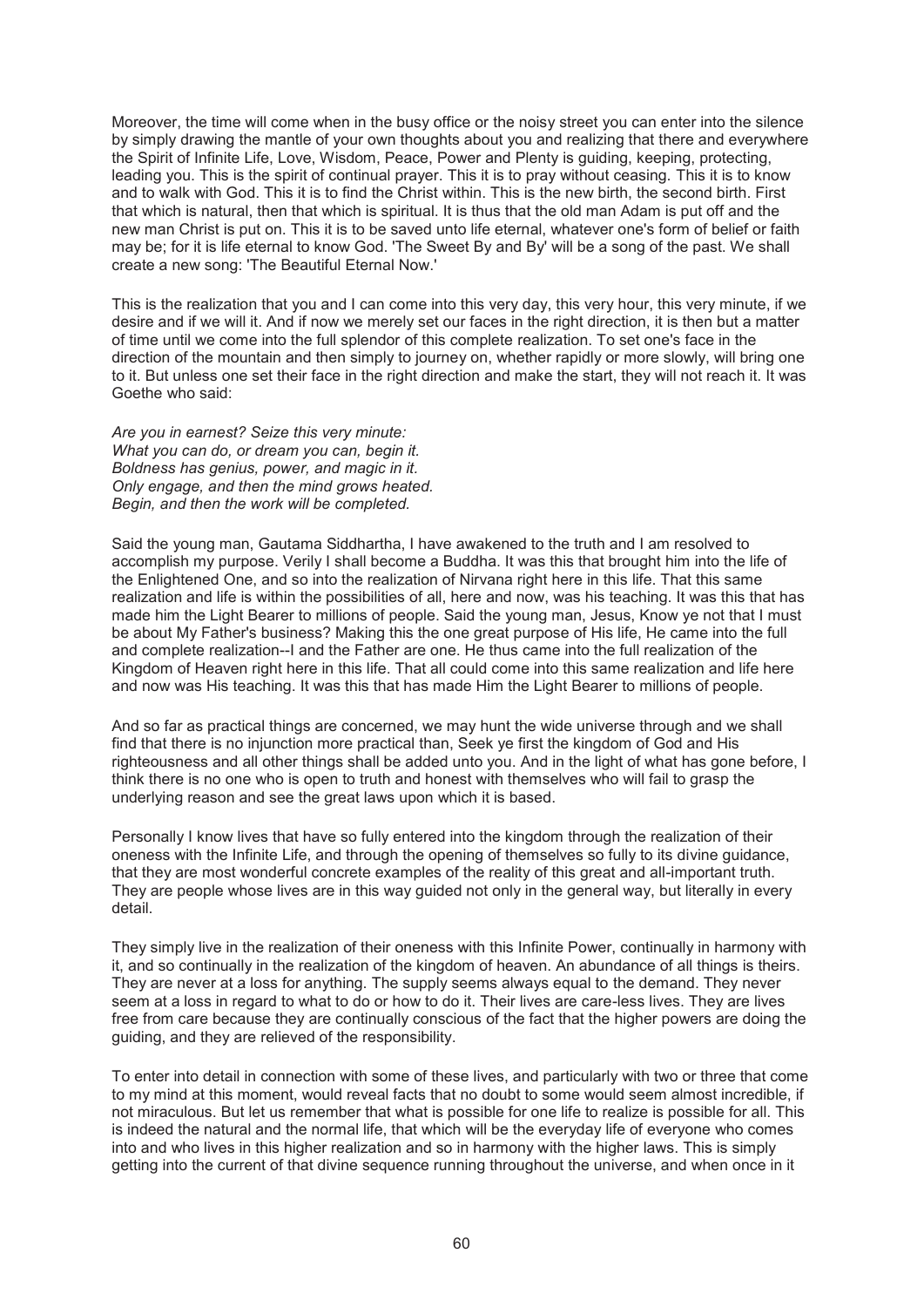life then ceases to be a plodding, and moves along day after day much as the tides flow, much as the planets move in their courses, much as the seasons come and go.

All the frictions, all the uncertainties, all the ills, the sufferings, the fears, the forebodings, the perplexities of life come to us because we are out of harmony with the divine order of things. They will continue to come as long as we so live. Rowing against the tide is hard and uncertain. To go with the tide and thus to take advantage of the working of a great natural force is safe and easy. To come into the conscious, vital realization of our oneness with the Infinite Life and Power is to come into the current of this divine sequence. Coming thus into harmony with the Infinite brings us in turn into harmony with all about us, into harmony with the life of the heavens, into harmony with all the universe. And above all, it brings us into harmony with ourselves, so that body, soul, and mind become perfectly harmonized, and when this is so, life becomes full and complete.

The sense life then no longer masters and enslaves us. The physical is subordinated to and ruled by the mental; this in turn is subordinated to and continually illumined by the spiritual. Life is then no longer the poor, one-sided thing it is in so many cases; but the threefold, the all-round life with all its beauties and ever-increasing joys and powers is entered upon. Thus it is that we are brought to realize that the middle path is the great solution of life; neither asceticism on the one hand nor license and perverted use on the other. Everything is for use, but all must be wisely used in order to be fully enjoyed.

As we live in these higher realizations the senses are not ignored but are ever more fully perfected. As the body becomes less gross and heavy, finer in its texture and form, all the senses become finer, so that powers we do not now realize as belonging to us gradually develop. Thus we come, in a perfectly natural and normal way, into the super-conscious realms whereby we make it possible for the higher laws and truths to be revealed to us. As we enter into these realms we are then not among those who give their time in speculating as to whether this one or that one had the insight and the powers attributed to him, but we are able to know for ourselves. Neither are we among those who attempt to lead the people upon the hearsay of someone else, but we know whereof we speak, and only thus can we speak with authority.

There are many things that we cannot know until by living the life we bring ourselves into that state where it is possible for them to be revealed to us. 'If any man will do His will, he shall know of the doctrine.' It was Plotinus who said, The mind that wishes to behold God must itself become God. As we thus make it possible for these higher laws and truths to be revealed to us, we will in turn become enlightened ones, channels through which they may be revealed to others.

When one is fully alive to the possibilities that come with this higher awakening, as they go here and there, as they mingle with their fellow-man, they impart to all an inspiration that kindles in them a feeling of power kindred to their own. We are all continually giving out influences similar to those that are playing in our own lives. We do this in the same way that each flower emits its own peculiar odor. The rose breathes out its fragrance upon the air and all who come near it are refreshed and inspired by this emanation from the soul of the rose. A poisonous weed sends out its obnoxious odor; it is neither refreshing nor inspiring in its effects, and if one remain near it long they may be so unpleasantly affected as to be made even ill by it.

The higher the life the more inspiring and helpful are the emanations that it is continually sending out. The lower the life the more harmful is the influence it continually sends out to all who come in contact with it. Each one is continually radiating an atmosphere of one kind or the other.

We are told by the mariners who sail on the Indian Seas that many times they are able to tell their approach to certain islands, long before they can see them, by the sweet fragrance of the sandalwood that is wafted far out upon the deep. Do you not see how it would serve to have such a soul playing through such a body that as you go here and there a subtle, silent force goes out from you that all feel and are influenced by; so that you carry with you an inspiration and continually shed a benediction wherever you go; so that your friends and all people will say, his coming brings peace and joy into our homes, welcome his coming; so that as you pass along the street, tired, and weary, and even sin-sick men will feel a certain divine touch that will awaken new desires and a new life in them; that will make the very horse, as you pass him, turn his head with a strange, half-human, longing look? Such are the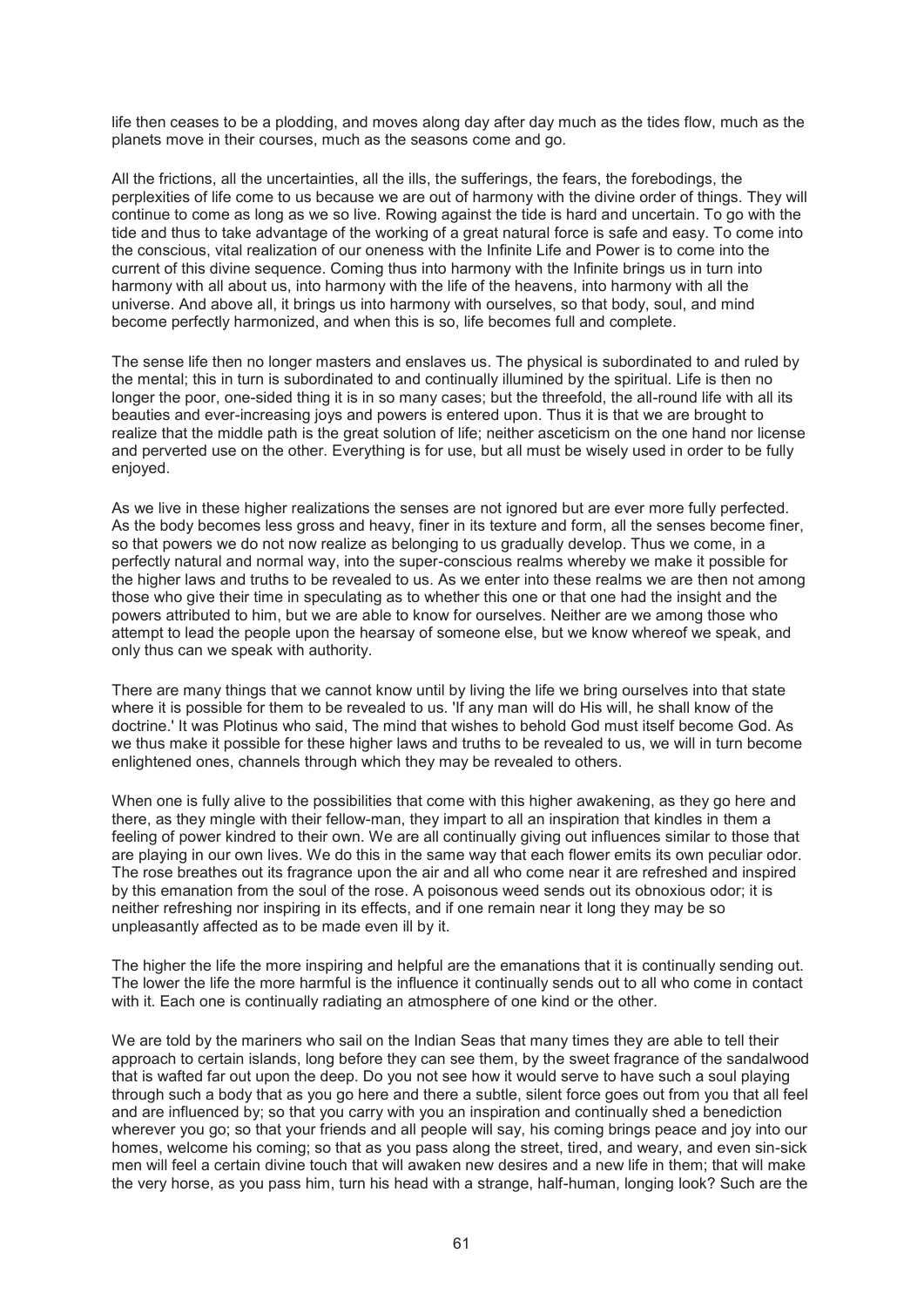subtle powers of the human soul when it makes itself translucent to the Divine. To know that such a life is within our living here and now is enough to make one burst forth with songs of joy. And when the life itself is entered upon, the sentiment of at least one song will be:

*Oh! I stand in the Great Forever, All things to me are divine, I eat of the heavenly manna, I drink of the heavenly wine.*

*In the gleam of the shining rainbow The Fathers Love I behold, As I gaze on its radiant blending Of crimson and blue and gold.*

*In all the bright birds that are singing, In all the fair flowers that bloom, Whose welcome aromas are bringing Their blessings of sweet perfume.*

*In the glorious tint of the morning, In the gorgeous sheen of the night, Oh! my soul is lost in rapture, My senses are lost in sight.*

When one comes into and lives continually in the full, conscious realization of oneness with the Infinite Life and Power, then all else follows. This it is that brings the realization of such splendors, and beauties, and joys as a life that is thus related with the Infinite Power alone can know. This it is to come into the realization of heaven's richest treasures while walking the earth. This it is to bring heaven down to earth, or rather to bring earth up to heaven. This it is to exchange weakness and impotence for strength; sorrows and sighings for joy; fears and forebodings for faith; longings for realizations. This it is to come into fullness of peace, power, and plenty. This it is to be in tune with the Infinite.

 $-(-)$ 

# **"The Way"**

LIFE is not so complex if we do not so persistently make it so. We accept the results or the effects; but we concern ourselves all too little with the realm of cause. The springs of life are all from within. Invariably it is true -as is the inner so always and inevitably will be the outer.

There is a Divine current that will bear us with peace and safety on its bosom if we are sufficiently alert and determined to find it--and go with it. The natural, normal life is by a law divine under the guidance of the Spirit.

There is a mystic force that transcends the powers of the intellect and likewise of the body. There are certain faculties that we have that are not a part of the active, thinking mind; they transcend any possible activities of the active, thinking mind. Through them we have intuitions, impulses, leadings, that instead of being merely the occasional, should be the normal and habitual.

They would be if we understood better the laws that pertain to them and observed them; for here, as in connection with everything in the universe and everything in human life, all is governed by law -the Elemental law of cause and effect. Supreme Intelligence, Creative Power, works only through law. There is an inner spirit or guide that rules and regulates the life when the life is brought into that state or condition whereby it can make itself known, and in turn dominate the life.

Jesus, Master of the laws of life, and supreme revealer of them to men, had a full and practical knowledge of it. He not only abundantly demonstrated it in His own life; but He made clear the way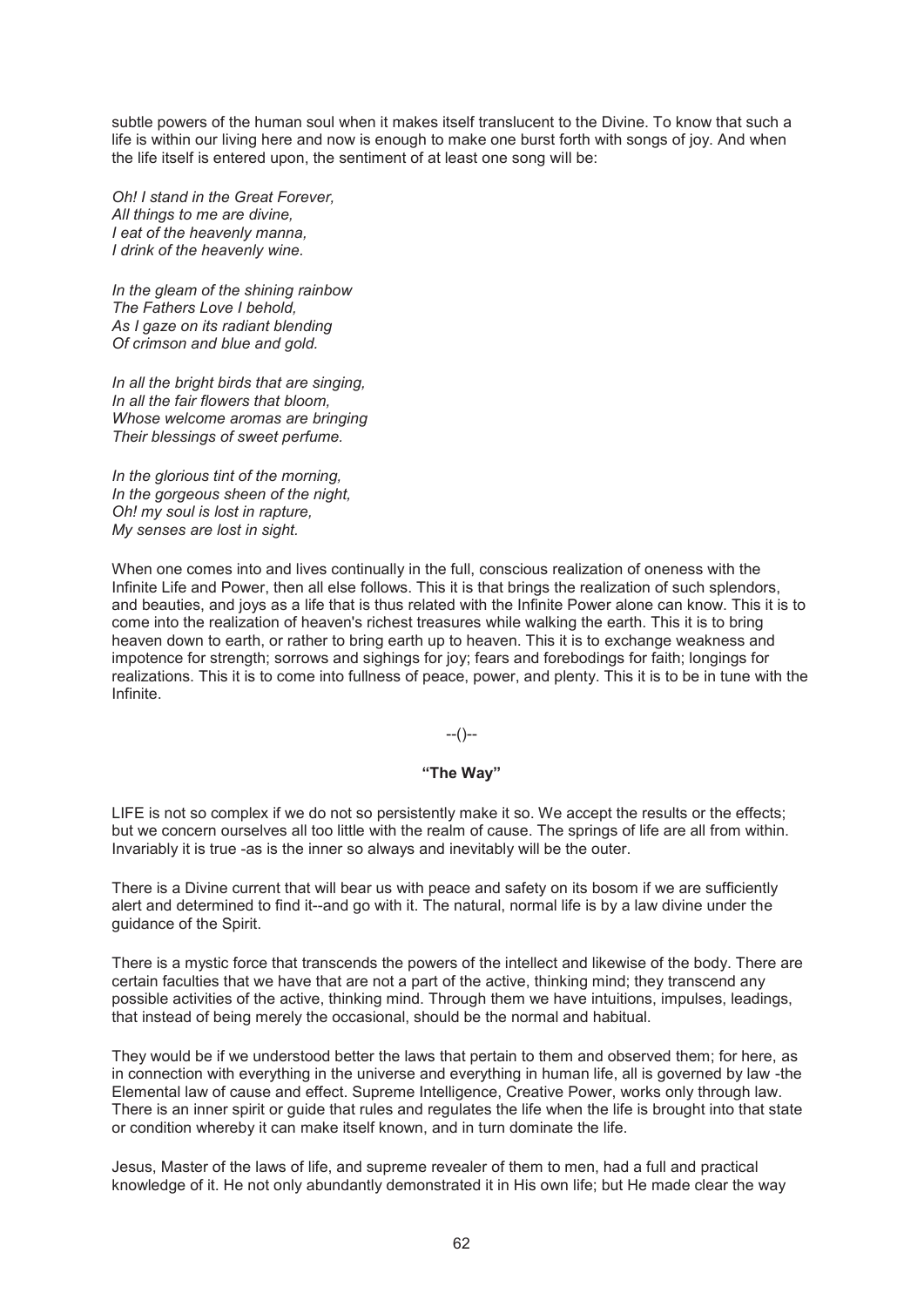whereby it may become the common possession of other lives. Do not worry about your life, was the Master's clear-cut and repeated command. He not only gave the injunction or command, but He demonstrated the method whereby the fears and forebodings and uncertainties of life can be displaced by a force or a power that will bring them to an end.

It was embodied in His other injunction or command that He gave utterance to so repeatedly: 'Seek ye first the Kingdom of God and His righteousness and all these things shall be added to you.' And by all these things, He meant, all of the common needs and necessities of the daily life.

The finding of the Kingdom of God is the recognition of the indwelling Divine Life as the source, and therefore as the Essence, of our own lives. It is the bringing of men's minds and therefore acts into harmony with the Divine will and purpose. It is the saving of men from their lower conceptions and selves, and a lifting them up to a realization of their higher selves, which, as He taught, is eternally one with God, the Father; and which, when realized, lifts a man's thoughts, acts, purposes, and conduct -his entire life -up to that pattern or standard.

It was not merely a poetic fancy, but the recognition of a fundamental law, as well-known laws of modern psychology, mental and spiritual science, are now clearly demonstrating, that induced the Master to say: 'And thine ears shall hear a word behind thee, saying, This is the way, walk ye in it, when ye turn to the right-hand and when ye turn to the left.' And again: 'The Lord in the midst of thee is mighty.' And still again: 'He that dwelleth in the secret place of the Most High shall abide under the shadow of the Almighty.'

How often do the meager accounts of the Master's life tell us of His going up to the mountain to pray for communion with the Father. And then we find Him invariably down among men, always where the need for help and for human service was the greatest.

This habit of taking a little time daily alone, in the quiet, in communion with one's Source that the illumination and guidance of the Holy Spirit may become alive and active in the life, and going then about one's daily work ever open to and conscious of this Divine guidance, trusting and resting in it, strengthened and sustained always by this Divine power, will bring definiteness and direction, will bring hope and courage, will bring peace and power to everyone who will heed the Master's injunction and will follow His example. These it has brought to great numbers to whom before, life was an enigma, and this because the life had been lived entirely from the outside.

The higher forces and powers of the inner life, those of the mind and spirit, always potential within, become of actual value only as they are recognized, realized, and used. The Master's Way of the Spirit, the finding of the Kingdom within, leads in to no blind alley. It leads out and triumphantly out on to the great plain of clear vision, of un-self-centered activity, of heroic endeavor and accomplishment.

If we would spend a fraction of the time that we spend in needless anxiety in definite constructive thought, in 'silent demand', visualizing the conditions that we would have, with faith in their fulfillment, we would soon know that the Master's illustration of the care-free bird is fact and not fancy. It is, He said, what life should be.

The little time spent in the quiet each day, alone with one's God, that we may make and keep our connection with the Infinite Source--our source and our life--will be a boon to any life. It will prove, if we are faithful, to be the most priceless possession that we have.

While it is impossible for one to make a formula which another should follow, the following may perchance contain some little suggestions -each must follow his or her own leading and, therefore, method.

My Father in Heaven, Infinite Spirit of life and love and wisdom and power, in whom I live and move and have my being, whence cometh my help, manifest Thyself in me.